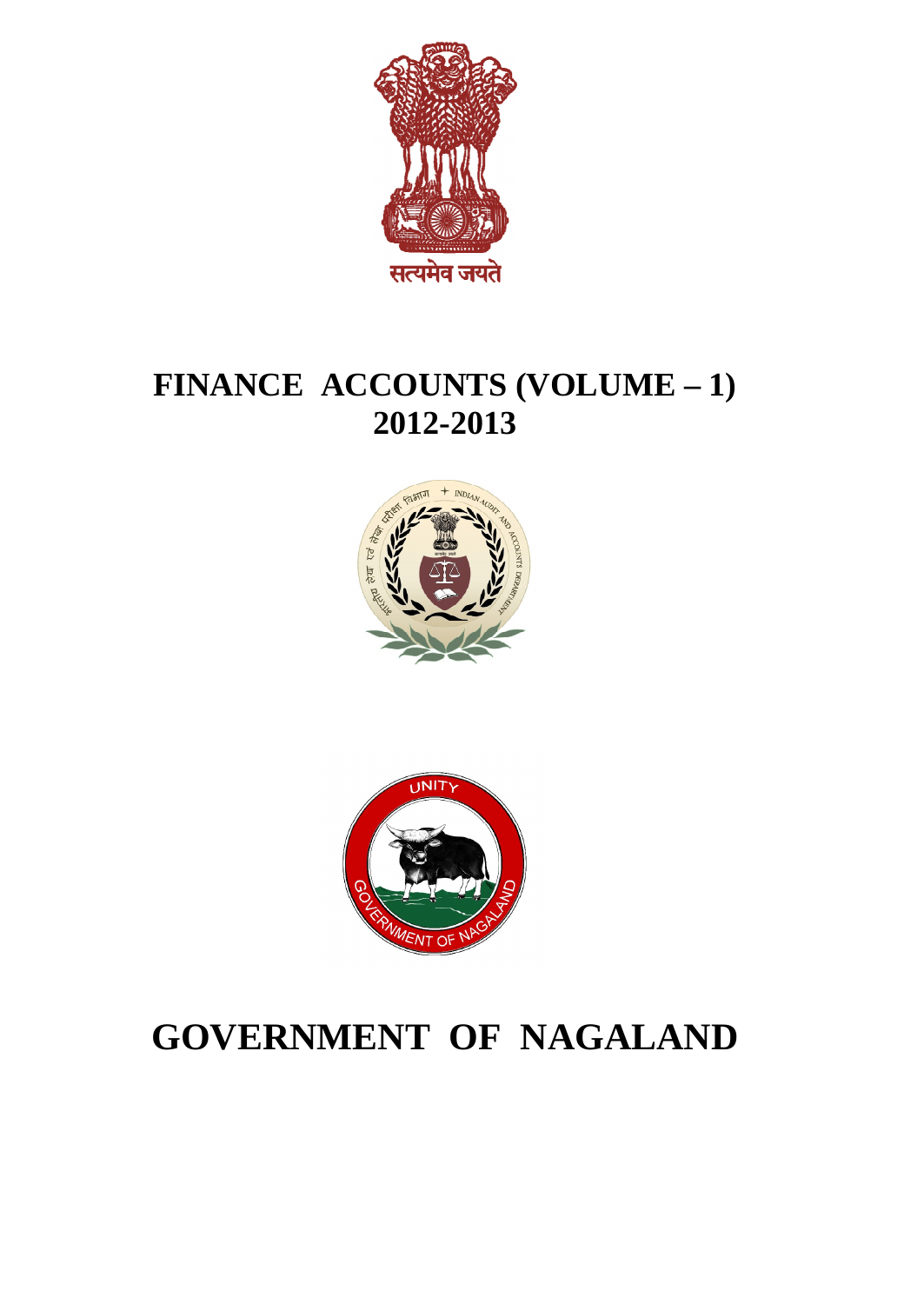#### **Table of Contents**

| <b>Subject</b>                                                            | Page(s)   |
|---------------------------------------------------------------------------|-----------|
| Volume 1                                                                  |           |
| Certificate of the Comptroller and Auditor General of India               | $iv-v$    |
| Guide to Finance Accounts (Introduction)                                  | $1-5$     |
| <b>Statement of Financial Position</b>                                    | $6 - 7$   |
| 2. Statement of Receipts and Disbursements                                | $8-9$     |
| 3. Statement of Receipts (Consolidated Fund)                              | $10 - 11$ |
| 4. Statement of Expenditure (Consolidated Fund)<br>by function and nature | $12 - 15$ |
| Notes to Accounts                                                         | $16-31$   |
| Appendix I: Cash Balances and Investments of Cash Balances                | $32 - 33$ |

#### **Volume 2**

revenue account

#### **Part I**

|         | 5. Statement of Progressive Capital expenditure                                       | $37-41$   |
|---------|---------------------------------------------------------------------------------------|-----------|
| 6.      | Statement of Borrowings and other Liabilities                                         | $42 - 45$ |
|         | 7. Statement of Loans and Advances given by the Government                            | 46-48     |
|         | 8. Statement of Grants-in-aid given by the Government                                 | 49-50     |
|         | 9. Statement of Guarantees given by the Government                                    | 51-56     |
|         | 10. Statement of Voted and Charged Expenditure                                        | 57        |
| Part II |                                                                                       |           |
|         | 11. Detailed Statement of Revenue and Capital Receipts by minor heads                 | 61-82     |
|         | 12. Detailed Statement of Revenue Expenditure by minor heads                          | 83-123    |
|         | 13. Detailed Statement of Capital Expenditure                                         | 124-137   |
|         | 14. Detailed Statement of Investments of the Government                               | 138-149   |
|         | 15. Detailed Statement of Borrowings and other Liabilities                            | 150-162   |
|         | ed Statement on Loans and Advances made by Government<br>16. Detaile                  | 163-166   |
|         | 17. Detailed Statement on Sources and Application of funds for expenditure other than | 167-169   |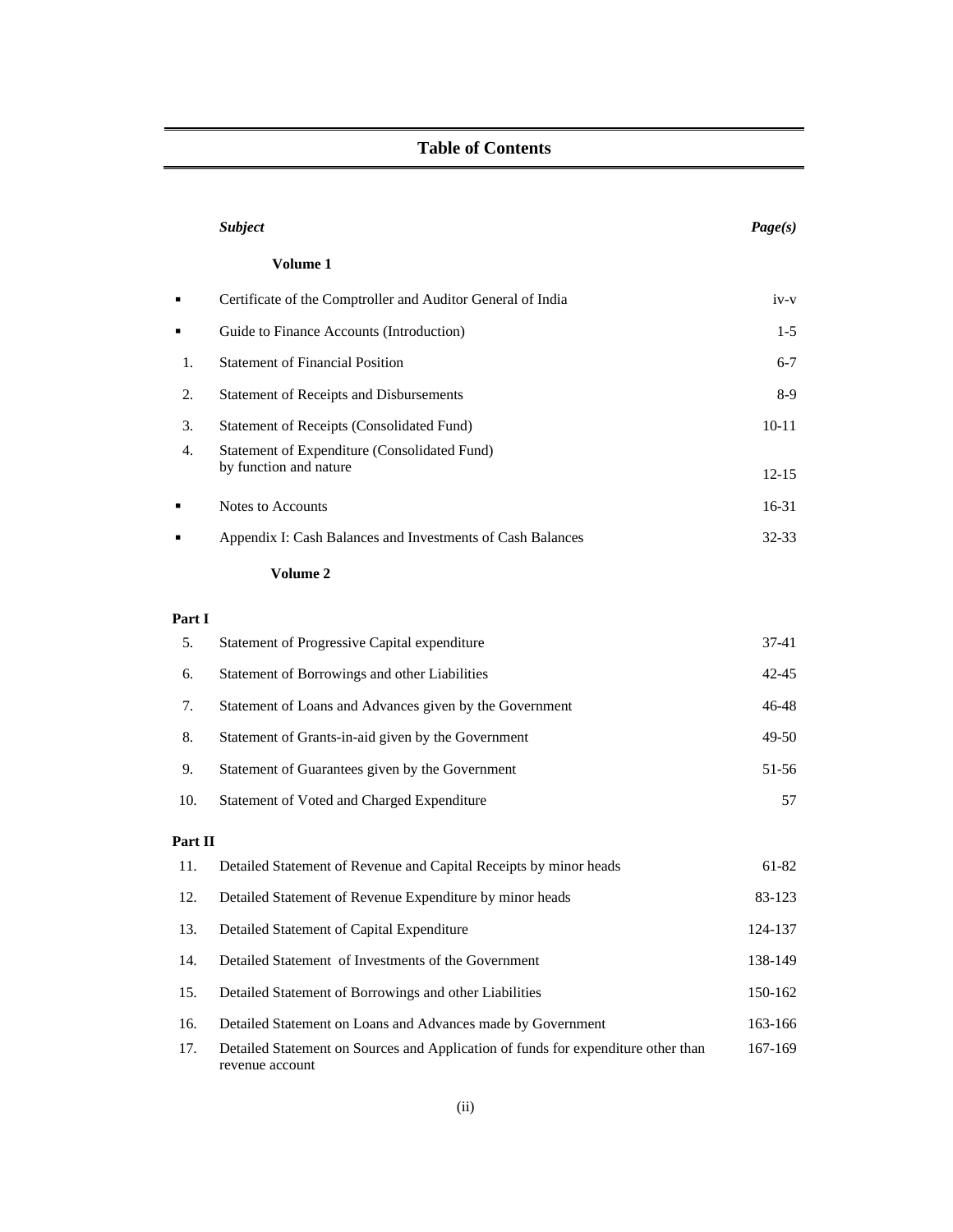|    | <b>Subject</b>                                                                                                                                                         | Page(s) |
|----|------------------------------------------------------------------------------------------------------------------------------------------------------------------------|---------|
|    | 18. Detailed Statement on Contingency Fund and Public Account transactions                                                                                             | 170-178 |
|    | 19. Detailed Statement on Investments of Earmarked funds                                                                                                               | 179-181 |
|    | Part III: Appendices                                                                                                                                                   |         |
|    | II Comparative Expenditure on Salary                                                                                                                                   | 185-187 |
|    | III Comparative Expenditure on Subsidy                                                                                                                                 | 188     |
| IV | Grants-in-aid/Assistance Given by the State Government (Institution wise and<br>Scheme wise)                                                                           | 189-200 |
|    | V Details of Externally Aided Projects                                                                                                                                 | 201     |
|    | VI Plan Scheme expenditure (Central and State Plan Schemes)                                                                                                            | 202-214 |
|    | VII Direct transfer of Central Scheme funds to Implementing Agencies in the State<br>(Funds routed outside State Budget)                                               | 215-224 |
|    | VIII Summary of Balances                                                                                                                                               | 225-228 |
|    | IX (i) Financial results of Irrigation Works                                                                                                                           | 229     |
|    | (ii) Financial results of Electricity Schemes                                                                                                                          | 230     |
|    | X Statement of commitments on Incomplete Public Works contracts as on 31 March<br>2013                                                                                 | 231-241 |
|    | XI Maintenance expenditure with segregation of salary and non-salary portion                                                                                           | 242-244 |
|    | XII Statement of items for which allocation of balances as a result of re-organization of<br>States has not been finalized                                             | 245     |
|    | XIII Statement showing the detailed information on Pensioners and Expenditure on<br><b>Government Pensioners</b>                                                       | 246     |
|    | XIV Statement on accretion and erosion in financial assets held by the Government<br>including those arising out of changes in the manner of sending by the Government | 247     |
| XV | Statement containing information on Debt and Other Liabilities as well as<br>Repayment Schedule                                                                        | 248     |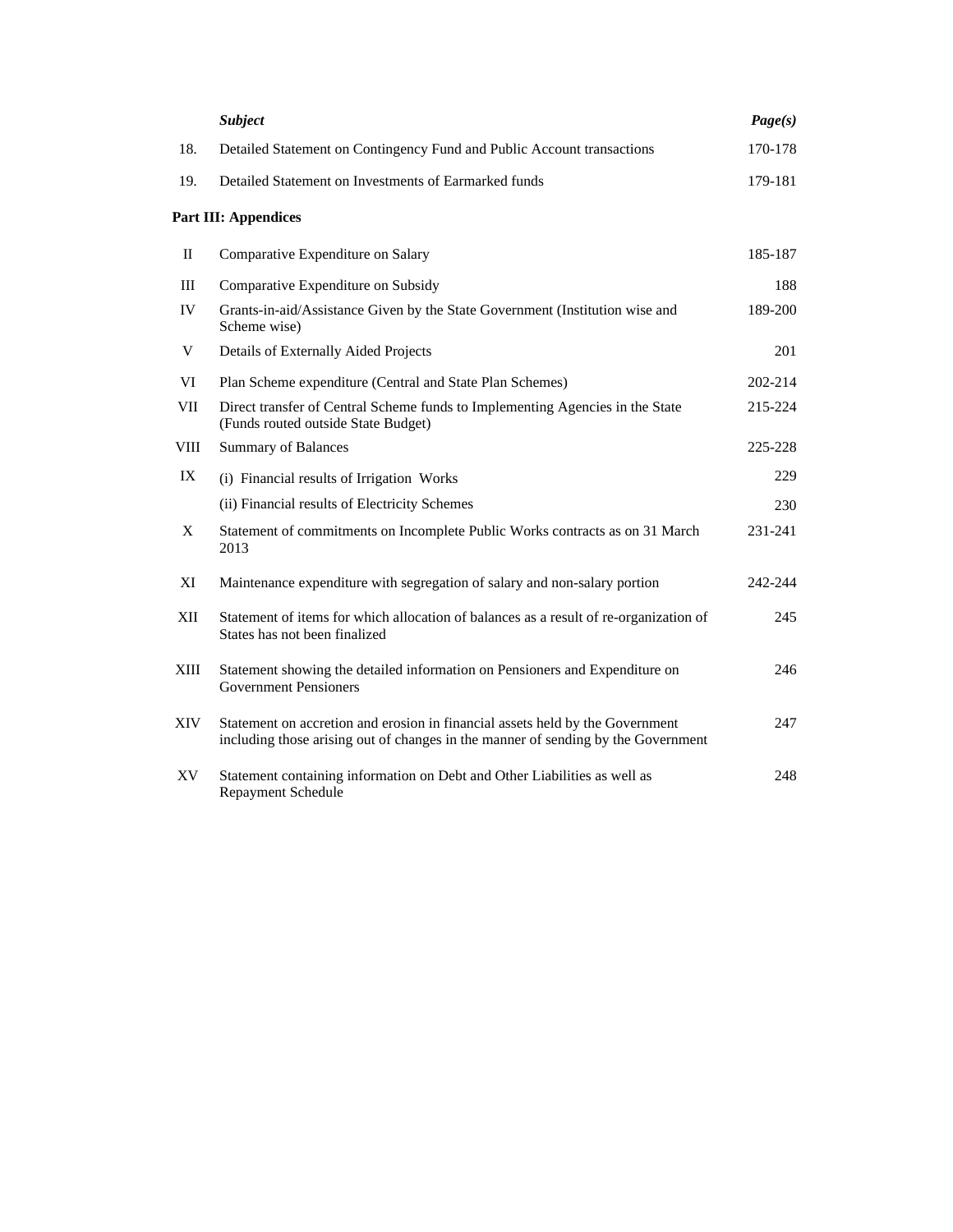#### **Certificate of the Comptroller and Auditor General of India**

This compilation containing the Finance Accounts of the Government of Nagaland for the year ending 31 March 2013 presents the financial position along with accounts of the receipts and disbursements of the Government for the year. These accounts are presented in two volumes, Volume-1 contains the consolidated position of the state of finances and Volume-II depicts the accounts in detail. The Appropriation Accounts of the Government for the year for Grants and Charged Appropriations are presented in a separate compilation.

The Finance Accounts have been prepared under my supervision in accordance with the requirements of the Comptroller and Auditor General's (Duties, Powers and Conditions of Service) Act, 1971 and have been compiled from the vouchers, challans and initial and subsidiary accounts rendered by the treasuries, offices, and departments responsible for the keeping of such accounts functioning under the control of the Government of Nagaland and the statements received from the Reserve Bank of India. Statement (No. 9) and Appendices (V and part of VI) in this compilation have been prepared directly from the information received from the Government of Nagaland/Corporations/ Companies/Societies who are responsible to ensure the correctness of such information.

The treasuries, offices, and/or departments functioning under the control of the Government of Nagaland are primarily responsible for preparation and correctness of the initial and subsidiary accounts as well as ensuring the regularity of transactions in accordance with the applicable laws, standards, rules and regulations relating to such accounts and transactions. I am responsible for preparation and submission of Annual Accounts to the State Legislature. My responsibility for the preparation of accounts is discharged through the office of the Accountant General (A&E). The audit of these accounts is independently conducted through the office of the Accountant General (Audit) in accordance with the requirements of Articles 149 and 151 of the Constitution of India and the Comptroller and Auditor General's (Duties, Powers and Conditions of Service) Act, 1971, for expressing an opinion on these Accounts based on the results of such audit. These offices are independent organizations with distinct cadres, separatereporting lines and management structure.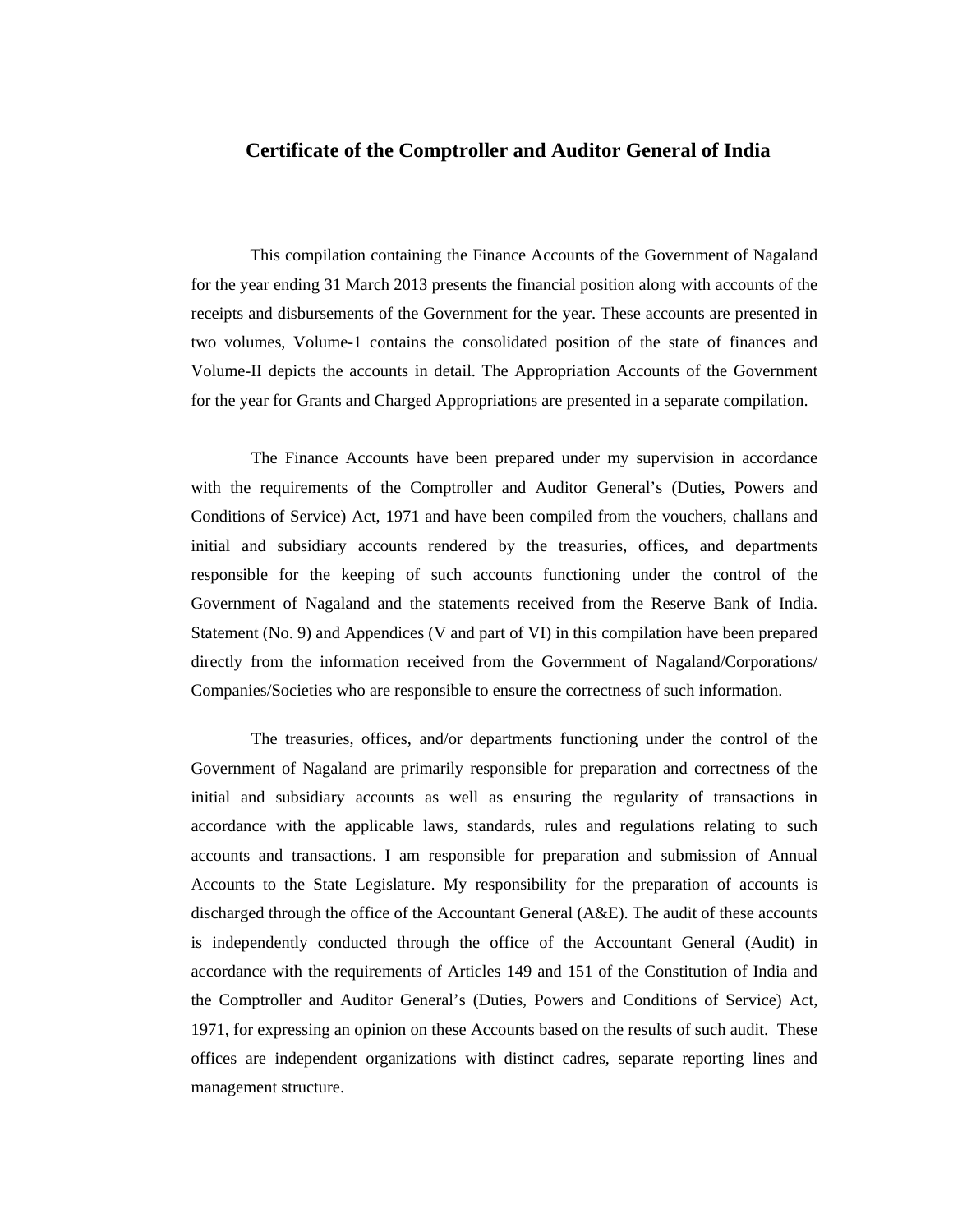The audit was conducted in accordance with the Auditing Standards generally accepted in India. These Standards require that we plan and perform the audit to obtain reasonable assurance that the accounts are free from material misstatement. An audit includes examination, on a test basis, of evidence relevant to the amounts and disclosures in the financial statements.

On the basis of the information and explanations that my officers required and have obtained, and according to the best of my information as a result of test audit of the accounts and on consideration of explanations given, I certify that, to the best of my knowledge and belief, the Finance Accounts read with the explanatory 'Notes to Accounts' give a true and fair view of the financial position, and the receipts and disbursements of the Government of Nagaland for the year 2012-2013.

Points of interest arising from study of these accounts as well as test audit conducted during the year or earlier years are contained in my Reports on the Government of Nagaland being presented separately for the year ended 31 March 2013.

**Date ( SHASHI KANT SHARMA ) Place: New Delhi Comptroller and Auditor General of India**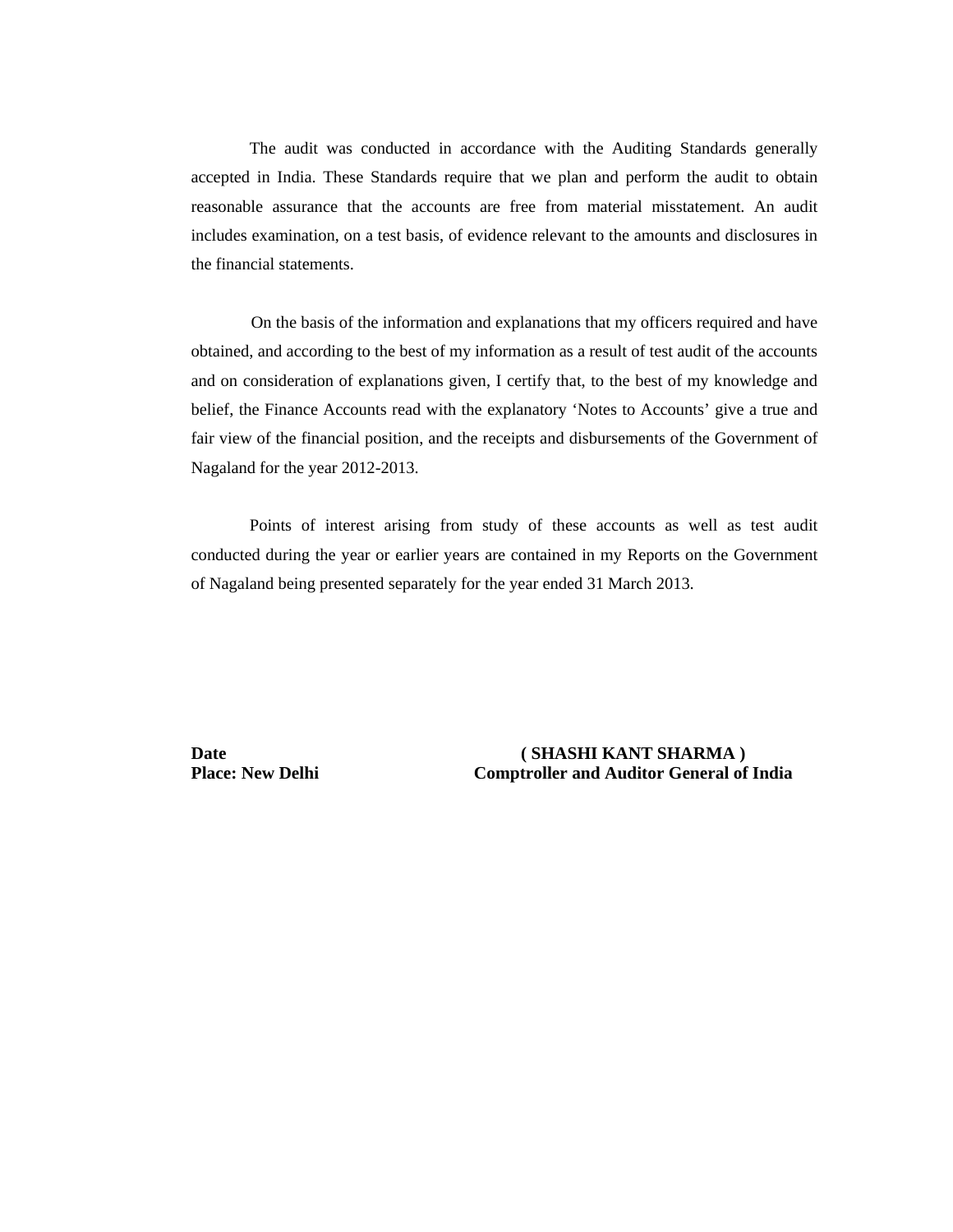#### **I. BROAD OVERVIEW OF THE STRUCTURE OF GOVERNMENT ACCOUNTS**

#### **1.1. The Accounts of the Government are kept in three parts:**

- Part I: The Consolidated Fund: All Receipts and Expenditure on Revenue and Capital Account, Public Debt and Loans & Advances forms the Consolidated Fund of the State.
- Part II: The Contingency Fund: Legislature may by law establish a Contingency Fund which is in the nature of an imprest. The Fund is placed at the disposal of the Governor to enable advances to be made for meeting unforeseen expenditure pending authorisation of such expenditure by the State Legislature. The fund is recouped by debiting the expenditure to the concerned functional major head in the Consolidated Fund of the State.
- Part III: The Public Account: All other public moneys received by or on behalf of the Government are credited to the Public Account. The expenditure out of this account is not subject to the vote of the Legislature. In respect of the receipts into this account, the Government acts as a banker or trustee. Transactions relating to Debt (other than Public Debt in Part I), Deposits, Advances, Reserve Funds, Remittances and Suspense form the Public Account.



#### **I.1.1 Pictorial representation of Structure of Government accounts Structure of Government Accounts**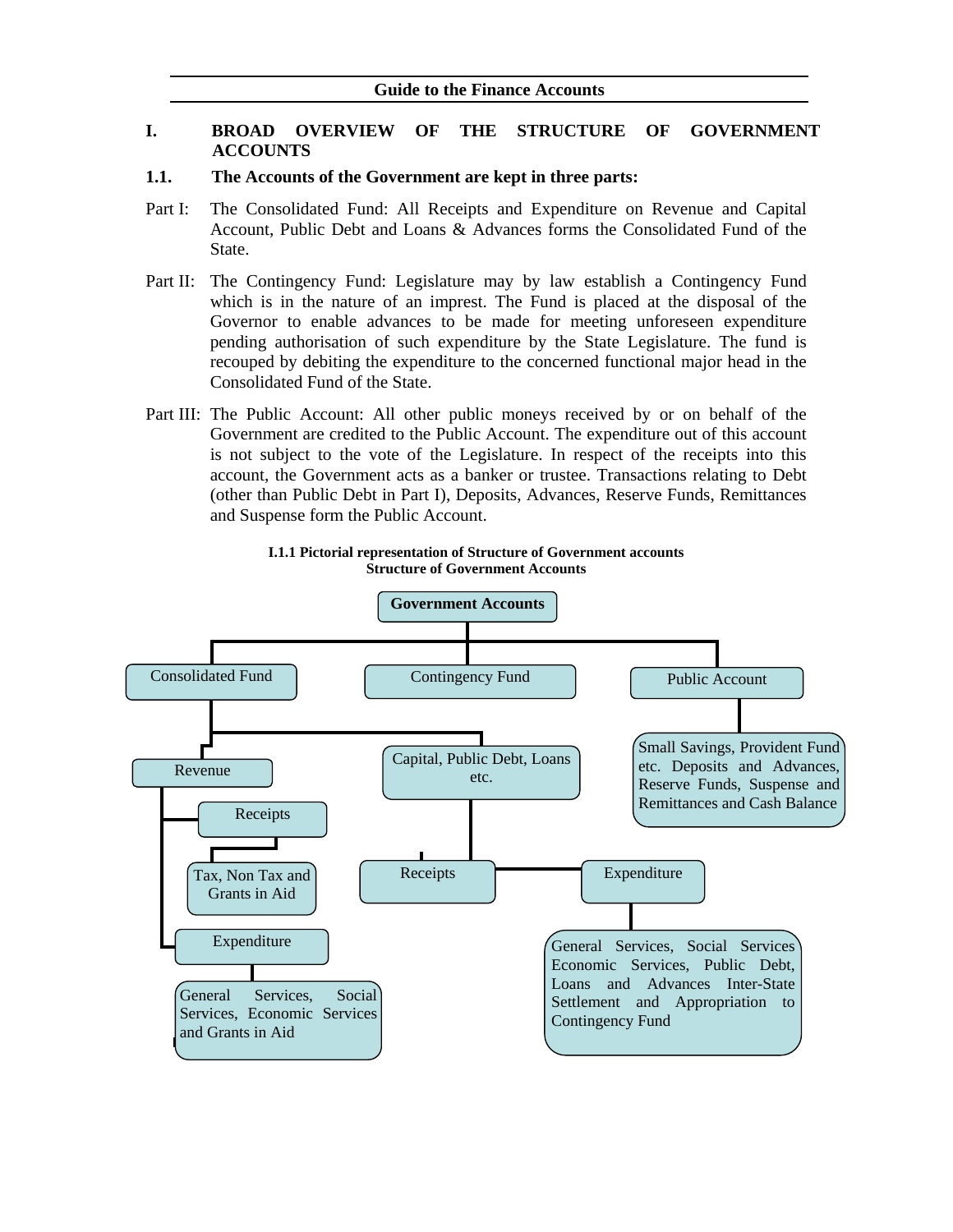#### **1.2. Divisions, Sections, Sectors etc.**

The two main divisions of the Accounts in the Consolidated fund are, as depicted in I.1.1 on previous page, 'Revenue' and 'Capital, Public Debt, Loans etc.' which are divided into sections 'Receipts' and 'Expenditure'. Within each of the Divisions and Sections of the Consolidated Fund the transactions on the expenditure side are grouped into Sectors such as, "General Services", "Social Services", "Economic Services", under which specific functions or services shall be grouped. The Sectors are sub-divided into Sub Sectors/Major heads of account. Major heads correspond to functions and are further divided into sub major heads (sub functions) and minor heads (programmes) which are depicted in volume 2 of the Finance Accounts. The classification below minor heads of account i.e. subheads (schemes) and detailed and object heads (objects of expenditure) are not depicted in the Finance Accounts (minor exceptions exist), though some details are included in the appendices.

#### **II. WHAT DO THE STATEMENTS CONTAIN**

The Finance Accounts have been divided into two volumes. Volume 1 presents the financial statements of the Government in the form of commonly understood summarised form while the details are presented in volume 2.

**Volume 1** contains the Certificate of the Comptroller and Auditor General of India, four summary statements as given below and Notes to Accounts including accounting policy.

- (i) Statement of financial position : Cumulative figures of assets and liabilities of the Government, as they stand at the end of the year, are depicted in the statement. The assets are largely financial assets with the figures for progressive capital expenditure denoting physical assets of the Government. Assets, as per the accounting policy, are depicted at historical cost.
- (ii) Statement of receipts and disbursements : This is a summarised statement showing all receipts and disbursements of the Government during the year in all the three parts in which Government account is kept, namely, the Consolidated Fund, Contingency Fund and Public Account. Further within the Consolidated Fund, receipts and expenditure on revenue and capital account are depicted distinctly.

The fiscal parameters of the Government, i.e. the primary, revenue and fiscal deficit are calculated on the operations of the Consolidated Fund of the State. Hence the following two statements give the operations of the Consolidated Fund in a summarised form.

- (iii) Statement of receipts (Consolidated Fund): This statement comprises revenue and capital receipts and receipts from borrowings of the Government consisting of loans from the GOI, other institutions, market loans raised by the Government and recoveries on account of loans and advances made by the Government.
- (iv) Statement of expenditure (Consolidated Fund): This statement not only gives expenditure by function (activity) but also summarises expenditure by nature of activity (objects of expenditure).

In addition, the volume comprises an appendix, Appendix 1, which is an alternate depiction of receipts and disbursements of the Government in the form of Cash Balances and Investments of Cash Balances.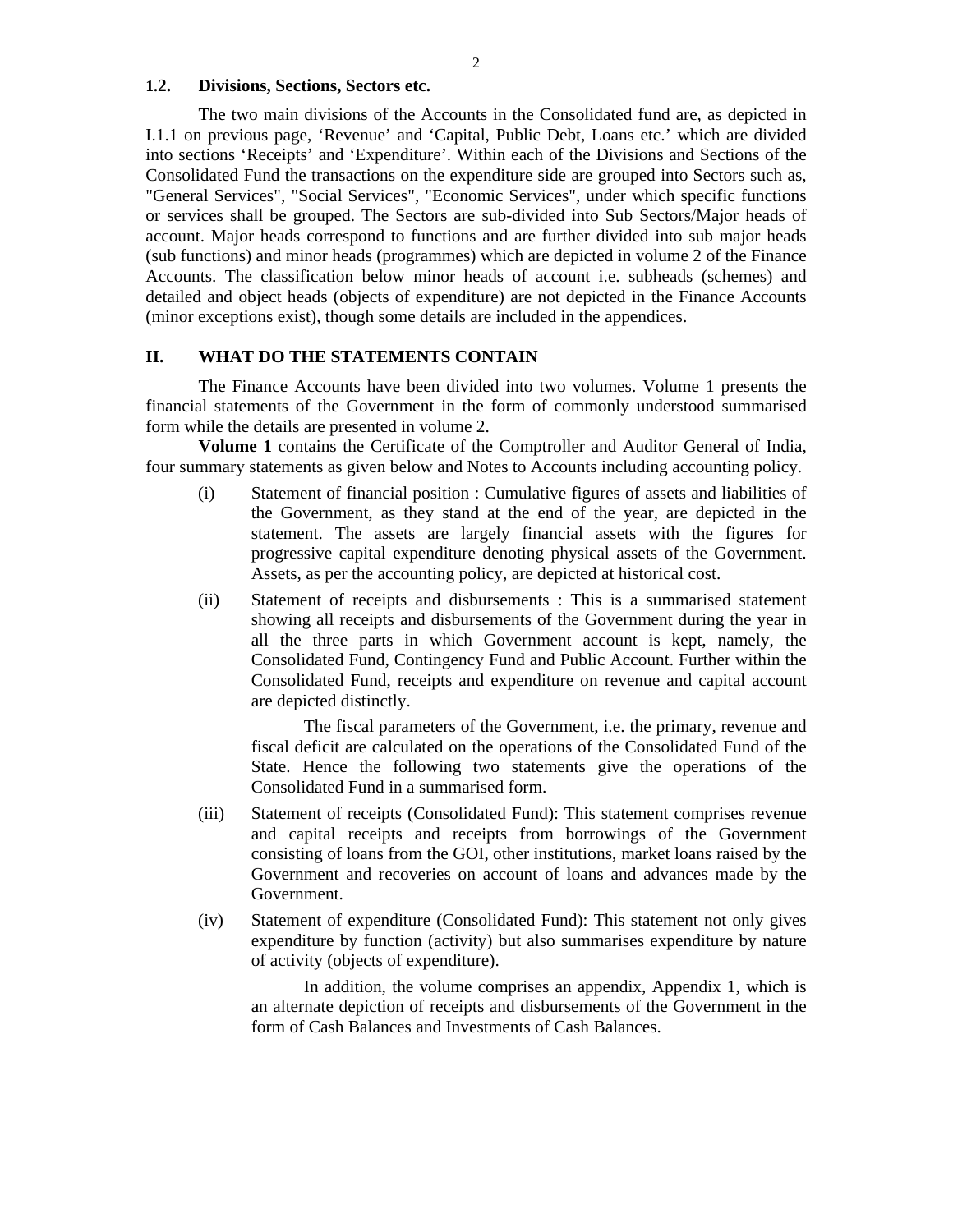**Volume 2** comprises three parts.

**Part I Volume 2:** This part contains **six statements** as given below:

- (v) Statement of progressive capital expenditure: This statement details progressive capital expenditure by functions, the aggregate of which is depicted in statement 1.
- (vi) Statement of Borrowings and other liabilities : Borrowings of the Government comprise market loans raised by it (internal debt) and Loans and Advances received from the GOI. Both these together form the public debt of the State Government. In addition, this summary statement depicts 'other liabilities' which are the balances under various sectors in the public account. In respect of the latter, the Government as a trustee or custodian of the funds, hence these constitute liabilities of the Government. The statement also contains a note on service of debt, i.e. a note on the quantum of net interest charges met from revenue receipts.
- (vii) Statement of Loans given by the Government: The loans and advances given by the State Government are depicted in statement 1 and recoveries, disbursements feature in statement 2, 3 and 4. Here, loans and advances are summarised sector and loanee group wise. This is followed by a note on the recoveries in arrear in respect of loans, the details of which are maintained by the AG office and details of which are maintained by the State departments.
- (viii) Statement of Grants-in-aid given by the State Government, organised by grantee institutions group wise. It includes a note on grants given in kind also.
- (ix) Statement of Guarantees given by the Government: Guarantees given by the State Government for repayment of loans, etc. raised by Statutory Corporations, Government Companies, Local Bodies and Other institutions during the year and sums guaranteed outstanding as at the end of the year are presented in this statement.
- (x) Statement of Voted and Charged Expenditure: This statement presents details of voted and charged expenditure of the Government.

**Part II Volume 2**: This part contains **nine statements** presenting details of transactions **by minor head** corresponding to statements in volume 1 and part 1 of volume 2.

- (xi) Detailed Statement of Revenue and Capital Receipts by minor heads: This statement presents the revenue and capital receipts of the Government in detail. **Exercise the contract of the contract of the contract of the contract of the contract of the contract of the contract of the contract of the contract of the contract of the contract of the contract of the contract**
- (xii) Detailed Statement of Revenue Expenditure by minor heads: This statement presents the details of revenue expenditure of the Government in detail. Non Plan and Plan figures are depicted separately and a comparison with the figures for the previous year are available.
- (xiii) Detailed Statement of Capital Expenditure: This statement presents the details of capital expenditure of the Government in detail. Non Plan and Plan figures are depicted separately and a comparison with the figures for the previous year are available. Cumulative capital expenditure upto the end of the year is also depicted. The contract of the contract of the contract of the contract of the contract of the contract of the contract of the contract of the contract of the contract of the contract of the contract of the contract of the
- (xiv) Detailed Statement of Investments of the Government: The position of Government Investment in the share capital and debentures of different concerns is depicted in this statement for the current and previous year. Details include type of shares held, face value, dividend received etc.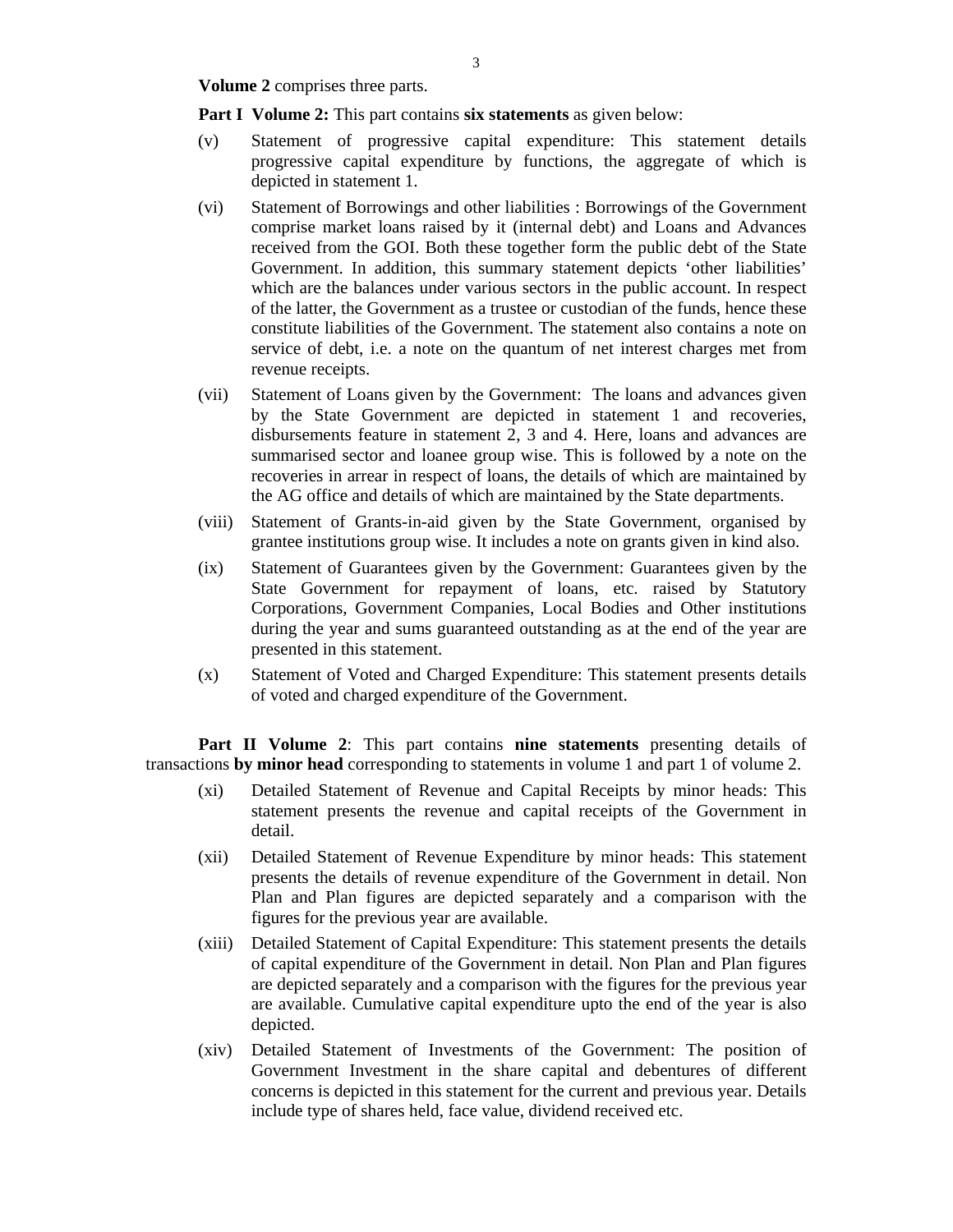- (xv) Detailed Statement of Borrowings and other Liabilities: Details of borrowings (market loans raised by the Government and Loans, etc. from GOI) by minor heads, the maturity and repayment profile of all loans is provided in this statement. This is the detailed statement corresponding to statement 6 in part 1 of volume 2.
- (xvi) Detailed Statement on Loans and Advances given by the Government: The details of loans and advances given by the Government, the changes in loan balances, loans written off, interest received on loans etc. is presented in this statement. It also presents plan loans separately. This is the detailed statement corresponding to statement 7 in part 1 of volume 2.
- (xvii) Detailed Statement on Sources and Application of funds for expenditure other than revenue account: The capital and other expenditure (other than on revenue account and the sources of fund for the expenditure is depicted in this statement.
- (xviii) Detailed Statement on Contingency Fund and Public Account transactions: The statement shows changes in Contingency Fund during the year, the appropriations to the fund, expenditure, amount recouped etc. It also depicts the transactions in Public Account in detail.
- (xix) Statement showing details of earmarked balances: This statement shows the details of investment out of reserve funds in public account.

**Part III Volume 2:** This part contains **appendices** on salaries, subsidies, grants-in aid scheme wise and institution wise, details of externally aided projects, schemewise expenditure in respect of major Central schemes and State Plan schemes etc. These details are present in the accounts at sub head level or below (i.e. below minor head levels) and so are not depicted in the Finance accounts. For a detail list please refer to the index in volume 1 or 2. The Statements read with the appendices give a complete picture of the state of finances prevailing in the State Government.

#### **III. READY RECKONER**

For a quick reference to what the statements contain, please refer to the table below.<br>The summary and detail statement in respect of the important parameters is depicted below. The number of appendices depicted below is not exhaustive.

| Parameter                                     | Summary<br><b>Statements</b> | <b>Summary</b><br><b>Statements</b> | <b>Detailed</b><br><b>Statements</b> | <b>Appendices</b>             |
|-----------------------------------------------|------------------------------|-------------------------------------|--------------------------------------|-------------------------------|
|                                               | (Volume 1)                   | (Volume 2)                          | (Volume 2)                           |                               |
| Revenue Receipts (including Grants            | 2,3                          |                                     | 11                                   | $\overline{\phantom{0}}$      |
| Revenue Expenditure                           | 2,4                          |                                     | 12                                   | II (Salary),<br>III (Subsidy) |
| Grants-In-Aid given by the<br>Government      | $\mathcal{L}$                |                                     |                                      | IV (Grants-in-aid)            |
| Capital receipts                              | 2,3                          |                                     |                                      | $\sim$                        |
| Capital expenditure                           | 1,2,4                        |                                     | 13,17                                |                               |
| Loans and Advances given by the<br>Government | 1,2,4                        |                                     | 16,17                                |                               |
| Debt Position/Borrowings                      | 1,2                          |                                     |                                      |                               |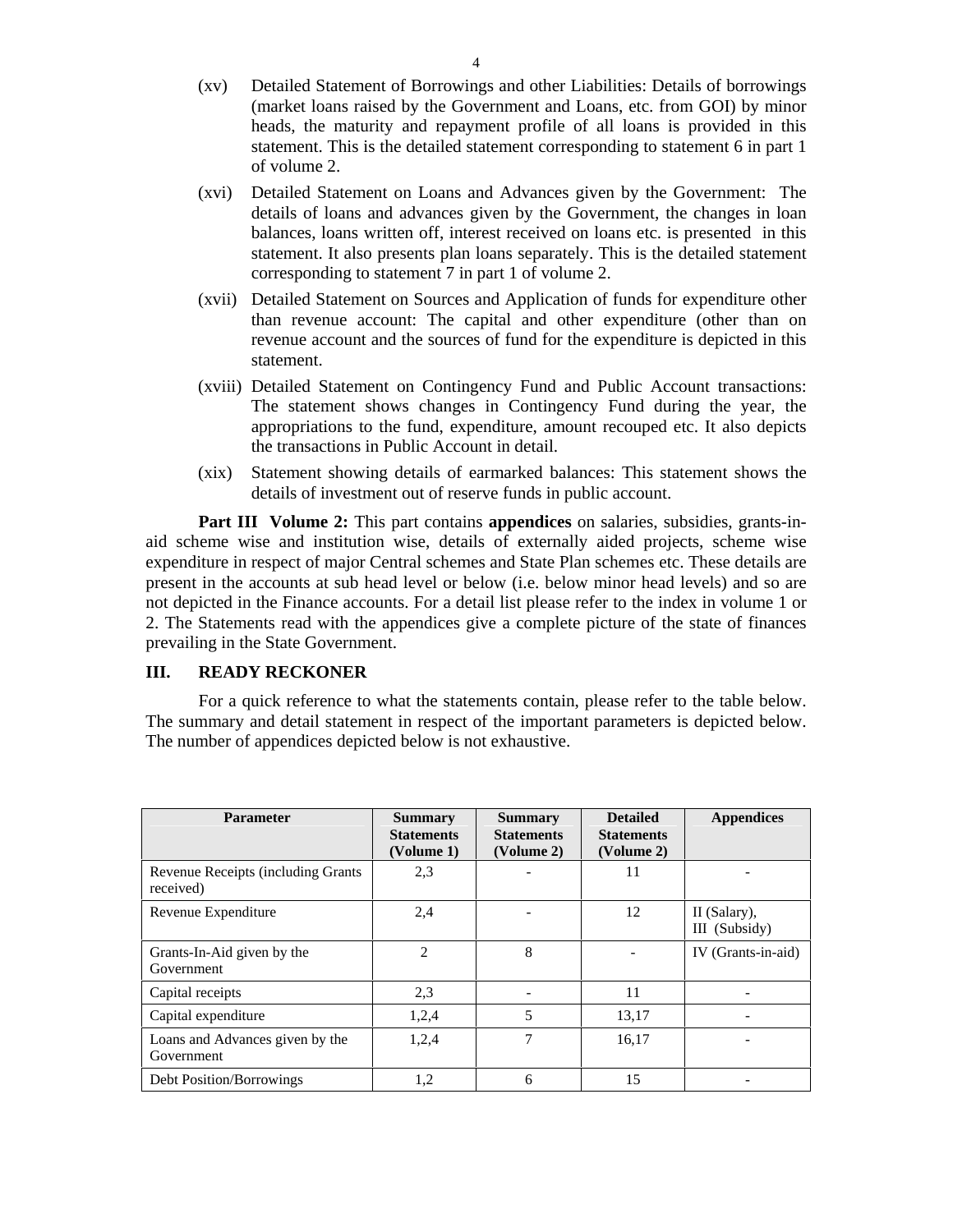| Parameter                                                                                                                                                                                                                                                                                                                                                                                                                                                                                                     | Summary<br><b>Statements</b> | <b>Summary</b><br><b>Statements</b> | <b>Detailed</b><br><b>Statements</b> | <b>Appendices</b>                                                                                       |
|---------------------------------------------------------------------------------------------------------------------------------------------------------------------------------------------------------------------------------------------------------------------------------------------------------------------------------------------------------------------------------------------------------------------------------------------------------------------------------------------------------------|------------------------------|-------------------------------------|--------------------------------------|---------------------------------------------------------------------------------------------------------|
|                                                                                                                                                                                                                                                                                                                                                                                                                                                                                                               | (Volume I)                   | (Volume 2)                          | (Volume 2)                           |                                                                                                         |
| Investments of the Government in<br>Companies, Corporations etc                                                                                                                                                                                                                                                                                                                                                                                                                                               |                              |                                     | 13, 14                               | Cash balances<br>and Investment of<br>Cash balances)                                                    |
| Cash                                                                                                                                                                                                                                                                                                                                                                                                                                                                                                          | 1,2                          |                                     |                                      | I, VIII                                                                                                 |
| Balances in Public Account and<br>investments thereof                                                                                                                                                                                                                                                                                                                                                                                                                                                         | 1,2                          |                                     | 18, 19                               | <b>VIII</b>                                                                                             |
| <b>Government Guarantees</b>                                                                                                                                                                                                                                                                                                                                                                                                                                                                                  | $\sim$ $ \sim$               |                                     | $\sim$                               |                                                                                                         |
| Schemes                                                                                                                                                                                                                                                                                                                                                                                                                                                                                                       | $\sim$ $  \sim$              |                                     | $\sim$ $-$                           | V (Externally<br>Aided Projects),<br>VI(Plan)<br>Schemes), VII<br>(Direct transfer of<br>Central funds) |
| Maintenance Expenditure                                                                                                                                                                                                                                                                                                                                                                                                                                                                                       | $\sim$                       | $\overline{\phantom{0}}$            | $\sim$ $-$                           | XI                                                                                                      |
| Charged and Voted Expenditure                                                                                                                                                                                                                                                                                                                                                                                                                                                                                 | $\sim$ $-$                   | 10                                  | 12,13                                |                                                                                                         |
| Accounts' and as footnotes in the relevant statements.<br>Adjustment of all deductions (GPF, recoveries of advances given, etc.) from<br>(i)<br>salaries by debiting functional major heads (department concerned) by book<br>adjustment to revenue receipt (e.g. deductions other than GPF)/Public Account<br>(e.g. GPF).<br>Creation of funds/adjustment of contribution to Funds in Public Account by<br>(ii)<br>debit to Consolidated Fund e.g. Calamity Relief Fund, Reserve Funds, Sinking<br>Fund etc. |                              |                                     |                                      |                                                                                                         |
| Crediting of deposit heads of accounts in Public Account by debit to<br>(iii)<br>Consolidated Fund.                                                                                                                                                                                                                                                                                                                                                                                                           |                              |                                     |                                      |                                                                                                         |
| Annual adjustment of interest on GPF and State Government Group Insurance<br>(iv)<br>Scheme where interest on General Provident Fund of State Government is<br>adjusted by debiting 2049-Interest and crediting 8009-General Provident<br>Fund.<br>Certain adjustments such as adjustment of Debt waiver scheme granted by the<br>(V)                                                                                                                                                                         |                              |                                     |                                      |                                                                                                         |
| Government of India in accordance with the recommendation of Finance<br>Commission. It affects both revenue receipts and Public Debt heads where<br>Central loans are written off by crediting 0075-Misc. General Services by<br>contra entry in the Major Head 6004-Loans and Advances from the Central<br>Government.                                                                                                                                                                                       |                              |                                     |                                      |                                                                                                         |

#### **IV. PERIODICAL ADJUSTMENTS AND BOOK ADJUSTMENTS:**

- (i) Adjustment of all deductions (GPF, recoveries of advances given, etc.) from salaries by debiting functional major heads (department concerned) by book adjustment to revenue receipt (e.g. deductions other than GPF)/Public Account (e.g. GPF).
- (ii) Creation of funds/adjustment of contribution to Funds in Public Account by debit to Consolidated Fund e.g. Calamity Relief Fund, Reserve Funds, Sinking Fund etc.
- (iii) Crediting of deposit heads of accounts in Public Account by debit to Consolidated Fund.
- (iv) Annual adjustment of interest on GPF and State Government Group Insurance Scheme where interest on General Provident Fund of State Government is adjusted by debiting 2049-Interest and crediting 8009-General Provident Fund.
- (v) Certain adjustments such as adjustment of Debt waiver scheme granted by the Government of India in accordance with the recommendation of Finance Commission. It affects both revenue receipts and Public Debt heads where Central loans are written off by crediting 0075-Misc. General Services by contra entry in the Major Head 6004-Loans and Advances from the Central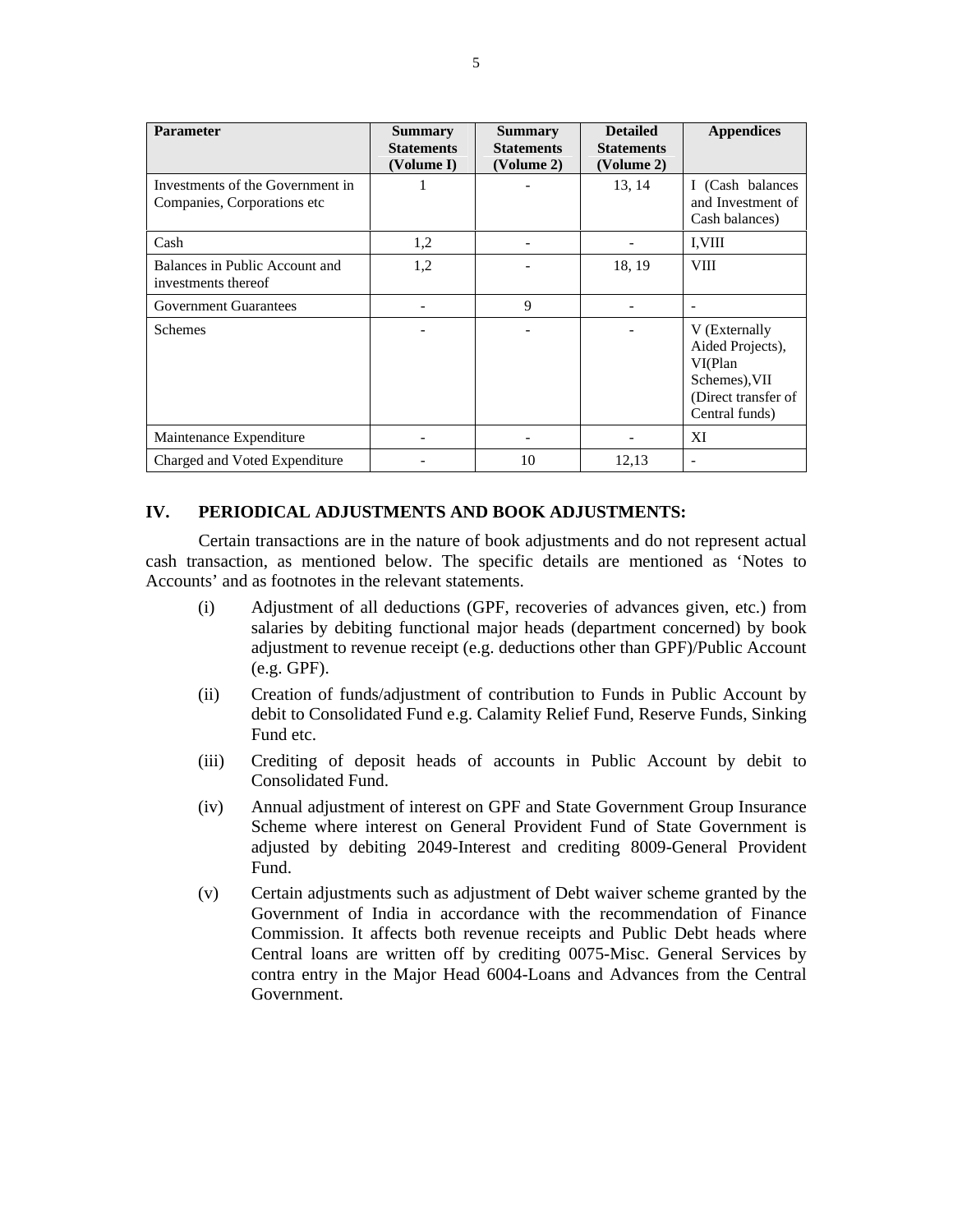# **1. STATEMENT OF FINANCIAL POSITION**

|                                                                                             |                             |                           | $\infty$ in crore)          |                      |
|---------------------------------------------------------------------------------------------|-----------------------------|---------------------------|-----------------------------|----------------------|
|                                                                                             |                             | Reference (Sl.No.)        | As at 31                    | <b>As at 31</b>      |
| Asset $^1$                                                                                  | Notes to<br><b>Accounts</b> | <b>Statement</b>          | <b>March</b><br>2013        | <b>March</b><br>2012 |
| Cash                                                                                        |                             |                           |                             |                      |
| i) Cash in Treasuries and Local Remittance                                                  | $\cdots$                    | $\cdots$                  | 0.00                        | 0.00                 |
| (ii) Departmental Balances                                                                  | $\cdots$                    | 18                        | 4,02.87                     | 3,75.65              |
| iii) Permanent Imprest                                                                      | $\cdots$                    | $\cdots$                  | 0.00                        | 0.00                 |
| (iv)Cash Balance Investments                                                                | $\cdots$                    | 18                        | 0.00                        | 0.00                 |
| (v) Deposits with Reserve Bank of India (If credit balance<br>include here with minus sign) |                             | 2, Appendix<br>I & VIII   | $(-) 2,97.88$ $(-) 1,98.86$ |                      |
| (vi) Investments from Earmarked Funds                                                       | $\cdots$                    | 18,19                     | 1,75.53                     | 1,51.40              |
| <b>Capital Expenditure</b>                                                                  |                             |                           |                             |                      |
| i) Investments in shares of Companies, Corporations, etc.                                   | $\bullet\bullet\bullet$     | 13,14                     | 2,42.65                     | 2,28.01              |
| (ii) Other Capital Expenditure                                                              | $\bullet\bullet\bullet$     | 5,13                      | 106,17.06                   | 93,76.52             |
| <b>Contingency Fund (unrecouped)</b>                                                        | $\bullet\bullet\bullet$     | $\bullet\bullet\bullet$   | 0.00                        | 0.00                 |
| <b>Loans and Advances</b>                                                                   | $\bullet\bullet\bullet$     | 7,16                      | 27.43                       | 26.12                |
| Advances with departmental officers                                                         | $\bullet\bullet\bullet$ .   | 18                        | 0.91                        | 1.00                 |
| Suspense and Miscellaneous Balances <sup>2</sup>                                            | $\bullet\bullet\bullet$ .   | 18                        | 94.24                       | 87.62                |
| <b>Remittance Balances</b>                                                                  | $\cdots$                    | 18                        | 10,49.30                    | 9,69.07              |
| <b>Cumulative excess of Expenditure over Receipts</b>                                       | $\cdots$                    | $\bullet\bullet\bullet$ . | 0.00                        | 0.00                 |
|                                                                                             |                             |                           |                             |                      |

 $\overline{a}$ 

.

6

**<sup>1</sup>**. The figures of assets and liabilities are cumulative figures. Please also see note 1 (ii) in the section 'Notes to Accounts'.

**<sup>2.</sup>** In this statement the line item 'Suspense and Miscellaneous Balances' does not include 'Cash Balance Investment Account' , 'Departmental Balances' & 'Permanent Imprest' which are included separately above, though the later form part of this sector elsewhere in these Accounts.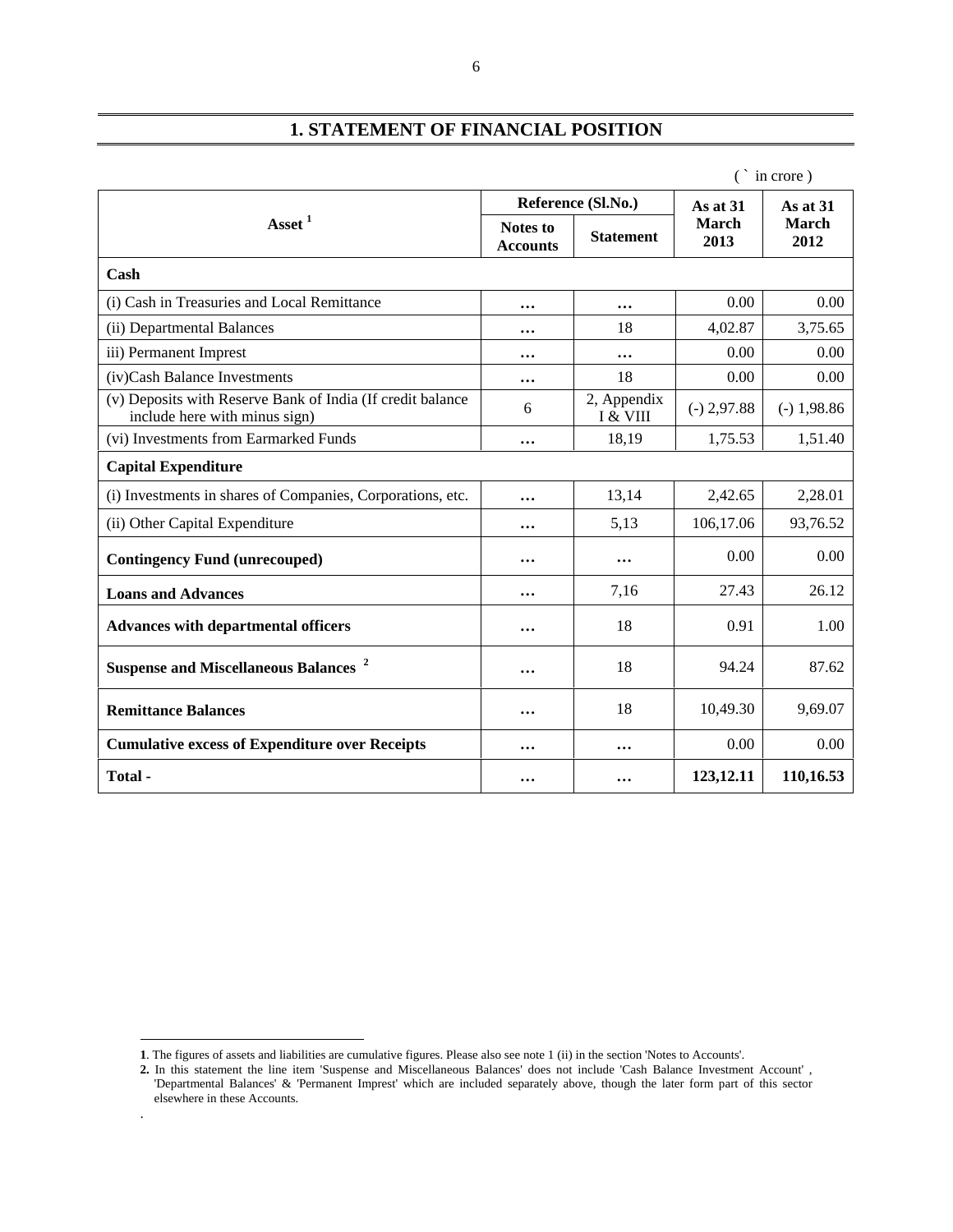# **1. STATEMENT OF FINANCIAL POSITION**

|                                                                    |                         |                         |                                      | $\hat{\ }$ in crore) |
|--------------------------------------------------------------------|-------------------------|-------------------------|--------------------------------------|----------------------|
|                                                                    |                         | Reference (Sl.No.)      |                                      |                      |
| <b>Liabilities</b>                                                 | <b>Notes to</b>         |                         | As at<br>31 March 2013 31 March 2012 | As at                |
|                                                                    | <b>Accounts</b>         | <b>Statement</b>        |                                      |                      |
| <b>Borrowings (Public Debt)</b>                                    |                         |                         |                                      |                      |
| (i) Internal Debt                                                  | $\bullet\bullet\bullet$ | 6,15                    | 49,80.23                             | 45,71.33             |
| (ii) Loans and Advances from Central Government                    |                         |                         |                                      |                      |
| Non Plan Loans                                                     | $\cdots$                | 6,15                    | 16.78                                | 17.57                |
| Loans for State Plan Schemes                                       | $\cdots$                | 6,15                    | 2,15.07                              | 2,34.66              |
| <b>Loans for Central Plan Schemes</b>                              | $\cdots$                | 6,15                    | 0.18                                 | 0.20                 |
| Loans for Centrally Sponsored Plan Schemes                         |                         | 6,15                    | 24.39                                | 24.68                |
| Other loans                                                        | $\cdots$                | 6,15                    | 10.72                                | 12.00                |
| <b>Contingency Fund (corpus)</b>                                   | $\cdots$                | $\bullet\bullet\bullet$ | 0.35                                 | 0.35                 |
| <b>Liabilities on Public Account</b>                               |                         |                         |                                      |                      |
| (i) Small Savings, Provident Funds, etc                            | $\cdots$                | 18                      | 6,82.92                              | 6,10.43              |
| (ii) Deposits                                                      | $\cdots$                | 18                      | 13,77.55                             | 11,68.42             |
| (iii) Reserve Funds                                                | $\cdots$                | 18                      | 1,44.71                              | 1,20.58              |
| (iv)Remittance Balances                                            | $\cdots$                | $\cdots$                | 0.00                                 | 0.00                 |
| (v) Suspense and Miscellaneous Balances                            | $\cdots$                | $\cdots$                | 0.00                                 | 0.00                 |
| <b>Cumulative excess of Receipts over Expenditure</b> <sup>3</sup> |                         | 17 {footnote<br>(h)     | 48,59.21                             | 42,56.31             |
| Total-                                                             | $\bullet\bullet\bullet$ | $\bullet\bullet\bullet$ | 123, 12.11                           | 110,16.53            |

 $\overline{\phantom{a}}$  , we can assume that the contract of the contract of the contract of the contract of the contract of the contract of the contract of the contract of the contract of the contract of the contract of the contract

**<sup>3.</sup>** The cumulative excess of receipts over expenditure or expenditure over receipts is different from and not the fiscal/ revenue deficit for the current year.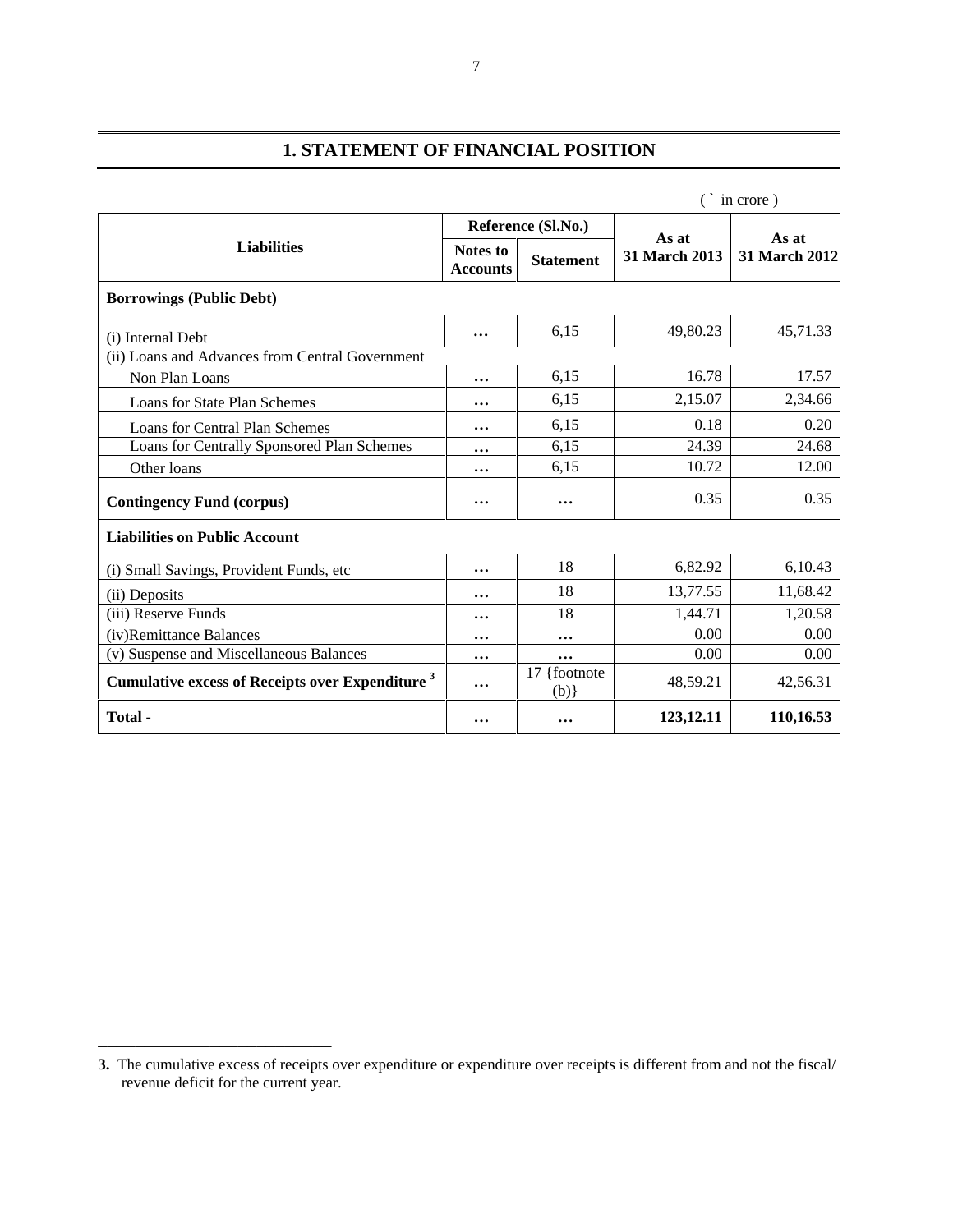# **2. STATEMENT OF RECEIPTS AND DISBURSEMENTS**

( ` in crore )

**\_\_\_\_\_\_\_\_\_\_\_\_\_\_\_\_\_\_\_\_\_\_\_\_\_**

| <b>Receipts</b>                          |                         |                   | <b>Disbursements</b>                                  |                            |                     |  |  |
|------------------------------------------|-------------------------|-------------------|-------------------------------------------------------|----------------------------|---------------------|--|--|
|                                          | $2012 - 2013$ 2011-2012 |                   |                                                       | 2012-2013                  | 2011-2012           |  |  |
| <b>Part-I Consolidated Fund</b>          |                         |                   |                                                       |                            |                     |  |  |
|                                          |                         |                   | <b>Section-A: Revenue</b>                             |                            |                     |  |  |
| <b>Revenue Receipts</b>                  |                         |                   |                                                       | <b>Revenue Expenditure</b> |                     |  |  |
| Tax Revenue (raised by the<br>State)     | 3,39.95                 |                   | $3,03.88$ Salaries <sup>1</sup>                       | 26,03.87                   | 22,83.75            |  |  |
| <b>Non-Tax Revenue</b>                   |                         |                   | Subsidies                                             | 0.00                       | 0.00                |  |  |
|                                          |                         |                   | Grants-in-aid <sup>2</sup>                            | 2,22.07                    | 1,51.90             |  |  |
| <b>Interest Receipts</b>                 | 5.90                    |                   | 9.62 General Services                                 |                            |                     |  |  |
| Others                                   | 2,01.27                 | 2,23.33           | <b>Interest Payment and Service</b><br>of Debt        | 4,81.64                    | 4,46.39             |  |  |
| <b>Total</b>                             | 2,07.17                 | $2,32.95$ Pension |                                                       | 6,77.03                    | 5,86.68             |  |  |
|                                          | 9,17.14                 |                   | Others                                                | 3,89.89                    | 4,06.54             |  |  |
| <b>Share of Union Taxes/Duties</b>       |                         | 8,03.20           | <b>Total</b>                                          | 15,48.56                   | 14,39.61            |  |  |
|                                          |                         |                   | <b>Social Services</b>                                | 2,94.98                    | 2,13.32             |  |  |
|                                          |                         |                   | <b>Economic Services</b><br><b>Compensation and</b>   | 9,31.91                    | 7,87.08             |  |  |
| <b>Grants from Central</b><br>Government | 47,40.03                |                   | 42,46.35   Assignment to Local Bodies<br>and PRIs     | 0.00                       | 0.00                |  |  |
| <b>Revenue Deficit</b>                   | 0.00                    |                   | 0.00 Revenue Surplus                                  | 6,02.90                    | 7,10.72             |  |  |
|                                          |                         |                   | <b>Section-B: Capital</b>                             |                            |                     |  |  |
|                                          |                         |                   | <b>Capital Expenditure</b>                            |                            |                     |  |  |
|                                          | 0.00                    |                   | <b>Salaries</b>                                       | 0.00                       | 0.00                |  |  |
| <b>Capital Receipts</b>                  |                         | $0.00\,$          | <b>General Services</b>                               | 2,11.01                    | 2,35.75             |  |  |
|                                          |                         |                   | <b>Social Services</b>                                | 3,46.81                    | 3,38.77<br>6,74.87  |  |  |
|                                          |                         |                   | <b>Economic Services</b><br><b>Loans and Advances</b> | 6,97.36                    |                     |  |  |
|                                          |                         |                   | disbursed                                             |                            |                     |  |  |
| <b>Recoveries of Loans and</b>           |                         |                   | <b>General Services</b>                               | 0.00                       | $\boxed{0.00}$      |  |  |
| <b>Advances</b>                          | 0.85                    | 2.44              | <b>Social Services</b>                                | $\overline{0.00}$          | $\frac{0.00}{2.42}$ |  |  |
|                                          |                         |                   | <b>Economic Services</b>                              | 1.82                       |                     |  |  |
|                                          |                         |                   | Loans to Govt. Servants &<br><b>Misc. Loans</b>       | 0.34                       | 0.33                |  |  |

<sup>1.</sup> Salary, Subsidy and Grants in Aid figures have been summed up across all sectors to present a consolidated figure. The expenditure in this statement under the sectors 'Social', 'General' and 'Economic' services does not include expenditure on salaries, subsidies and grants in aid (explained in footnote 2).

**<sup>2.</sup>** Grants in Aid given to statutory corporations, companies, autonomous bodies, local bodies etc by the Government which is included as a line item above. These grants are distinct from compensation and assignment of taxes, duties to Local Bodies which is depicted asa separate line item 'Compensation and assignment to Local Bodies and PRIs'. Grants- in-aid comprises the total of the dedicated object head (09) across all Major Heads and totals of minor heads 190 and 191.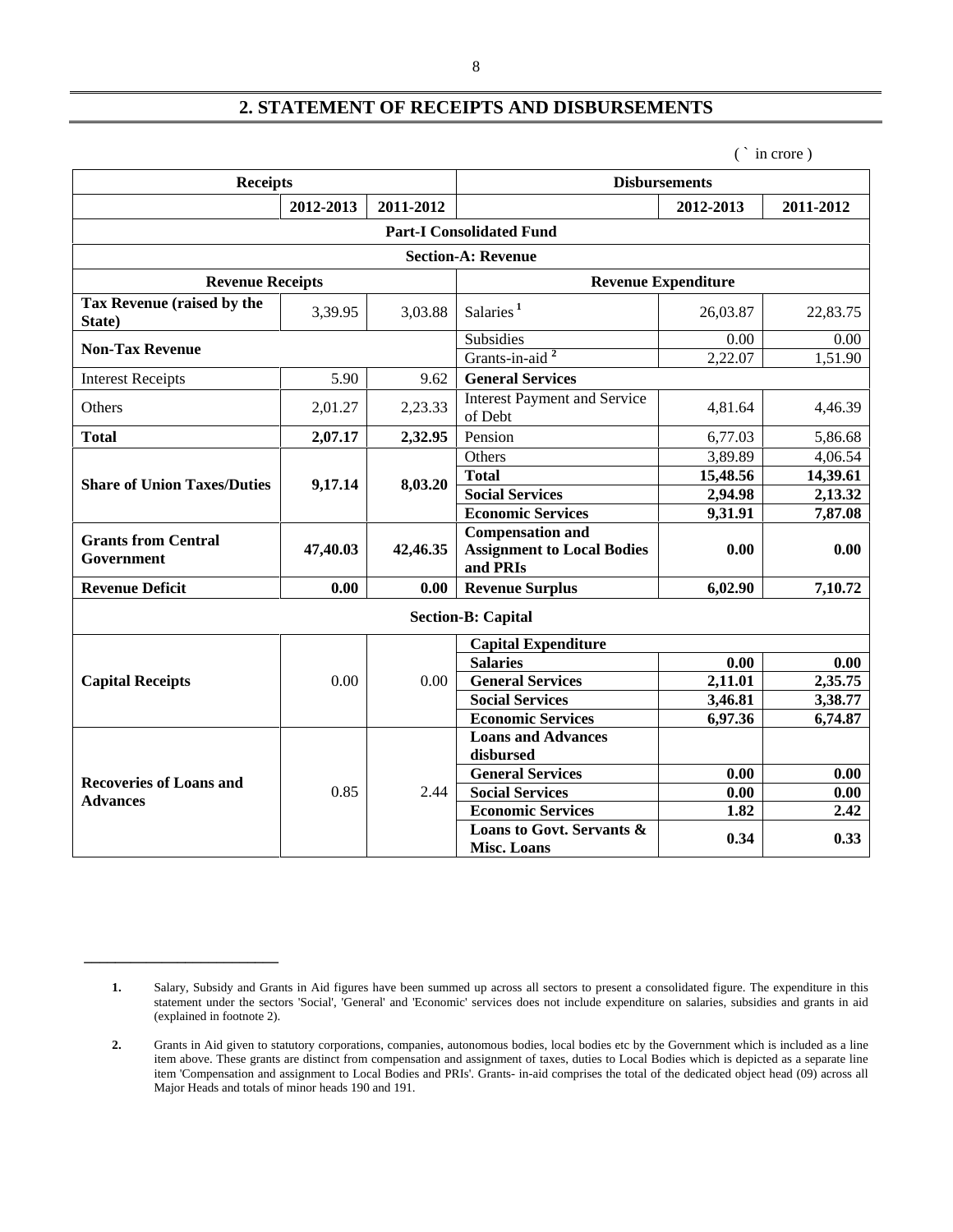#### 9

# **2. STATEMENT OF RECEIPTS AND DISBURSEMENTS**

|                                                   |           |           |                                                                 | in crore)  |             |
|---------------------------------------------------|-----------|-----------|-----------------------------------------------------------------|------------|-------------|
| <b>Receipts</b>                                   |           |           | <b>Disbursements</b>                                            |            |             |
|                                                   | 2012-2013 | 2011-2012 |                                                                 | 2012-2013  | 2011-2012   |
| <b>Public Debt Receipts</b>                       |           |           | <b>Repayment of Public Debt</b>                                 |            |             |
| Internal Debt <sup>#</sup> (market loans<br>etc.) | 27,30.12  |           | 12,97.88   Internal Debt <sup>#</sup> (market loans<br>$etc.$ ) | 23, 21. 22 | 7,60.10     |
| Loans from GOI                                    | $0.00\,$  |           | $20.97$ Loans from GOI                                          | 21.97      | 38.47       |
| <b>Total Receipts Consolidated</b><br>Fund        | 89,35.26  |           | $69,07.67$ Total Expenditure<br><b>Consolidated Fund</b>        | 92,01.92   | 69,26.37    |
| <b>Deficit in Consolidated Fund</b>               | 2,66.66   |           | 18.70   Surplus in Consolidated<br>Fund                         | 0.00       | 0.00        |
|                                                   |           |           | <b>Part II Contingency Fund</b>                                 |            |             |
| <b>Contingency Fund</b>                           | 0.00      |           | 0.00 Contingency Fund                                           | 0.00       | $\bf{0.00}$ |

|                                      |              | Part III Public Account |                                              |              |              |
|--------------------------------------|--------------|-------------------------|----------------------------------------------|--------------|--------------|
| <b>Small Savings</b>                 | 2,35.63      | 1,96.97                 | <b>Small Savings</b>                         | 1,63.15      | 1,60.54      |
| <b>Reserve &amp; Sinking Funds</b>   | 45.01        | 37.50                   | <b>Reserve &amp; Sinking Funds</b>           | 45.01        | 37.50        |
| <b>Deposits</b>                      | 9,09.69      |                         | $7,02.38$ Deposits                           | 7,00.56      | 3,92.75      |
| <b>Advances</b>                      | 17.85        | 15.73                   | <b>Advances</b>                              | 17.76        | 15.72        |
| Suspense and Misc.                   | 40,39.28     |                         | 56,37.60 Suspense and Misc. <sup>4</sup>     | 40,73.11     | 54, 27. 33   |
| Remittance                           | 18,32.05     | 16,42.51                | Remittance                                   | 19,12.28     | 17,76.31     |
| <b>Total Receipts Public Account</b> | 70,79.51     | 82,32.69                | <b>Total Disbursements Public</b><br>Account | 69,11.87     | 78,10.15     |
| <b>Deficit in Public Account</b>     | 0.00         |                         | $0.00$ Surplus in Public Account             | 1,67.64      | 4,22.53      |
| <b>Opening Cash Balance</b>          | $(-)1,98.86$ |                         | $(-) 6,02.70$ Closing Cash Balance           | $(-)2,97.88$ | $(-)1,98.86$ |
| <b>Increase in Cash Balance</b>      | $(-)99.02$   |                         | 0.00 Decrease in Cash Balance                | 0.00         | $(-)4,03.84$ |

**<sup>3</sup>**. For details please refer to statement 18 in Volume 2.

Increased/ Decreased by ` 0.01 crore due to computerized rounding.

**\_\_\_\_\_\_\_\_\_\_\_\_\_\_\_\_\_\_\_\_\_\_\_\_\_\_\_\_\_\_\_**

**<sup>4.</sup>** 'Suspense and Miscellaneous' includes 'other accounts' such as Cash Balance Investment account (Major Head 8673) etc. The figures may appear huge on account of these other accounts. Details may please be seen in Statement 18.

<sup>#</sup> Includes receipts of ` 3.13 crore and ` 7.53 crore and payment of ` 5.35 crore and ` 4.98 crore for the year 2012-2013 and 2011-2012 respectively pertaining to NSSF transaction. NSSF transaction.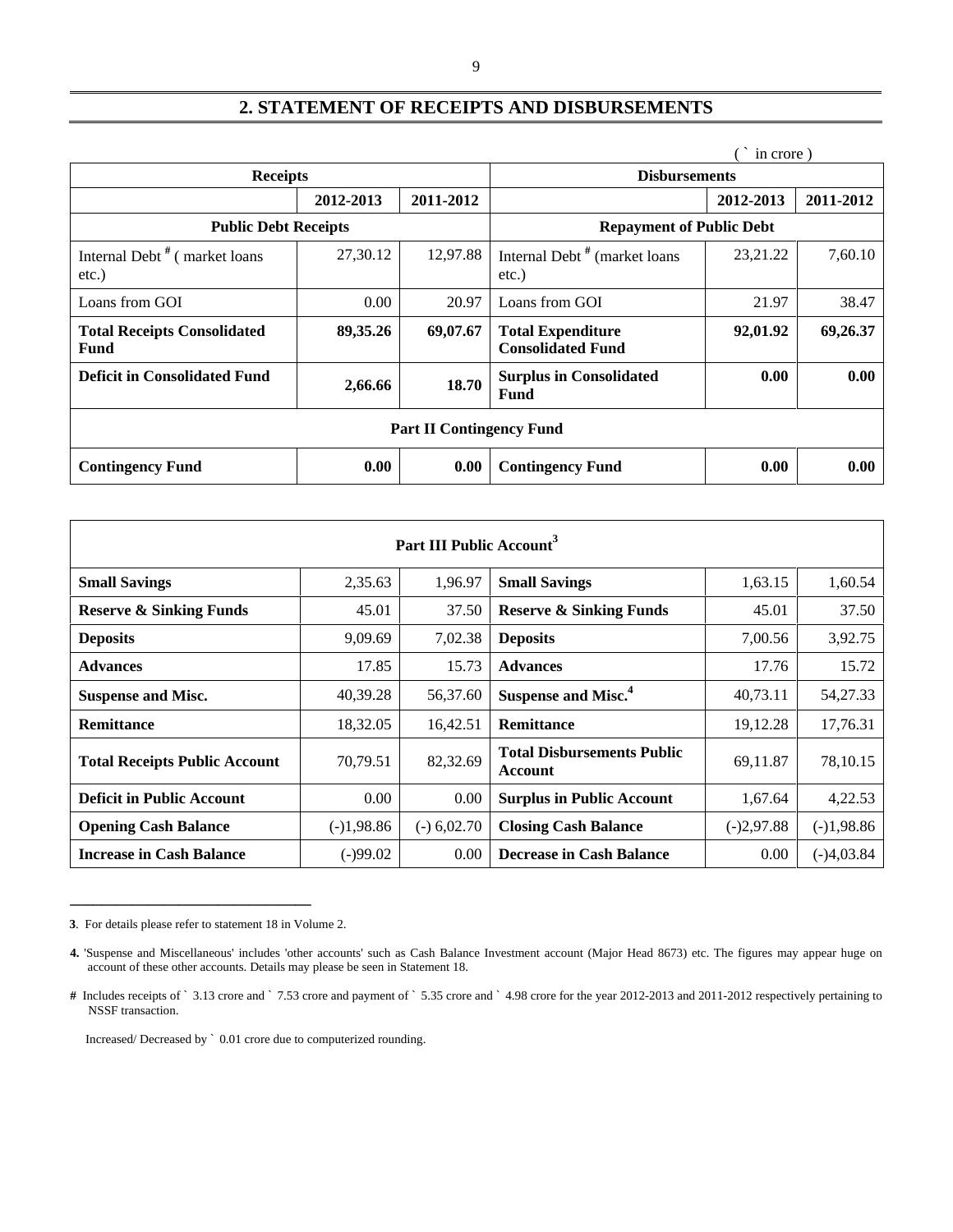# **3. STATEMENT OF RECEIPTS**

#### I – CONSOLIDATED FUND

|           |                                                     |               | ` in crore) |
|-----------|-----------------------------------------------------|---------------|-------------|
|           | <b>Description</b>                                  | <b>Actual</b> |             |
|           |                                                     | 2012-13       | 2011-2012   |
| <b>A.</b> | <b>Tax Revenue</b>                                  |               |             |
| A.1       | <b>Other Tax Revenue</b>                            |               |             |
|           | Other Taxes on Income and Expenditure               | 27.22         | 27.02       |
|           | Land Revenue                                        | 0.72          | 0.68        |
|           | <b>Stamps and Registration Fees</b>                 | 1.58          | 1.85        |
|           | Taxes on Immovable Property Other than Agricultural | 0.00          | 0.01        |
|           | Land                                                |               |             |
|           | State Excise                                        | 3.73          | 3.36        |
|           | Taxes on Sales, Trade etc.                          | 2,57.21       | 2,31.12     |
|           | <b>Taxes on Vehicles</b>                            | 41.59         | 34.58       |
|           | Taxes on Goods and Passengers                       | 6.71          | 4.85        |
|           | Taxes on Duties and Electricity                     | 0.05          | 0.04        |
|           | Other Taxes and Duties on Commodities and Services  | 1.14          | 0.37        |
| A.2       | <b>Share of Net Proceeds of Taxes</b>               |               |             |
|           | Corporation Tax                                     | 3,29.59       | 3,16.26     |
|           | Taxes on Income Other than Corporation Tax          | 1,97.31       | 1,60.65     |
|           | Taxes on Wealth                                     | 0.55          | 1.22        |
|           | Customs                                             | 1,52.48       | 1,39.31     |
|           | <b>Union Excise Duties</b>                          | 1,03.63       | 90.14       |
|           | Service Tax                                         | 1,33.58       | 95.62       |
|           | Total -A.                                           | 12,57.09      | 11,07.08    |
| <b>B.</b> | <b>Non-Tax Revenue</b>                              |               |             |
|           | <b>Interest Receipts</b>                            | 5.90          | 9.62        |
|           | <b>Miscellaneous General Services</b>               | 6.60          | 29.01       |
|           | Power                                               | 1,02.83       | 94.28       |
|           | Road Transport                                      | 11.37         | 12.90       |
|           | Forestry and Wild Life                              | 7.76          | 8.87        |
|           | Housing                                             | 5.12          | 4.38        |
|           | Co-operation                                        | 1.13          | 3.54        |
|           | Roads and Bridges                                   | 1.80          | 2.53        |
|           | Other Administrative Services                       | 3.22          | 2.38        |
|           | Others                                              | 61.44         | 65.44       |
|           | TOTAL -B.                                           | 2,07.17       | 2,32.95     |
|           |                                                     |               |             |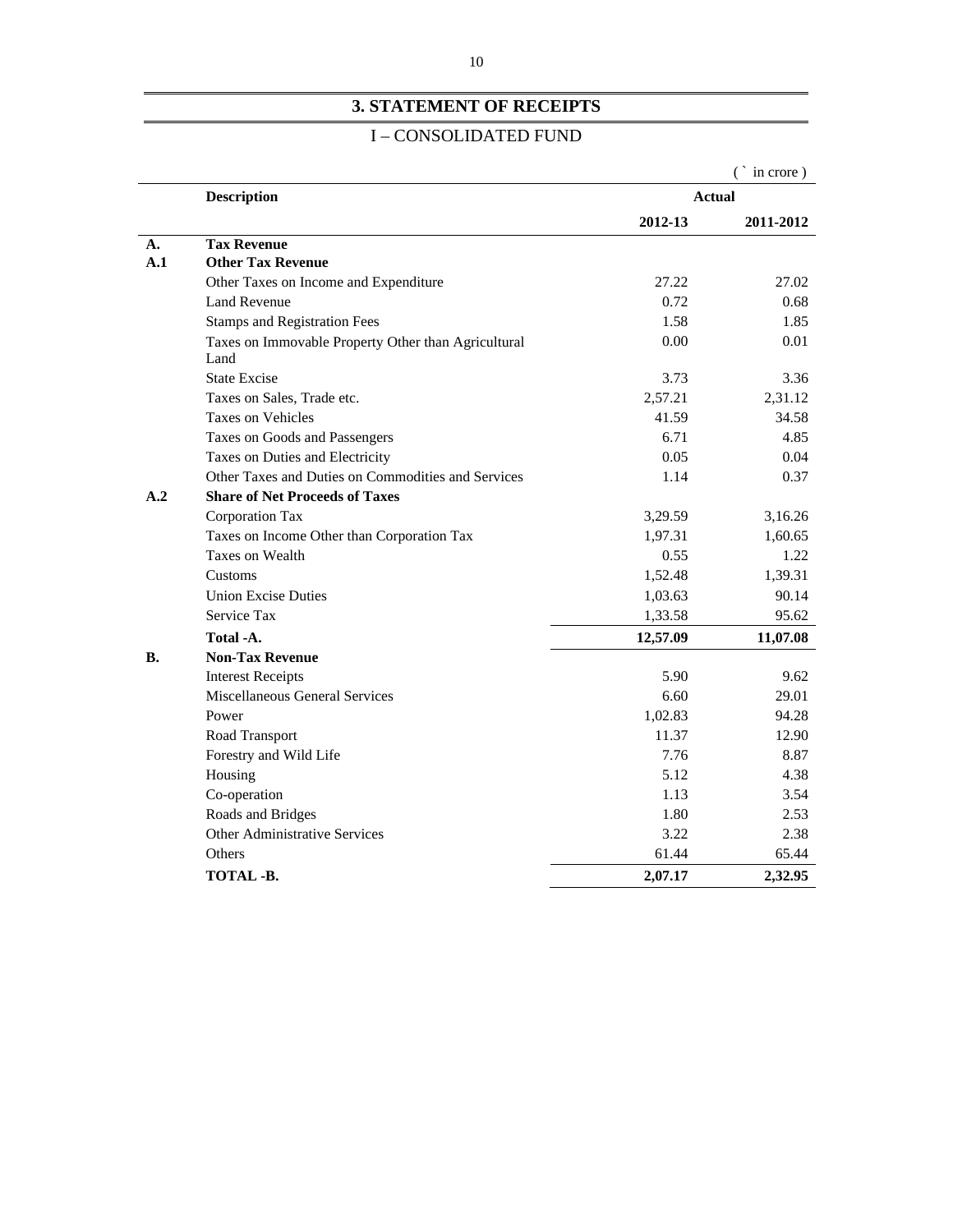### **3. STATEMENT OF RECEIPTS – Concld.**

#### II – GRANTS FROM GOVERNMENT OF INDIA

|                |                                                             |           | $\hat{ }$ in crore) |
|----------------|-------------------------------------------------------------|-----------|---------------------|
|                | <b>Description</b>                                          | Actual    |                     |
|                |                                                             | 2012-2013 | 2011-2012           |
| $\mathbf{C}$ . | <b>Grants</b>                                               |           |                     |
|                | <b>Grants-in-Aid from Central Government</b>                |           |                     |
|                | <b>Non Plan – Grants</b>                                    |           |                     |
|                | Grants towards contribution to State Disaster Response Fund | 12.87     | 1.00                |
|                | <b>Other Grants</b>                                         | 20,26.20  | 19,67.15            |
|                | <b>Grants for State/Union Territory Plan Schemes</b>        |           |                     |
|                | Block Grants (of which EAP)                                 | 10.52     | 10.39               |
|                | Grants under the proviso to Article 275 (1) of the          | 24.54     | 23.01               |
|                | Constitution                                                |           |                     |
|                | <b>Grants for Central Road Fund</b>                         | 22.53     | 11.53               |
|                | Other Grants                                                | 21,17.34  | 18,13.28            |
|                | <b>Grants for Central Plan Schemes</b>                      |           |                     |
|                | Other Grants                                                | 7.78      | 39.98               |
|                | <b>Grants for Centrally Sponsored Plan Schemes</b>          |           |                     |
|                | Other Grants                                                | 3,93.49   | 2,95.46             |
|                | <b>Grants for Special Plan Schemes</b>                      |           |                     |
|                | Other Grants                                                | 1,24.76   | 84.55               |
|                | <b>TOTAL -C.</b>                                            | 47,40.03  | 42,46.35            |
|                | <b>TOTAL REVENUE RECEIPTS (A+B+C)</b>                       | 62,04.29  | 55,86.38            |

# III – CAPITAL, PUBLIC DEBT AND OTHER RECEIPTS

|           |                                                                             |               | in crore) |
|-----------|-----------------------------------------------------------------------------|---------------|-----------|
|           | <b>Description</b>                                                          | <b>Actual</b> |           |
|           |                                                                             | 2012-2013     | 2011-2012 |
| D.        | <b>Capital Receipts</b>                                                     |               |           |
|           | Disinvestment proceeds                                                      | 0.00          | 0.00      |
|           | Others                                                                      | 0.00          | 0.00      |
|           | TOTAL -D.                                                                   | 0.00          | 0.00      |
| E.        | <b>Public Debt</b><br><b>Internal Debt</b>                                  |               |           |
|           | Market Loans                                                                | 6,55.00       | 5,04.99   |
|           | Ways & Means Advances from the RBI                                          | 19,65.40      | 6,46.63   |
|           | Loans from Financial Institution                                            | 1,06.59       | 1,38.73   |
|           | Special Securities issued to National Small Savings Fund                    | 3.13          | 7.53      |
|           | <b>Loans and Advances from Central Government</b>                           |               |           |
|           | Loans for State Plan Schemes                                                | 0.00          | 15.87     |
|           | Loans for Centrally Sponsored Plan Schemes                                  | 0.00          | 5.10      |
|           | TOTAL -E.                                                                   | 27,30.12      | 13,18.85  |
| <b>F.</b> | Loans and Advances by State Government (Recoveries) <sup>1</sup>            | 0.85          | 2.44      |
| G.        | <b>Inter-State Settlements</b>                                              | 0.00          | 0.00      |
|           | <b>TOTAL RECEIPTS IN CONSOLIDATED FUND<sup>2</sup></b><br>$(A+B+C+D+E+F+G)$ | 89,35.26      | 69,07.67  |

 $\overline{\phantom{a}}$  , and the contract of the contract of the contract of the contract of the contract of the contract of the contract of the contract of the contract of the contract of the contract of the contract of the contrac

**1**. Details are in Statement 7 and 16 in Volume 2.

**2.** Details are in Statement 11, 15 and 16 in Volume 2.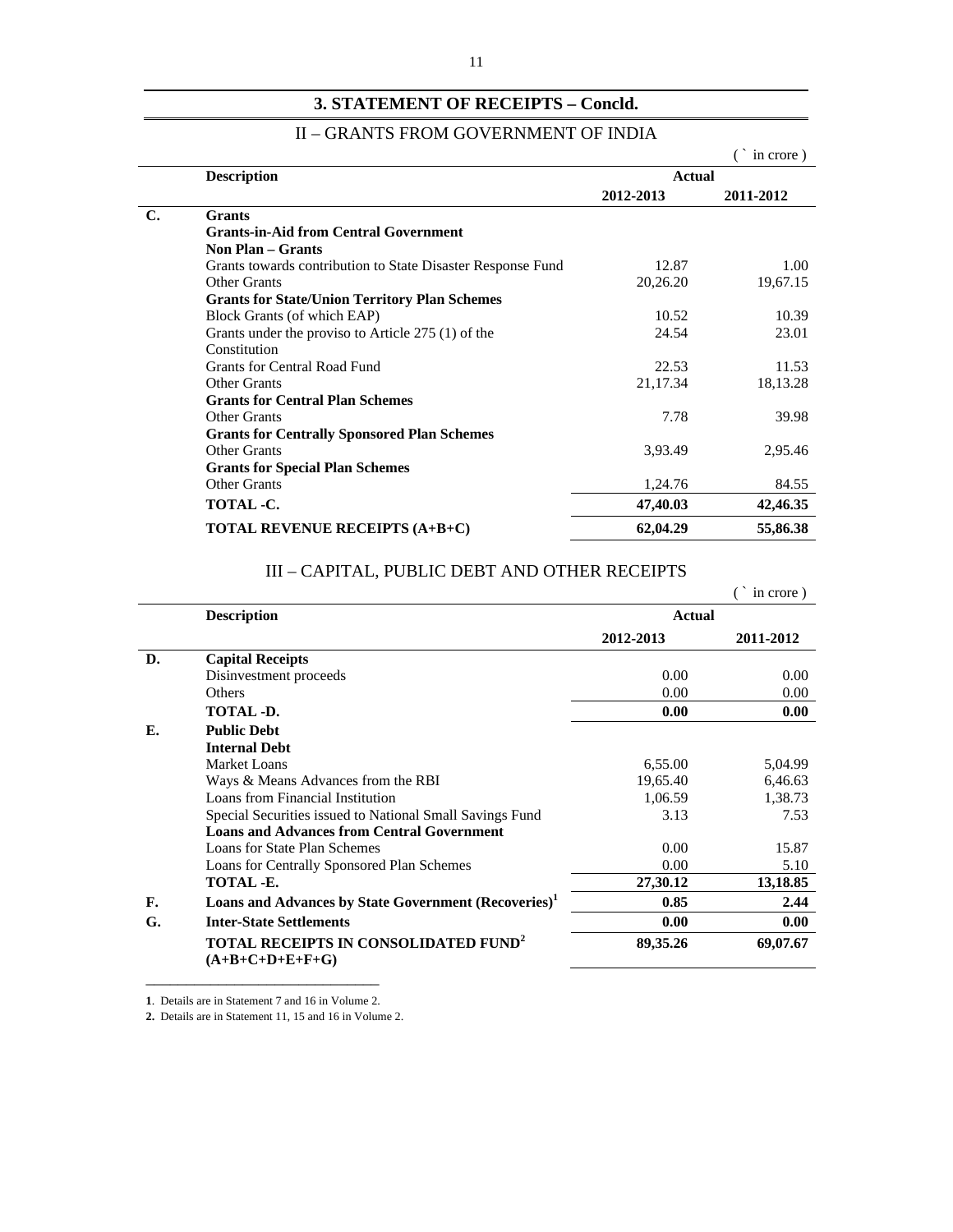# **4 STATEMENT OF EXPENDITURE (CONSOLIDATED FUND)**

#### **A. EXPENDITURE BY FUNCTION**

|                                                           |          |                       |          | $\in$ in crore)  |
|-----------------------------------------------------------|----------|-----------------------|----------|------------------|
| <b>Description</b>                                        |          | Revenue Capital L & A |          | <b>Total</b>     |
| <b>GENERAL SERVICES</b>                                   |          |                       |          |                  |
| A.1 Organs of State                                       |          |                       |          |                  |
| Parliament/State/Union Territory Legislature.             | 18.93    | 0.00                  | 0.00     | 18.93            |
| President, Vice-President/Governor/Administrator of Union |          |                       |          |                  |
| Territories                                               | 4.23     | 0.00                  | 0.00     |                  |
| <b>Council of Ministers</b>                               | 9.07     | $0.00\,$              | 0.00     | 9.07             |
| Administration of Justice                                 | 22.85    | 0.00                  | 0.00     | 22.85            |
| Elections                                                 | 21.32    | 0.00                  | 0.00     | 21.32            |
| A.2 Fiscal Services                                       |          |                       |          |                  |
| <b>Land Revenue</b>                                       | 12.97    | 0.00                  | 0.00     | 12.97            |
| <b>Stamps and Registration</b>                            | 0.72     | 0.00                  | 0.00     | -0.7             |
| <b>State Excise</b>                                       | 14.10    | 0.00                  | 0.00     | 14.10            |
| Taxes on Sales, Trade etc                                 | 9.22     | 0.00                  | 0.00     | 9.22             |
| Taxes on Vehicles                                         | 6.91     | 0.00                  | 0.00     | 6.91             |
| Other Taxes and Duties on Commodities and Services        |          | 0.00                  | $0.00\,$ | - 1.70           |
| <b>Other Fiscal Services</b>                              | 0.04     | 0.00                  | 0.00     | 0.04             |
|                                                           |          |                       |          |                  |
| A.3 Interest payment and servicing of Debt                | 31.00    |                       | 0.00     |                  |
| Appropriation for reduction or avoidance of Debt          |          | 0.00                  |          | 31.00            |
| <b>Interest Payment</b>                                   | 4,50.64  | 0.00                  | 0.00     | 4,50.64          |
| <b>A.4</b> Administrative Services                        |          |                       |          |                  |
| Public Service Commission                                 | 4.41     | 0.00                  | 0.00     | -4.41            |
| Secretariat General Services                              | 83.04    | 0.00                  | 0.00     | 83.04            |
| <b>District Administration</b>                            | 94.87    | 0.00                  | 0.00     | 94.87            |
| Treasury and Accounts Administration                      | 23.39    | 0.00                  | 0.00     | 23.39            |
| Police                                                    | 8,90.36  | 51.63                 | 0.00     | 9,41.99          |
| Jails                                                     | 23.24    | 0.00                  | 0.00     | 23.24            |
| <b>Stationery and Printing</b>                            | 15.09    | 0.00                  | 0.00     | 15.09            |
| <b>Public Works</b>                                       | 73.58    | 1,59.38               | 0.00     | 2,32.96          |
| Other Administrative Services                             | 45.91    | 0.00                  | 0.00     | 45.91            |
| <b>A.5</b> Pensions and Miscellaneous General Services    |          |                       |          |                  |
| Pensions and Other Retirement benefits                    | 6,77.03  | 0.00                  | 0.00     | 6,77.03          |
| Miscellaneous General Services                            | 3.18     | 0.00                  | 0.00     | 3.18             |
| <b>Total GENERAL SERVICES:</b>                            | 25,37.80 | 2,11.01               | 0.00     | 27,48.81         |
| <b>SOCIAL SERVICES</b>                                    |          |                       |          |                  |
| <b>B.1</b> Education, Sports, Art and Culture             |          |                       |          |                  |
| <b>General Education</b>                                  | 8,13.90  | 81.01                 | 0.00     | 8,94.91          |
| <b>Technical Education</b>                                | 12.74    | 0.00                  | 0.00     | 12.74            |
| <b>Sports and Youth Services</b>                          | 28.11    | $0.00\text{ }$        | 0.00     | 28.11            |
| Art and Culture                                           | 15.23    | 0.00                  | 0.00     | 15.23            |
| <b>B.2</b> Health and Family Welfare                      |          |                       |          |                  |
| Medical and Public Health                                 | 2,48.83  | 20.67                 | 0.00     | 2,69.50          |
| Family Welfare                                            | 22.46    | 0.00                  | 0.00     | 22.46            |
| <b>B.3</b> Water Supply, Sanitation, Housing and Urban    |          |                       |          |                  |
|                                                           |          |                       |          |                  |
| <b>Development</b>                                        |          |                       |          |                  |
| Water Supply and Sanitation                               | 48.55    | 39.39                 | 0.00     | 87.94<br>1,25.88 |
| Housing                                                   | 14.27    | 1,11.61               | 0.00     | 74.56            |
| <b>Urban Development</b>                                  | 7.011    | 67.55                 | 0.00     |                  |

12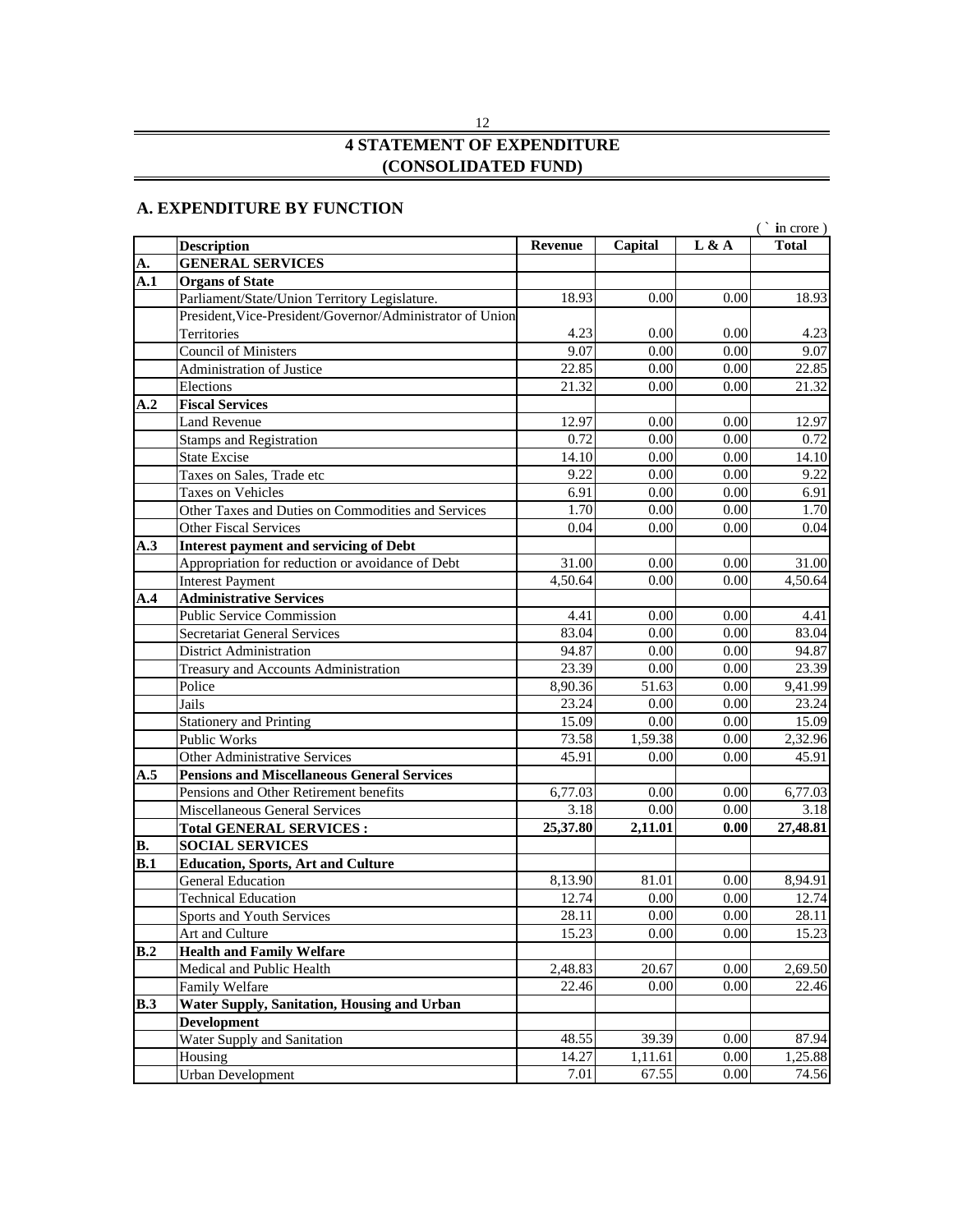|     |                                                                                 |                |              |              | $(i$ in crore)  |
|-----|---------------------------------------------------------------------------------|----------------|--------------|--------------|-----------------|
|     | <b>Description</b>                                                              | <b>Revenue</b> | Capital      | L & A        | <b>Total</b>    |
|     | <b>B.4</b> Information and Broadcasting                                         |                |              |              |                 |
|     | Information and Publicity                                                       | 23.40          | 1.08         | 0.00         | 24.48           |
|     | <b>B.5</b> Welfare of Schedule Castes, Schedule Tribes and Other                |                |              |              |                 |
|     | <b>Backward Classes</b>                                                         |                |              |              |                 |
|     | Welfare of Scheduled Castes, Scheduled Tribes and Other                         |                |              |              |                 |
|     | <b>Backward Classes</b>                                                         | 27.81          | 0.00         | 0.00         | 27.81           |
|     | <b>B.6</b> Labour and Labour Welfare                                            |                |              |              |                 |
|     | Labour and Employment                                                           | 26.20          | 0.00         | 0.00         | 26.20           |
|     | <b>B.7</b> Social Welfare and Nutrition                                         |                |              |              |                 |
|     | Social Security and Welfare                                                     | 1,01.18        | 21.66        | 0.00         | 1,22.84         |
|     | Nutrition                                                                       | 52.70          | 0.00         | 0.00         | 52.70           |
|     | Relief on Account of Natural Calamities                                         | 10.67          | 0.00         | 0.00         | 10.67           |
|     | <b>B.8</b> Others                                                               |                |              |              |                 |
|     | <b>Other Social Services</b>                                                    | 0.00           | 3.84         | 0.00         | 3.84            |
|     | Secretariat Social Services                                                     | 8.73           | 0.00         | 0.00         | 8.73            |
|     | <b>Total SOCIAL SERVICES:</b>                                                   | 14,61.79       | 3,46.81      | 0.00         | 18,08.60        |
|     | <b>ECONOMIC SERVICES</b>                                                        |                |              |              |                 |
|     | <b>C.1</b> Agriculture and Allied Activities                                    |                |              |              |                 |
|     | Crop Husbandry                                                                  | 1,70.66        | 17.30        | 0.00         | 1,87.96         |
|     | Soil and Water Conservation                                                     | 39.18          | 0.26         | 0.00         | 39.44           |
|     | Animal Husbandry                                                                | 68.34          | 14.89        | - 0.00       | 83.23           |
|     | Dairy Development                                                               | 4.33           | 0.00         | 0.00         | 4.33            |
|     | Fisheries                                                                       | 27.53          | 1.00         | 0.00         | 28.53           |
|     | Forestry and Wild Life                                                          | 57.61          | 43.22        | 0.00         | 1.00.83         |
|     | Food Storage and Warehousing                                                    | 13.48          | 13.80        | 0.00         | 27.28           |
|     | Agricultural Research and Education                                             | 9.70           | 0.00         | 0.00         | 9.70            |
|     | Co-operation                                                                    | 20.04          | - 8.44       | -1.82        | 30.30           |
|     | C.2 Rural Development                                                           |                |              |              |                 |
|     | Special Programmes for Rural Development                                        | 14.36          | $0.00\,$     | 0.00         | 14.36           |
|     | <b>Rural Employment</b>                                                         | 40.00          | 0.00         | 0.00         | 40.00<br>78.65  |
|     | Other Rural Development Programmes                                              | 77.32          |              | 0.00         |                 |
|     | <b>C.3</b> Special Areas Programmes                                             |                |              |              |                 |
|     | <b>North Eastern Areas</b>                                                      | 38.66          | 14.95        | 0.00         | 53.61           |
|     | Other Special Areas Programmes                                                  | 70.19          | 94.39        | 0.00         | 1.64.58         |
|     | <b>C.4</b> Irrigation and Flood Control                                         |                |              |              |                 |
|     | Minor Irrigation                                                                | 1,27.81        | 1.32         | 0.00         | 1.29.13         |
|     | $C.5$ Energy                                                                    | 3.41.78        | 87.40        | 0.00         |                 |
|     | Power<br>Non-Conventional Sources of Energy                                     | 3.49           | 3.93         | 0.00         | 4,29.18<br>7.42 |
|     |                                                                                 |                |              |              |                 |
|     | C.6 Industry and Minerals                                                       |                |              |              |                 |
|     | Village and Small Industries<br>Non-ferrous Mining and Metallurgical Industries | 74.31<br>16.33 | 0.45<br>6.59 | 0.00<br>0.00 | 74.76<br>22.92  |
|     |                                                                                 |                |              |              |                 |
|     | C.6 Industry and Minerals<br>Capital Outlay on Telecommunication & Electronic   |                |              |              |                 |
|     | Industries                                                                      | 0.00           | 0.15         | 0.00         | 0.15            |
|     | Capital Outlay on Consumer Industries                                           | 0.00           | 26.60        | 0.00         | 26.60           |
| C.7 | <b>Transport</b>                                                                |                |              |              |                 |
|     | Civil Aviation                                                                  | 13.65          | 1.40         | 0.00         | 15.05           |
|     | Roads and Bridges                                                               | 1,68.51        | 3,38.93      | 0.00         | 5,07.44         |
|     | Road Transport                                                                  | 42.55          | 16.35        | 0.00         | 58.90           |
|     |                                                                                 |                |              |              |                 |

#### **(CONSOLIDATED FUND) 4 STATEMENT OF EXPENDITURE** 13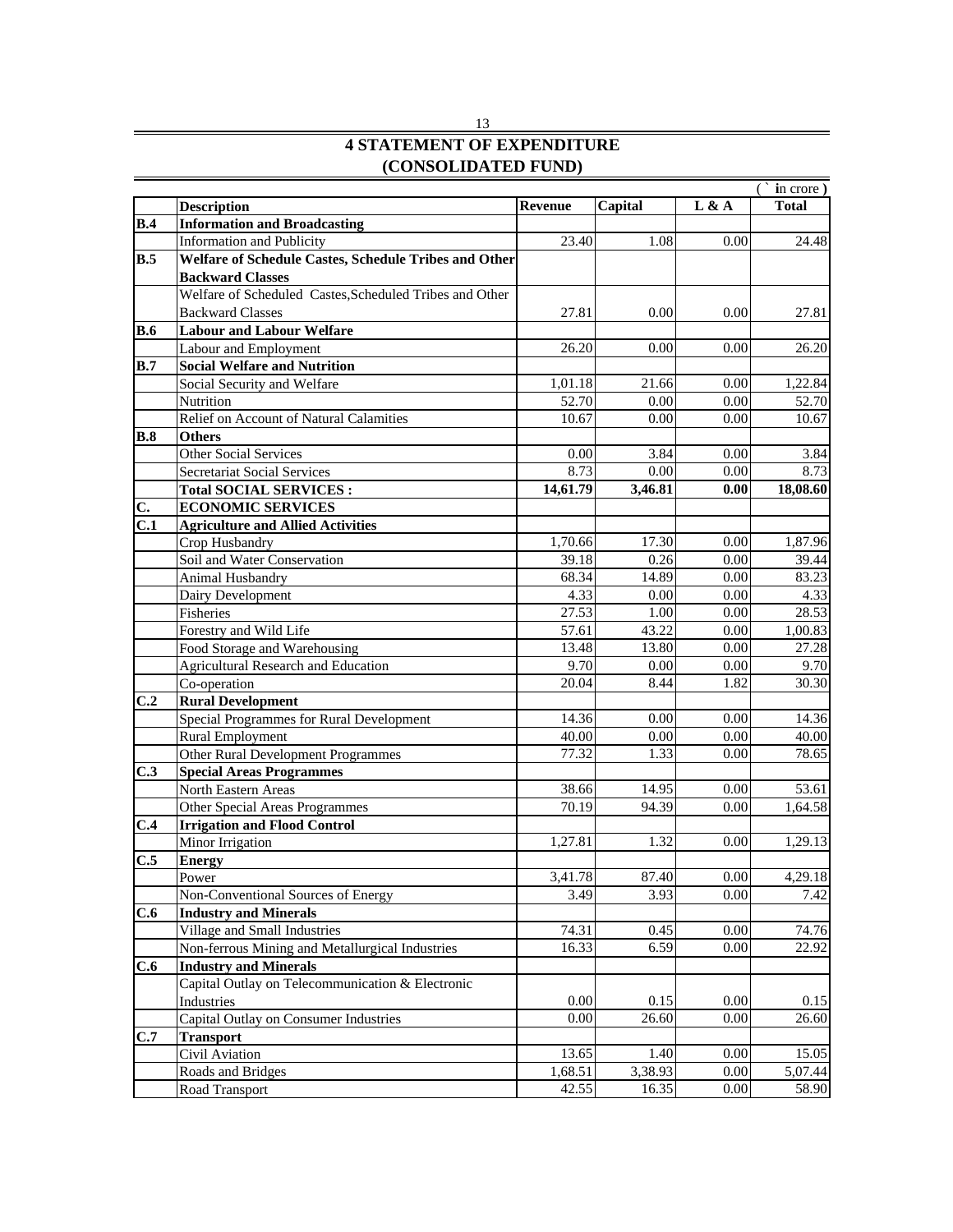#### 14 **4 STATEMENT OF EXPENDITURE (CONSOLIDATED FUND)**

|                                                |                           |          |             | $\hat{ }$ in crore $)$ |
|------------------------------------------------|---------------------------|----------|-------------|------------------------|
| <b>Description</b>                             | Capital<br><b>Revenue</b> |          | L & A       | Total                  |
| Science, Technology and Environment            |                           |          |             |                        |
| Other Scientific Research                      | 8.43                      | 0.00     | 0.00        |                        |
| <b>C.10</b> General Economic Services          |                           |          |             |                        |
| Secretariat Economic Services                  | 1.04.87                   |          |             | 1.04.8                 |
| Tourism                                        |                           |          |             |                        |
| Census, Surveys and Statistics                 | 26.93                     | 0.00     | 0.00        |                        |
| <b>Other General Economic Services</b>         | 10.62.                    |          | <u>ስ ስበ</u> |                        |
| <b>Total ECONOMIC SERVICES:</b>                | 16,01.80                  | 6,97.36  | 1.82        | 23,00.98               |
| <b>GRANTS-IN-AID AND CONTRIBUTIONS</b>         |                           |          |             |                        |
| <b>Total GRANTS-IN-AID AND</b>                 |                           |          |             |                        |
| <b>CONTRIBUTIONS:</b>                          | 0.001                     | 0.00     | 0.00        |                        |
| <b>PUBLIC DEBT</b>                             |                           |          |             |                        |
| Internal Debt of the State Government          |                           |          | 23, 21. 22  | 23,21.2                |
| Loans and Advances from the Central Government |                           |          | 21.07       |                        |
| <b>Total PUBLIC DEBT:</b>                      |                           |          | 23,43.19    | 23,43.19               |
| <b>LOANS AND ADVANCES</b>                      |                           |          |             |                        |
| Loans to Government Servants, etc              |                           |          | 0.24        |                        |
| <b>Total LOANS AND ADVANCES :</b>              |                           |          |             |                        |
| <b>Total CFS Expenditure :</b>                 | 56,01.39                  | 12,55.18 | 23,45.35    | 92,01.92               |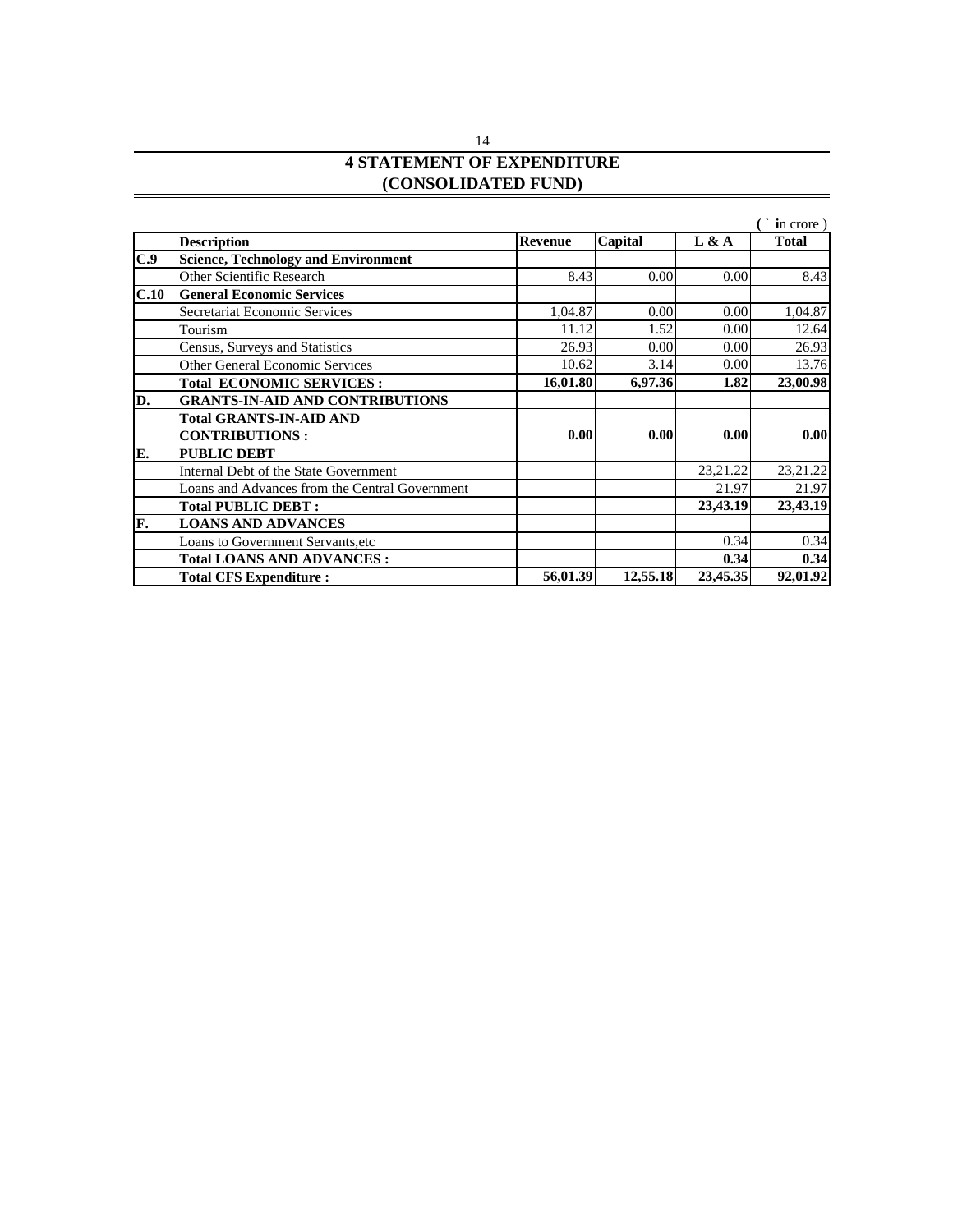#### **4 STATEMENT OF EXPENDITURE (CONSOLIDATED FUND)**

#### **B. EXPENDITURE BY NATURE**

|                                                         |                |          |                    |          |                   |              |          |                   | In crore)           |
|---------------------------------------------------------|----------------|----------|--------------------|----------|-------------------|--------------|----------|-------------------|---------------------|
| Object of                                               |                | 2012-13  |                    |          | 2011-2012         |              |          | 2010-2011         |                     |
| Expenditure                                             | <b>Revenue</b> | Capital  | <b>Total</b>       | Revenue  | Capital           | <b>Total</b> | Revenue  | Capital           | <b>Total</b>        |
| Salaries                                                | 26,03.87       | $0.00\,$ | 26,03.87           | 22,83.75 | $0.00\,$          | 22,83.75     | 20,33.93 | $0.00\,$          | 20,33.93            |
| Office Expenses                                         | 38.96          | $0.00\,$ | 38.96              | 55.21    | $0.00\,$          | 55.21        | 1,27.73  | $0.00\,$          | 1,27.73             |
| Motor Vehicles                                          | 32.73          | 0.00     | 32.73              | 97.65    | 0.08              | 97.73        | 47.50    | 0.09              | 47.59               |
| Maintenance &<br>Repairs/Tools &<br>Plants              | 1,14.17        | 9.65     | 1,23.81            | 1,12.09  | 29.66             | 1,41.75      | 50.81    | $0.00\,$          | 50.81               |
| Other Charges                                           | 62.17          | $0.00\,$ | 62.17              | 41.59    | 30.38             | 71.97        | 74.36    | 21.51             | 95.87               |
| Material & Supply                                       | 17.09          | $0.00\,$ | 17.09              | 51.67    | $0.00\,$          | 51.67        | 1,42.70  | $0.00\,$          | 1,42.70             |
| Grants-in-<br>Aid/Contributions                         | 2,22.07        | 10.43    | 2,32.50            | 1,51.90  | 12.82             | 1,64.72      | 1,02.89  | $0.00\,$          | 1,02.89             |
| Wages                                                   | 75.95          | 0.00     | 75.95              | 72.48    | $0.00\,$          | 72.48        | 47.11    | $0.00\,$          | 47.11               |
| Scholarships                                            | 43.02          | $0.00\,$ | 43.02              | 29.00    | $0.00\,$          | 29.00        | 38.23    | $0.00\,$          | 38.23               |
| Machinery &                                             | 17.32          | $0.00\,$ | 17.32              | 47.92    | 0.15              | 48.07        | 46.71    | 0.10              | 46.81               |
| Equipments<br><b>Travel Expenses</b>                    | 44.94          | $0.00\,$ | 44.94              | 43.03    | $0.00\,$          | 43.03        | 48.24    | $0.00\,$          | 48.24               |
| $\operatorname{POL}$                                    | 30.17          | $0.00\,$ | 30.17              | 22.54    | $0.00\,$          | 22.54        | 63.35    | $0.00\,$          | 63.35               |
|                                                         |                |          |                    |          |                   |              |          | $0.00\,$          |                     |
| Rent, Rates & Taxes                                     | 13.01          | 0.00     | 13.01              | 12.75    | 0.04              | 12.79        | 28.78    |                   | 28.78               |
| <b>Minor Works</b>                                      | 16.53          | $0.00\,$ | 16.53              | 14.97    | $0.00\,$          | 14.97        | 32.36    | $0.00\,$          | 32.36               |
| Subsidy                                                 | $0.00\,$       | $0.00\,$ | 0.00               | $0.00\,$ | $0.00\,$          | 0.00         | 20.55    | $0.00\,$          | 20.55               |
| Land Compensation                                       | 0.00           | $0.00\,$ | 0.00               | 30.00    | $0.00\,$          | 30.00        | $0.00\,$ | $0.00\,$          | 0.00                |
| Works                                                   | 13.34          | $0.00\,$ | 13.34              | 15.17    | $0.00\,$          | 15.17        | $0.00\,$ | $0.00\,$          | 0.00                |
| Other District Roads                                    | 0.00           | 3,09.14  | 3,09.14            | $0.00\,$ | 3,02.02           | 3,02.02      | $0.00\,$ | $0.00\,$          | 0.00                |
| Ration                                                  | 38.70          | $0.00\,$ | 38.70              | 36.34    | $0.00\,$          | 36.34        | $0.00\,$ | $0.00\,$          | 0.00                |
| Accommodation of<br><b>Security Forces</b>              | 4.95           | $0.00\,$ | 4.95               | 13.44    | $0.00\,$          | 13.44        | $0.00\,$ | $0.00\,$          | 0.00                |
| Gender Budgeting                                        | 0.55           | $0.00\,$ | 0.55               | 12.82    | $0.00\,$          | 12.82        | $0.00\,$ | $0.00\,$          | 0.00                |
| Rashtriya Krishi<br>Vikas Yojna                         | 74.55          | $0.00\,$ | 74.55              | 42.54    | 0.00              | 42.54        | $0.00\,$ | $0.00\,$          | 0.00                |
| (RKVY)<br>Local Area<br>Development<br>Programme (LADP) | 60.00          | 0.00     | 60.00              | 60.00    | $0.00\,$          | 60.00        | $0.00\,$ | $0.00\,$          | 0.00                |
| Others                                                  | 21,15.59       |          | $9,25.96$ 30,41.55 | 16,77.63 | 8,74.24           | 25,51.87     | 13,21.70 | 11,01.24          | 24,22.94            |
| Total:                                                  | 56,39.68       |          | 12,55.18 68,94.86  |          | 49,24.49 12,49.39 | 61,73.88     | 42,26.95 | 11,22.94 53,49.89 |                     |
| <b>Deduct Recoveries</b>                                | 38.29          | 0.00     | 38.29              | 48.83    | 0.00              | 48.83        | 39.11    | $0.00\,$          | 39.11               |
| <b>GRAND TOTAL:</b>                                     | 56,01.39       | 12,55.18 | 68,56.57           | 48,75.66 | 12,49.39          | 61,25.05     | 41,87.84 |                   | $11,22.94$ 53,10.78 |
|                                                         |                |          |                    |          |                   |              |          |                   |                     |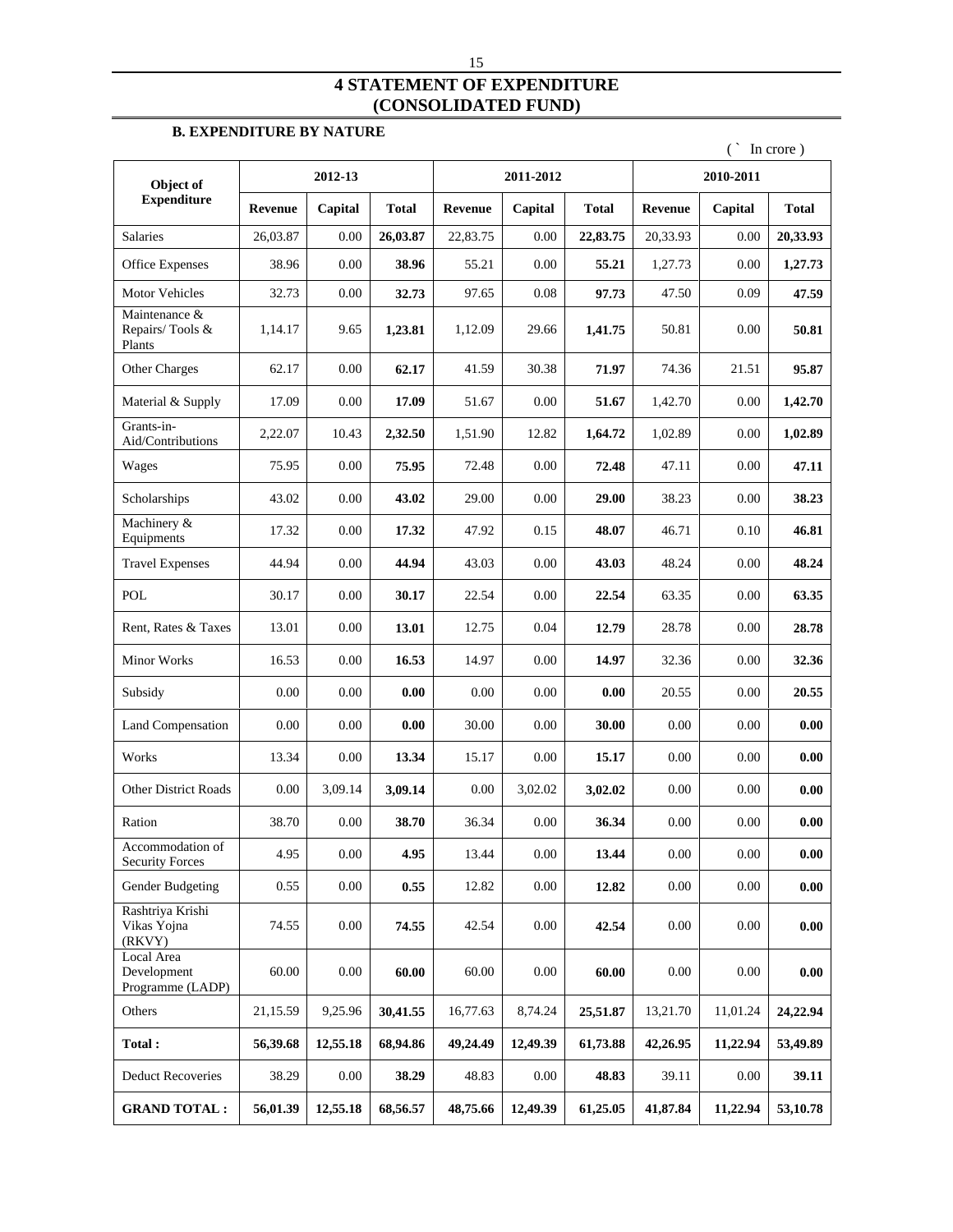#### **Notes to Accounts**

#### **1. Summary of Significant Accounting Policies**

**(i) Entity and Accounting period:** These accounts present the transactions of the Government of Nagaland for the period 1 April 2012 to 31 March 2013. The accounts of receipts and expenditure have been compiled based on the initial accounts rendered by the District Treasuries, Public Works and Forest Divisions and advices of the Reserve Bank of India. Delays in the rendering of monthly accounts by the treasuries and divisions ranged between 2 to 30 days, resulting in exclusion of these transactions from the monthly civil accounts in some cases. However, no accounts have been excluded from the Finance Accounts of the Government of Nagaland for the year 2012-13.

**(ii) Basis of Accounting:** With the exception of some book adjustments (**Annexure 'A')** the accounts represent the actual cash receipts and disbursements during the account period. Physical Assets and Financial Assets such as investments etc., are shown at historical cost i.e., the value at the year of acquisition/ purchase. Physical assets are not depreciated or amortised. Losses of physical assets at the end of their life have not been expensed or recognised.

**(iii) Currency in which Accounts are kept:** The accounts of Government are maintained in Indian Rupees.

**(iv) Form of Accounts:** Under Article 150 of the Constitution, the accounts of the Union and of the States are kept in such form as the President may, on the advice of the Comptroller and Auditor General, prescribe. The word "form" used in Article 150 has a comprehensive meaning so as to include the prescription not only of the broad form in which the accounts are to be kept but also the basis for selecting appropriate heads under which the transactions are to be classified.

**(v) Classification between Revenue and Capital:** Revenue expenditure is recurring in nature and is expected to be met from revenue receipts. Capital expenditure is defined as expenditure incurred with the object of increasing concrete assets of a material and permanent character or of reducing permanent liabilities. Further, as per the Indian Government Accounting Standards (IGAS) 2, expenditure on Grants-in-aid is to be classified as Revenue expenditure regardless of end utilization.

During the year, however, Government of Nagaland booked an expenditure of ` 10.43 crore towards Grants-in-aid under Capital heads of account instead of under the Revenue section, resulting in understatement of revenue expenditure, and overstatement of Revenue Surplus to this extent. Details of such incorrect booking of value of ` 25 lakh and above are indicated in **Annexure 'B'**.

#### **2. Quality of accounts**

#### **(i) Operation of omnibus Minor Head 800:**

 The State Government classified ` 12,53.13 crore under 52 Revenue and Capital Major Heads of expenditure, constituting 18.28 per cent of the total expenditure (Revenue and Capital), under Minor Head "800 – Other Expenditure" below the concerned Major Heads. Similarly ` 27,33.89 crore under 42 Revenue receipt Major Heads, constituting about 44.06 per cent of total receipts (Revenue and Capital), was classified under Minor Head "800 – Other Receipts". Instances of substantial booking (50 per cent and above of the concerned Major Head) under Minor Head 800-Other Receipts and 800- Other Expenditure are listed in **Annexure "C".**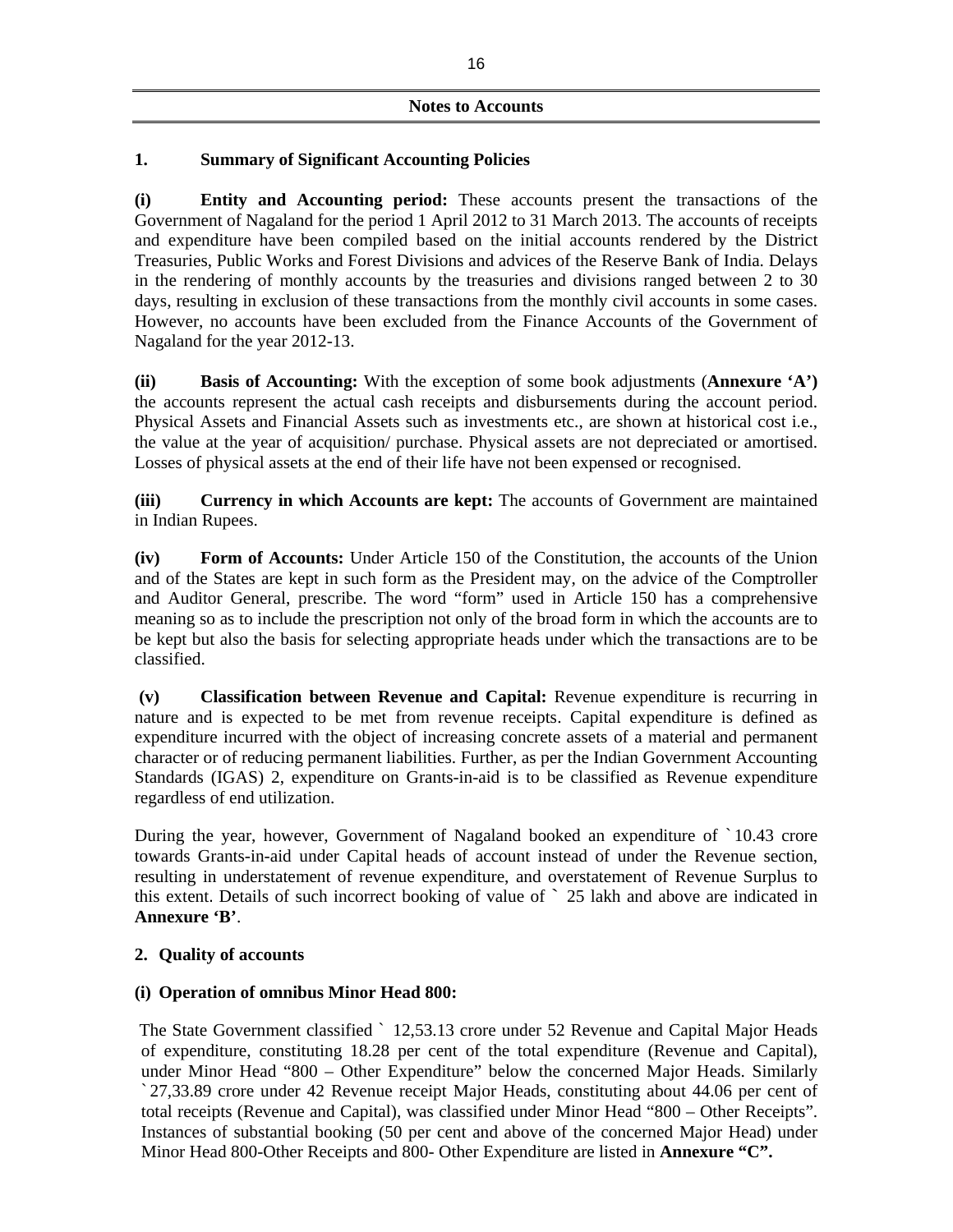#### **(ii) Reconciliation of Receipt and Expenditure:**

All Chief Controlling Officers (CCOs) are required to reconcile the Receipts and Expenditure of the Government with the figures accounted for by the Accountant General (A&E). During the year, the entire Receipts (` 68,56.57 crore) and Expenditure (` 62,04.29 crore) were reconciled by all 82 CCOs.

#### **(iii) Reconciliation of Cash balances**

As on 31 March 2013, there was a net difference of  $\degree$  1,08.27 crore (Credit) between the Cash Balance figures available with the Accountant General (A&E) and those reported by the RBI. The difference is mainly due to incorrect reporting by agency banks to the RBI and misclassification by banks/ treasuries. As of 30 June, the net difference has been reduced to ` 108.13 crore (Credit).

#### **(iv) Unadjusted Abstract Contingency Bills (AC) Bills**

Drawing and Disbursing Officers are authorised to draw sums of money by preparing Abstract Contingency (AC) Bills by debiting Service Heads, following which, they are required to present Detailed Contingency (DC) Bills with supporting documents/ vouchers of final expenditure in all the cases, which are to reach the Office of the Accountant General (A&E) not later than  $25<sup>th</sup>$  of  $\int$  of  $\int$ of the month following the date of preparation of the AC bill. 155 DC bills amounting ` 1,60.26 crore pertaining to the period up to 2010-11 to 2012-13 are outstanding as on 31 March 2013. Prolonged non-submission of supporting DC bills renders the expenditure under AC bills opaque. Details are given below:

|                 |               |                       |               |                    |               | in crore)                   |
|-----------------|---------------|-----------------------|---------------|--------------------|---------------|-----------------------------|
| $- -$<br>Year   |               | <b>AC Bills drawn</b> |               | DC Bills submitted |               | <b>Outstanding DC bills</b> |
|                 | <b>Number</b> | Amount                | <b>Number</b> | Amount             | <b>Number</b> | Amount                      |
| Upto<br>2010-11 | 98            | 41.80                 | 33            | 22.63              | 65            | 19.17                       |
| $2011 - 12$     | 55            | 65.69                 | 15            | 11.54              | 40            | 54.15                       |
| 2012-13         | 110           | 94.86                 | 60            | 7.92               | 50<br>JV.     | 86.94                       |
| <b>Total</b>    | 263           | 2,02.35               | 108           | 42.09              | 155           | 1,60.26                     |

**(v) Utilization Certificate (UCs) against Grants-in-aid vouchers**

Grantee Institution receiving Grants-in-aid from the Government are required to furnish the Utilisation Certificates (UCs) to the office of the Accountant General (A&E) after countersignature by the disbursing authority. At the close of March 2013, 226 UCs for an amount of ` 3,60.32 crore remained outstanding in the books of Accountant General (A&E) for want of UCs. Non submission of UCs results in lack of adequate assurance that the grants have been expended as intended by the grantee, viz., the Government. Details of UCs outstanding as on 31 March 2013 are given below: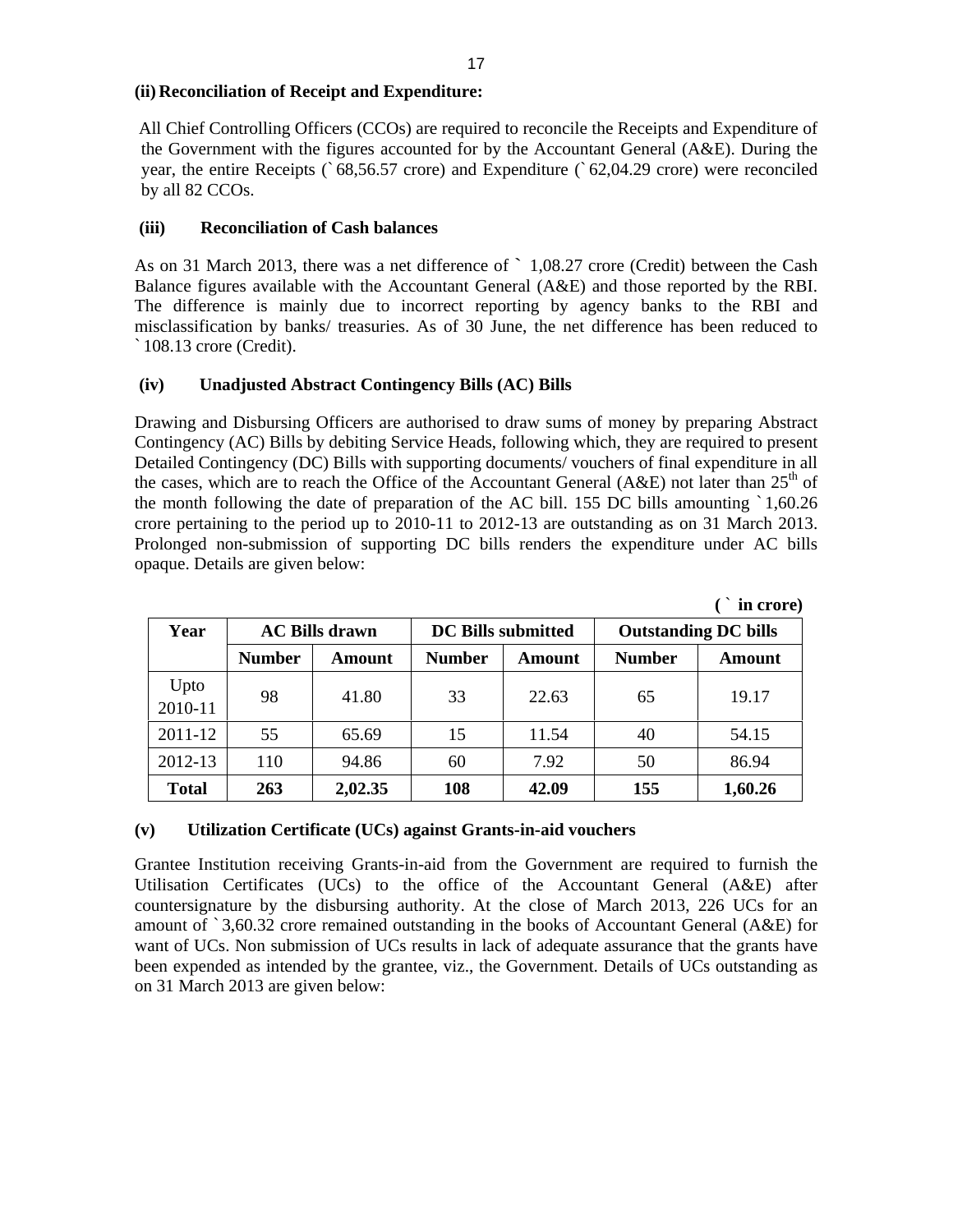| Year                | <b>Total amount drawn</b><br>during the year<br>in crore) | <b>Percentage of</b><br>outstanding amount | No. of GIA<br>sanctions awaiting<br><b>UCs</b> |
|---------------------|-----------------------------------------------------------|--------------------------------------------|------------------------------------------------|
| $ $ Up to 2010-2011 | 5,07.64                                                   | 14.42                                      | 79                                             |
| $ 2011-2012 $       | 1,64.73                                                   | 37.21                                      | 59                                             |
| 2012-2013           | 2,32.50                                                   | 97.12                                      | 88                                             |
| Total               | 9,04.87                                                   | 39.82                                      | 226                                            |

#### **(vi) Transfer of Funds to Personal Deposit (PD) accounts**

In specific cases, the Government authorizes the opening of PD accounts into which funds are transferred from the Consolidated Fund, booking such transfers as final expenditure. The Administrators of these PD accounts are required to close such accounts on the last working day of the financial year and transfer the unspent balances back to the Government Account (Consolidated Fund). If necessary, the PD Accounts may be opened again next year. For the past several years, no transaction was reported under MH 8443-106 Personal Deposit Account. However, an amount of `0.02 crore (Cr) pertaining to previous periods is outstanding under this head, and requires to be remitted to the Consolidated Fund.

#### **3. Other Items**

#### **(i) Liabilities on Retirement Benefits**

The liability of the Government towards payment of retirement benefits for the past and the present service of its employees is not included in the accounts. However, the expenditure during 2012-13 on pension and other retirement benefits on State Government employees recruited on or before 31 December 2009 was ` 6,77.03 crore (12.09 per cent of total revenue expenditure). State Government employees recruited on or after 1 January 2010 are covered under the New Pension Scheme (NPS), which is a defined contributory pension scheme. In terms of the Scheme, employees contribute 10 per cent of their basic pay and dearness allowance, which is matched by the State Government and the entire amount is transferred to the designated fund manager through the National Securities Depository Limited (NSDL)/ Trustee Bank. While the actual amount payable by the employees and the matching Government contribution from the implementation of the Scheme till date has not been estimated, during 2012-13, the State Government deposited ` 11.35 crore towards employees' contribution. The State Government, however, has not transferred its matching contribution (`11.35 crore), thereby overstating its Revenue Surplus to this extent. This has also resulted in understatement of the State Government's liability during the year to the Fund, which has been depicted in the Accounts at ` 15.00 crore as on 31 March 2013, or a deposit of only ` 3.65 crore against employeeand Government contribution in the Fund between January 2010 and March 2012. Consequently, the liability of the employees and the Government to the Fund has been substantially understated.

#### **(ii) Guarantees**

Guarantees, which constitute contingent liabilities of the State Government, are reported in Statement 9 on the basis of the information received from the State Government which is the authority for issuing such Guarantees. The State Government has not made any provision either in the rules or in the budget for collection of Guarantee Commission. During 2012-13, the State Government issued guarantees for an amount of ` 5.00 crore in respect of the Nagaland Handloom and Handicraft Development Corporation. The State Government has informed that the total of debt and risk weighed outstanding guarantees as on 31 March 2013 was ` 70.22 crore.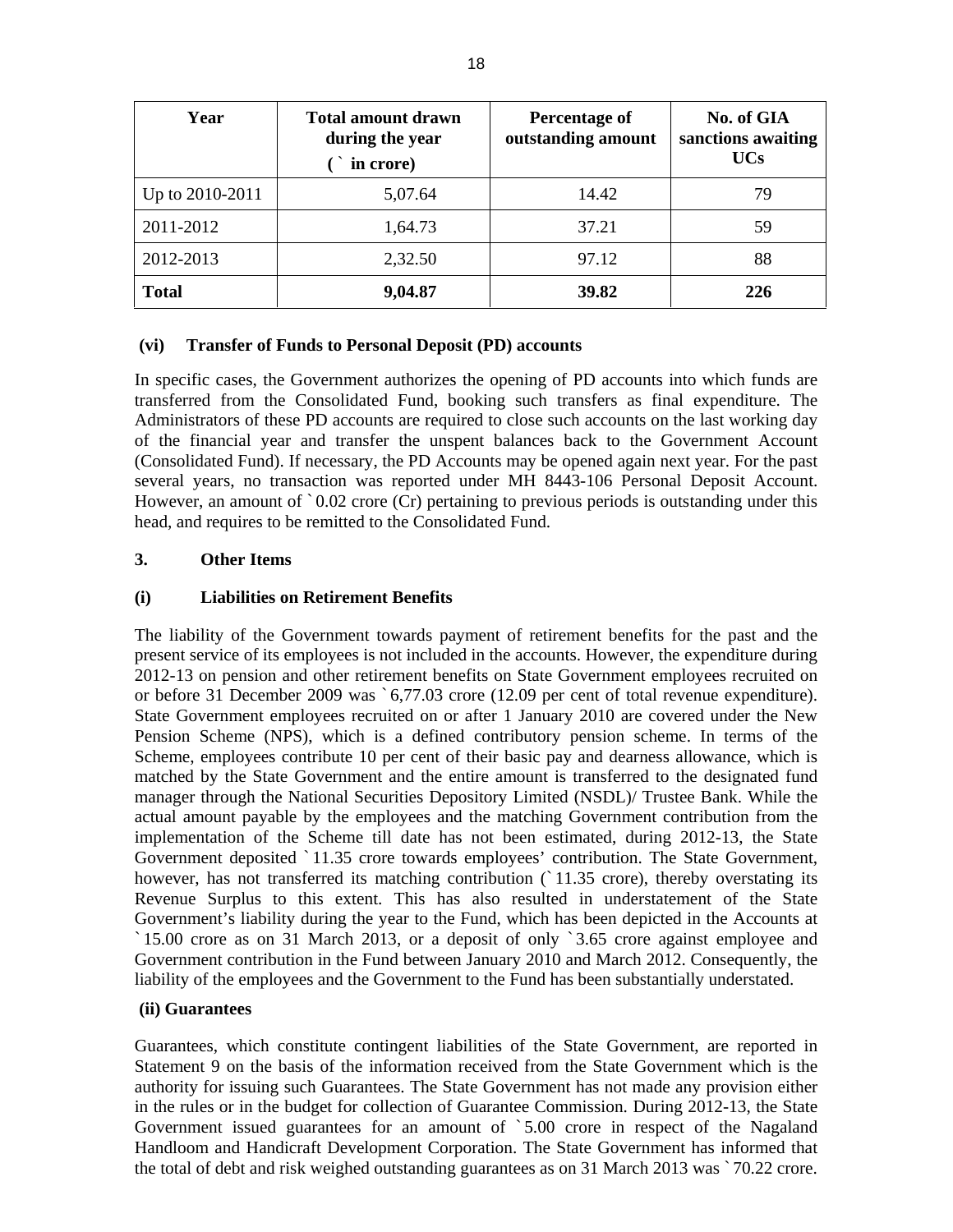#### **(iii) Loans and Advances**

Statements 7 and 16 relating to Loans and Advances have been prepared as required under the Indian Government Accounting Standards (IGAS) 3 notified by the Government of India. The information, however, is incomplete since the State Government has not furnished detailed information of overdue principal and interest in respect of Loans and Advances where the accounts are maintained by the State Government. The State Government has also not confirmed the balances as on 31 March 2013, including those where individual loanee accounts are maintained by the Accountant General (A&E).

#### **(iv) Reserve Funds**

The Twelfth Finance Commission had recommended that States should set up (i) Sinking Funds for amortization of all loans including loans from banks, liabilities on account of National Small Savings Funds etc., which should not be used for any other purpose, except for redemption of loans and (ii) Guarantee Redemption Funds for discharge of the States' obligations on guarantees. The total accumulated balance at the end of 31 March 2013 in these funds was ` 3,20.23 crore, of which ` 1,75.53 crore (55 per cent) has been invested. Details of significant Reserve Funds of the Government of Nagaland are given below:

#### **(a) Consolidated Sinking Fund (CSF)**

In terms of the recommendations of the Twelfth Finance Commission, the State Government created a consolidated Sinking Fund in 2006-2007, for amortization of liabilities, with an initial corpus of ` 12.17 crore. Though the State Government has not framed any rules regarding annual contributions to the Fund, in terms of the guidelines of the Reserve Bank of India which is responsible for management of the Fund, the State Government was required to contribute a minimum of 0.5 per cent of its outstanding liabilities (Internal Debt + Public Account) as at the end of the previous year. Against ` 31.79 crore (0.5 per cent of the outstanding liabilities of ` 63,57.77 crore as on 31 March 2012) due from the State Government in 2012-2013, the State Government contributed ` 30.00 crore, a shortfall of ` 1.79 crore in contribution, which resulted in overstatement of Revenue Surplus to this extent. The entire corpus of the Fund amounting to ` 1,54.09 crore as on 31 March 2013, was invested in Government of India Securities.

#### **(b) Guarantee Redemption Fund (GRF)**

The State Government constituted a Guarantee Redemption Fund in 2006-2007 with an initial corpus of ` 4.00 crore determined on the basis of guarantees invoked during the preceding five years. In terms of the Guarantee Redemption Fund Scheme of the Government of Nagaland, contributions shall be made to the Fund annually or at lesser intervals so as to reach the levels deemed sufficient to meet the amount of anticipated guarantees devolving on the Government as a result of the likely invocation of outstanding guarantees in the succeeding five years. No guarantees of the State Government were invoked from inception of the Scheme. During 2012- 13, ` 1.00 crore was transferred by the State Government and the entire corpus of ` 6.00 crore as on 31 March 2013 was invested by the Reserve Bank of India in Government of India Securities. **(c) State Disaster Response Fund (SDRF)**

The State Government commenced operation of the State Disaster Response Fund in 2010-2011 as recommended by the Thirteenth Finance Commission. In terms of the guidelines applicable to special category States like Nagaland, the Central and State Governments are required to contribute to the fund in the proportion of 90:10. Following Government of India's release of ` 12.87 crore (which includes total allotment of ` 4.70 crore of 2011-12 along with the entire contribution of  $\degree$  4.93 crore of 2012-13 and additional amount towards capacity building), the State Government transferred ` 10.44 crore to SDRF, including State's share of ` 1.07 crore (` 0.55 crore of 2012-13 and ` 0.52 crore of 2011-12). Transfer of only ` 9.37 crore out of the Central contribution of ` 12.87 crore resulted in overstatement of the Revenue Surplus of the State Government by ` 3.50 crore. During the year, the State Government adjusted expenditure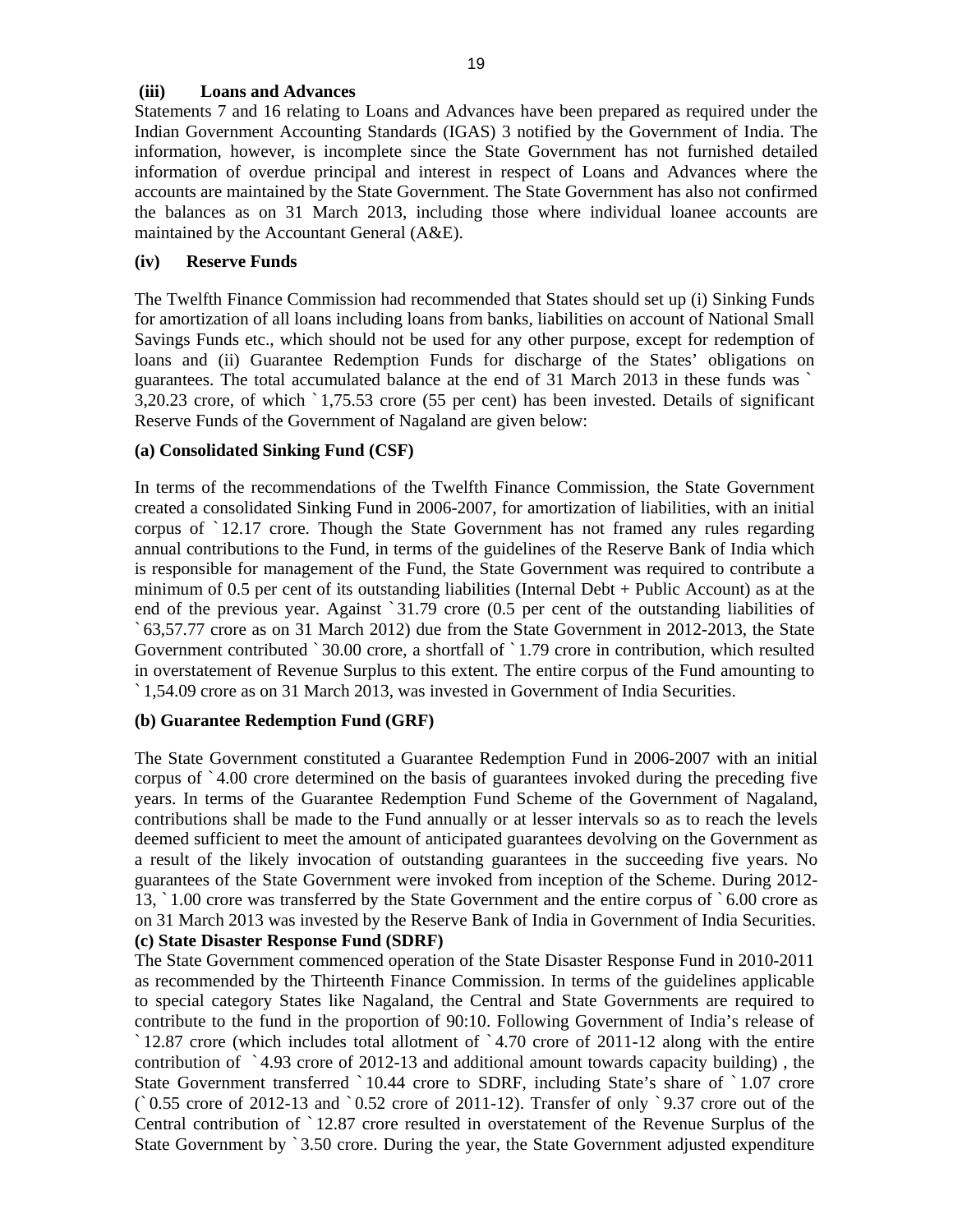of ` 3.57 crore on natural calamities against the Fund and invested ` 10.44 crore, leaving a balance of ` 0.72 crore in the Fund as on 31 March 2013.

#### **(v) Suspense Heads:**

The Finance Accounts reflect the net balances under Suspense and Remittance Heads. The outstanding balances under these heads are worked out by aggregating the outstanding debit and credit balance separately under the various heads. The position of gross figures under some of the major Suspense Heads (below MH: 8658) to the end of last three years is indicated below:

| Suspense | in crore) |  |
|----------|-----------|--|

| <b>Name of Minor Head</b>                                         |          | 2010-11  |                                              | 2011-12 |                        | 2012-13.     |
|-------------------------------------------------------------------|----------|----------|----------------------------------------------|---------|------------------------|--------------|
|                                                                   | Dr.      | Cr.      | Dr.                                          | Cr.     | Dr.                    | Cr.          |
| 101 – Pay and Accounts Office-Suspense                            | 27.36    | 8.96     | 37.79                                        |         | $19.39$ 55.07          | 27.91        |
| <b>Net</b>                                                        | 18.40    | $0.00\,$ | 18.40                                        |         | $0.00$   27.16         | $0.00\,$     |
| 102 – Suspense Account (Civil)                                    | 18.40    | 0.10     | 18.59                                        | 0.58    | 18.64                  | 0.91         |
| <b>Net</b>                                                        | 18.30    | 0.00     | 18.01                                        |         | $0.00$   17.73         | 0.00         |
| 107 - Cash Settlement Suspense Account                            | 34.87    | 0.00     | 34.87                                        |         | $0.00 \mid 34.87$      | $0.00\,$     |
| <b>Net</b>                                                        | 34.87    | 0.00     | 34.87                                        |         | $0.00 \mid 34.87$      | $0.00\,$     |
| 109 - Reserve Bank Suspense-Headquarters                          | 0.58     | 10.61    | 6.26                                         | 14.16   |                        | $6.26$ 14.16 |
| <b>Net</b>                                                        | $0.00\,$ | 10.03    | $0.00\,$                                     | 7.90    | 0.00                   | 7.90         |
| Suspense-Central<br>110–Reserve<br>Bank<br><b>Accounts Office</b> | 53.46    | 2.73     | 53.98                                        |         | $9.89$ 52.13           | 9.89         |
| <b>Net</b>                                                        | 50.73    | $0.00\,$ | 44.09                                        |         | $0.00 \mid 42.24 \mid$ | $0.00\,$     |
| 129 - Material Purchase Settlement Suspense<br>Account            |          |          | $9.30 \mid 25.56 \mid 66.14 \mid 82.44 \mid$ |         |                        | 68.43 84.73  |
| <b>Net</b>                                                        | $0.00\,$ | 16.26    | $0.00\,$                                     | 16.30   | 0.00                   | 16.30        |

#### **(vi) Status on inclusion of Statements/ information in the Finance Accounts as recommended by the Twelfth Finance Commission**

Out of the eight statements/ information recommended by the Twelfth Finance Commission for inclusion in the Finance Accounts, two statements viz; (i) Implications of major policy decisions during the year on new schemes proposed in the budget on the future cash flows as on 31 March 2013; and (ii) Information on committed liabilities of the State in future as at the end of 31 March 2013, could not be incorporated, for want of information from the State Government.

#### **(vii) Release of Central share and matching State share for implementation of various Major Plan Schemes.**

The State Government is entrusted with the execution of the Central Plan and Centrally Sponsored Schemes in the State, for which grants are released by the Government of India. The State Government makes necessary budgetary provision for the Central and State share. During the year, the Government of India released ` 3,98.37 crore towards Centrally Sponsored Schemes, Central Plan Schemes and Additional Central Assistance. The State Government Budget 2012-2013 provided for expenditure of ` 3,61.36 crore (Central share ` 2,42.21 crore and State share ` 1,19.15 crore), against which, the State Government spent ` 3,54.48 crore. The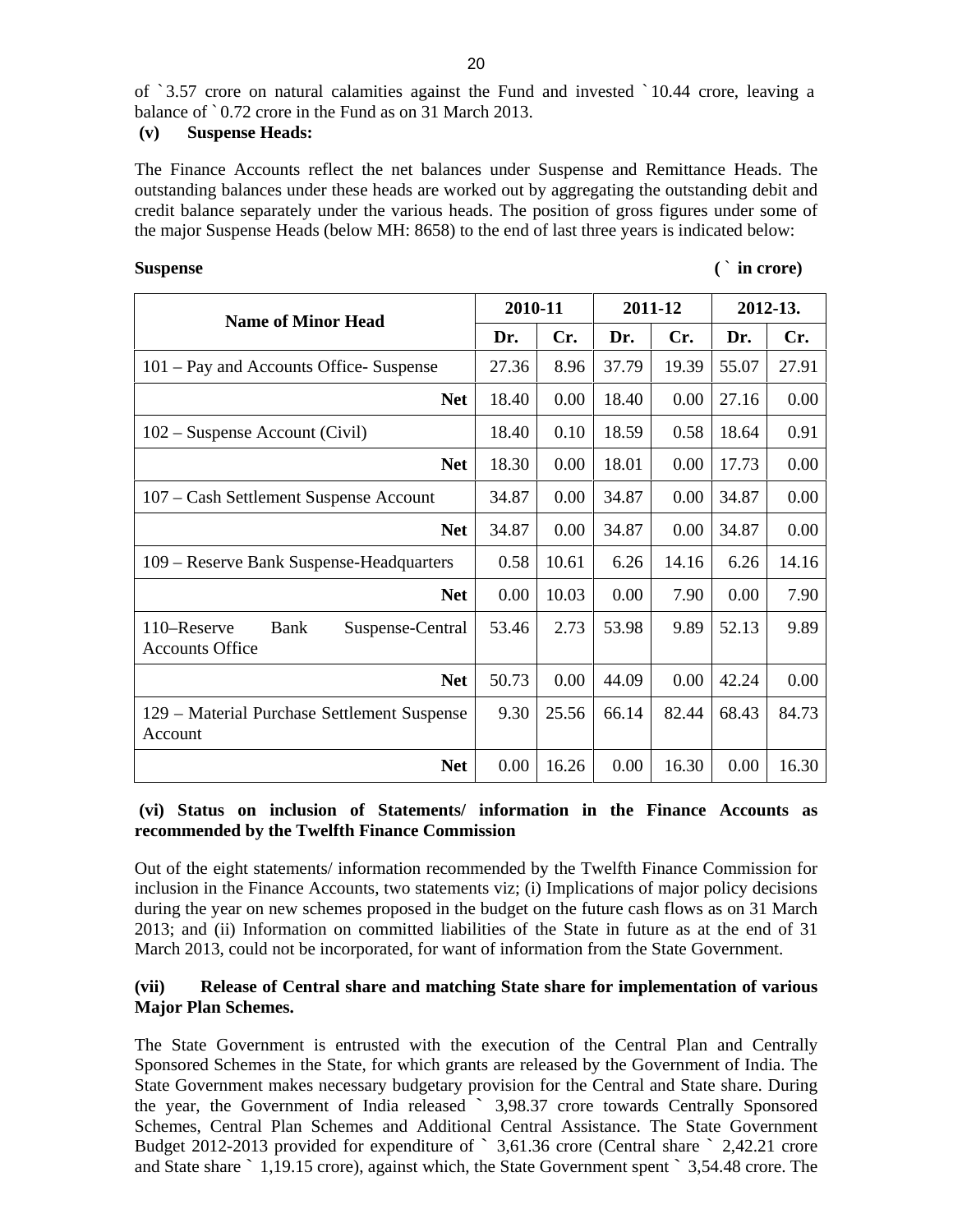amount of State share in the actual expenditure has not been estimated, but if it is taken at the full amount of  $\dot{\;}$  1,19.15 crore as provided in the budget, the State Government has spent only ` 2,35.33 crore out of the ` 3,98.37 crore received from theCentral Government, a shortfall of ` 1,63.04 crore which has resulted in overstatement of Revenue Surplus to this extent. Details of releases of Central share and State share in respect of major schemes are given in **Annexure 'D'**

#### **(viii) Disclosures under the Nagaland Fiscal Responsibility and BudgetManagement (FRBM) Act 2005**

In terms of the FRBM Act, the State Government has laid the Medium Term Fiscal Policy Statement and Fiscal Policy Strategy Statement before the Legislative Assembly along with the annual Budget for 2012-13. The targets in terms of the Policy and achievements as per the accounts are given below:

| $SI$ No | <b>Targets</b>                                                      | <b>Achievements</b>                                                                                             |
|---------|---------------------------------------------------------------------|-----------------------------------------------------------------------------------------------------------------|
|         | Maintain Revenue Surplus                                            | The Revenue Surplus of the Government of                                                                        |
|         |                                                                     | Nagaland for 2012-13 as per the accounts was                                                                    |
|         |                                                                     | $6,02.90$ crore.                                                                                                |
|         |                                                                     | Maintain Fiscal deficit 3.5 per cent of The Fiscal Deficit for 2012-13 as per the                               |
|         |                                                                     | Gross State Domestic Product for the   accounts was ` 6,53.59 crore (4.91 per cent of                           |
|         | year 2012-13 and thereafter reduce to Gross State Domestic Product) |                                                                                                                 |
|         | 3 per cent of Gross State Domestic                                  |                                                                                                                 |
|         | Product 2013-14 and beyond.                                         |                                                                                                                 |
|         |                                                                     | Reduce outstanding debt to a The outstanding debt for the year 2012-13 as                                       |
|         |                                                                     | $\vert$ maximum of 54.90 per cent of Gross $\vert$ per the accounts ( $\vert$ 52,47.37 crore) was 39.39 $\vert$ |
|         |                                                                     | State Domestic Product by the end of per cent of Gross State Domestic Product. *                                |
|         | 2014-15                                                             |                                                                                                                 |

\* Gross State Domestic Product for 2012-2013 as per the Department of Economics and Statistics, Government of Nagaland was 1,33,21.61 crore.

#### **(ix) Rush of Expenditure**

The financial rules stipulate that rush of expenditure, particularly in the closing month of the financial year shall be regarded as a breach of financial regularity and should be avoided. However, the expenditure incurred by the State Government under certain selected Heads of Account during March 2013 ranged between 50.00 per cent and 98.48 per cent of the total expenditure during the year indicating that the drawal was primarily to exhaust the budget. The flow of expenditure during the four quarters in the above mentioned heads is given in **Annexure 'E'**.

#### **(x) Outstanding balances under the Major Head 8670 'Cheques and Bills':**

Major Head 8670 Cheques and Bills is an intermediary accounting head for initial record of transactions which are eventually to be cleared. There would normally be a credit balance outstanding under this head, representing unencashed cheques. The accounts of the Government of Nagaland, however, show an outstanding debit balance of ` 0.13 crore as on 31 March 2013, which is to be reconciled by the State Government.

#### **(xi) Direct release of State share of Centrally Sponsored Schemes and State Plan Schemes to the State Implementing Agencies**

The State Government provides funds to State /District level Autonomous Bodies and Authorities, Local Self Government Institutions, Public Sector Undertakings, Co-operative Societies, Non-Governmental Organizations, etc., for implementation of Centrally Sponsored Schemes and State Schemes. Since the funds are generally not being spent fully by the implementing agencies in the same financial year, there remain unspent balances in the bank accounts of these implementing agencies. The aggregate amount of the unspent balances in the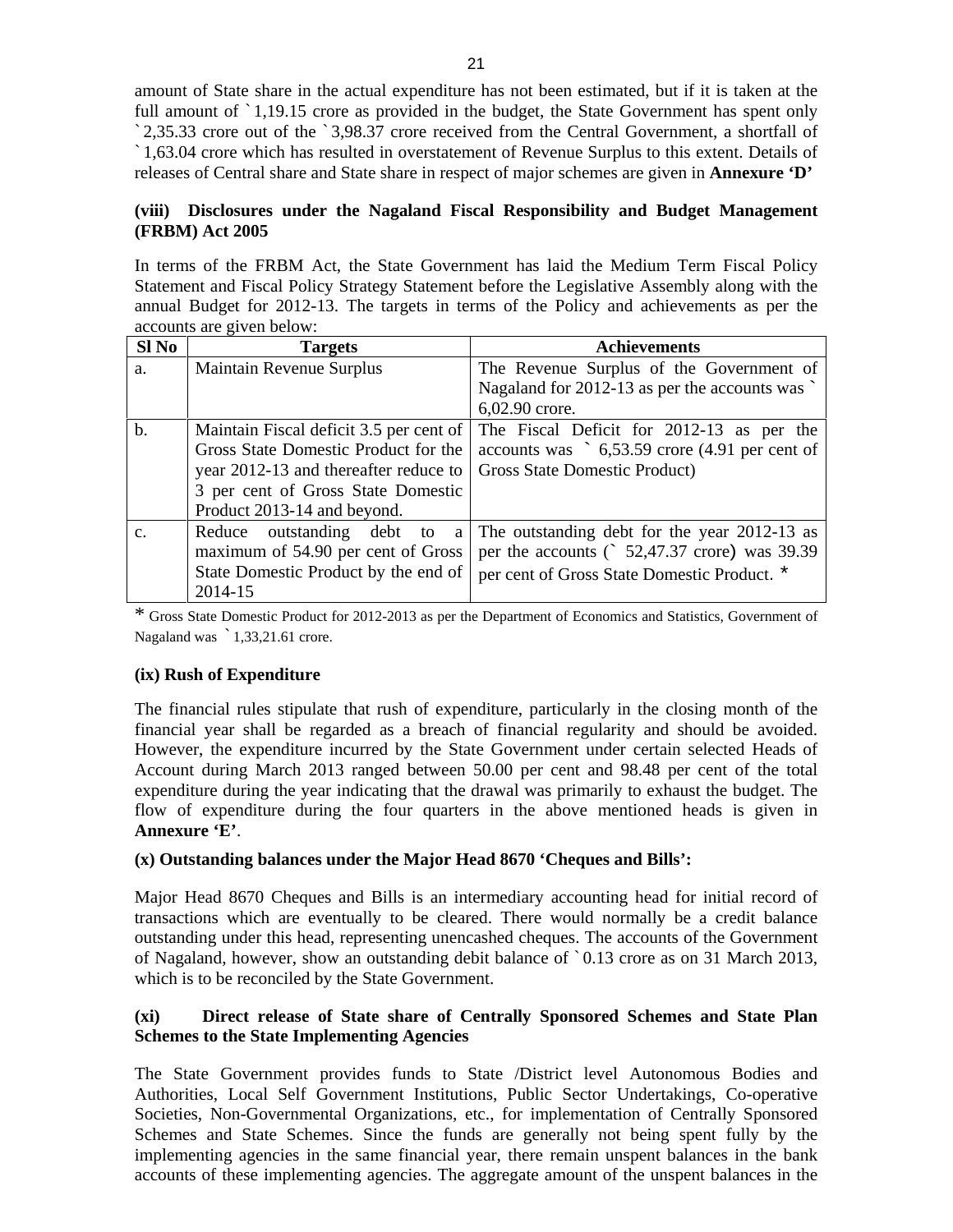### **(xii) Impact of incorrect booking on Revenue Surplus**

The impact on the Revenue Surplus of the State Government consequent to the budgeting and booking under incorrect expenditure/ receipt and revenue heads (details in preceding paragraphs) is given below:

| Paragraph        | <b>Item</b>                                                                        | <b>Impact on Revenue Surplus</b> |                                                                                                                                                                                                                                                                                                                                                                                                                                                                                        |
|------------------|------------------------------------------------------------------------------------|----------------------------------|----------------------------------------------------------------------------------------------------------------------------------------------------------------------------------------------------------------------------------------------------------------------------------------------------------------------------------------------------------------------------------------------------------------------------------------------------------------------------------------|
| <b>No</b>        |                                                                                    |                                  | in crore)                                                                                                                                                                                                                                                                                                                                                                                                                                                                              |
|                  |                                                                                    | Overstatement                    | Understatement                                                                                                                                                                                                                                                                                                                                                                                                                                                                         |
| 1 <sub>(v)</sub> | Grants-in-Aid booked under<br>Capital Section instead of<br>Revenue.               | 10.43                            | $\begin{array}{cccccccccc} \multicolumn{2}{c}{} & \multicolumn{2}{c}{} & \multicolumn{2}{c}{} & \multicolumn{2}{c}{} & \multicolumn{2}{c}{} & \multicolumn{2}{c}{} & \multicolumn{2}{c}{} & \multicolumn{2}{c}{} & \multicolumn{2}{c}{} & \multicolumn{2}{c}{} & \multicolumn{2}{c}{} & \multicolumn{2}{c}{} & \multicolumn{2}{c}{} & \multicolumn{2}{c}{} & \multicolumn{2}{c}{} & \multicolumn{2}{c}{} & \multicolumn{2}{c}{} & \multicolumn{2}{c}{} & \multicolumn{2}{c}{} & \mult$ |
| 3.(i)            | Liabilities on<br>Retirement<br>Benefits.                                          | 11.35                            | ------                                                                                                                                                                                                                                                                                                                                                                                                                                                                                 |
| $3$ (iv) (a)     | Less transfer to Consolidated<br>Sinking Fund.                                     | 1.79                             |                                                                                                                                                                                                                                                                                                                                                                                                                                                                                        |
| 3. (iv) (c)      | Less transfer to SDRF                                                              | 3.50                             | ------                                                                                                                                                                                                                                                                                                                                                                                                                                                                                 |
| 3 (vii)          | Non-expenditure on $Plan$<br>Schemes for which Central<br>share had been received. | 1,63.04                          |                                                                                                                                                                                                                                                                                                                                                                                                                                                                                        |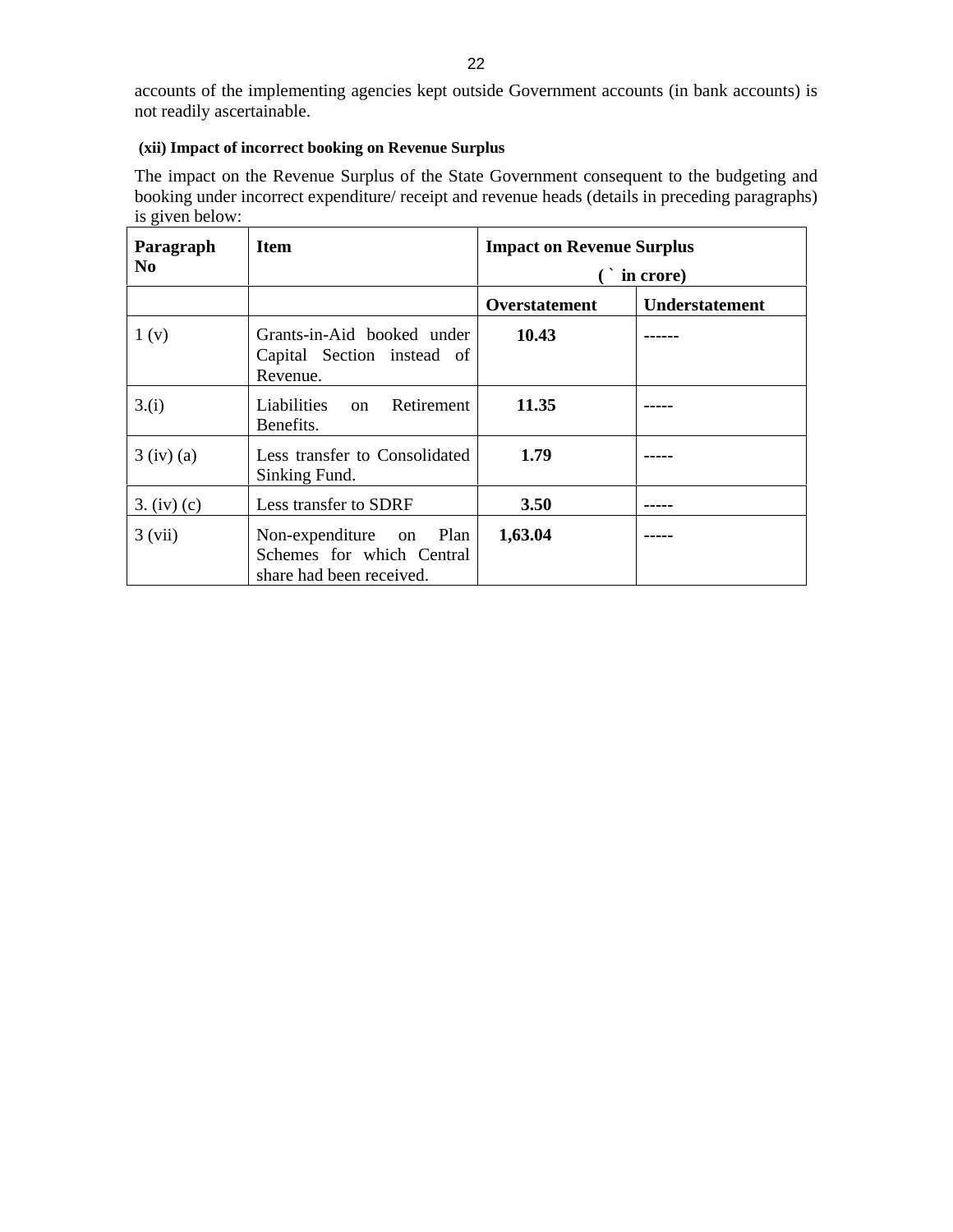# **ANNEXURE 'A'**

# **[Refer to Para 1 (ii)]**

# **I- Periodical Adjustments**

|                       |                                                                  |                           |                | $(i$ in crore)          |
|-----------------------|------------------------------------------------------------------|---------------------------|----------------|-------------------------|
| $SI$ Book             | <b>Head of Account</b>                                           |                           |                | <b>Amount</b> Remarks   |
| No $\vert$ Adjustment | From                                                             | To                        |                |                         |
| Transfer to           | $2048 - Approx$ ppropriation   8222 $\overline{-\text{Sinking}}$ |                           | 30.00          | Sinking Funds are       |
| Sinking Fund          | for reduction                                                    | Funds                     |                | constituted by the      |
|                       | or avoidance                                                     |                           |                | for<br>Government       |
|                       | of debt                                                          |                           |                | liquidation of its debt |
|                       |                                                                  |                           |                | Regular<br>or loans.    |
|                       |                                                                  |                           |                | contributions<br>are    |
|                       |                                                                  |                           |                | made to the funds for   |
|                       |                                                                  |                           |                | and<br>investment       |
|                       |                                                                  |                           |                | accretion to the funds  |
|                       |                                                                  |                           |                | account is eventually   |
|                       |                                                                  |                           |                | for the<br>utilized     |
|                       |                                                                  |                           |                | redemption of open      |
|                       |                                                                  |                           |                | market loans.           |
| State Disaster        | $2245$ – Relief on                                               | $8121 - General$          | $\vert$ 10.44  | Transfer of both        |
| Response Fund         | account of                                                       | and other                 |                | Central and State       |
|                       | Natural                                                          | Reserve                   |                | share to SDRF.          |
|                       | Calamities                                                       | Funds                     |                |                         |
|                       |                                                                  |                           |                |                         |
|                       |                                                                  |                           |                |                         |
|                       |                                                                  |                           |                |                         |
|                       |                                                                  |                           |                |                         |
| Annual GPF            | $\vert$ 8011 – Insurance                                         | $8009 - State$            | 44.16          | Annual<br>interest is   |
| interest              | Payment                                                          | Provident                 |                | credited to the GPF     |
| Adjustment            |                                                                  | Fund                      |                | head of account.        |
| Annual Group          | $\vert$ 8011 – Insurance                                         | $\sqrt{8011}$ – Insurance | $\boxed{0.95}$ | Annual<br>interest is   |
| Insurance interest    | Payment                                                          | and                       |                | credited to the Group   |
|                       |                                                                  | Pension                   |                | Insurance head of       |
| adjustment            |                                                                  | Funds                     |                |                         |
|                       |                                                                  |                           |                | account.                |
|                       |                                                                  |                           |                |                         |

### **II-Other Adjustments**

| SI Book Adjustment  |                                                           | <b>Head of Account</b>        | Remarks<br>Amount         |
|---------------------|-----------------------------------------------------------|-------------------------------|---------------------------|
| NO.                 | From                                                      | To T                          |                           |
| Transfer of fund to | $\sqrt{2202 - \text{General}}$                            | $8443$ – Civil Deposits       | The department            |
| Public Account      | Education                                                 | 108 – Public Works            | could not utilize         |
|                     |                                                           | Deposits                      | $12.79$ budgetary         |
|                     | Transfer of fund to $\int 2515 -$ Other Rural             | 8443 – Civil Deposits         | allocation and            |
| Public Account      | Development                                               | 108 – Public Works            | transferred the fund      |
|                     | Programmes                                                | Deposits                      | 8.75 to Public Works      |
|                     | Transfer of fund to $\int 2851 -$ Village and             | 8443 – Civil Deposits         | Deposits. There is        |
| Public Account      | Small                                                     | 108 – Public Works            | no provision under        |
|                     | Industrie                                                 | Deposits                      | $2.14$ the rules for such |
|                     | Transfer of fund to $\frac{1}{2}$ 3425 – Other Scientific | $\vert$ 8443 – Civil Deposits | transfer.                 |
| Public Account      | Research                                                  | 108 – Public Works            |                           |
|                     |                                                           | Deposits                      |                           |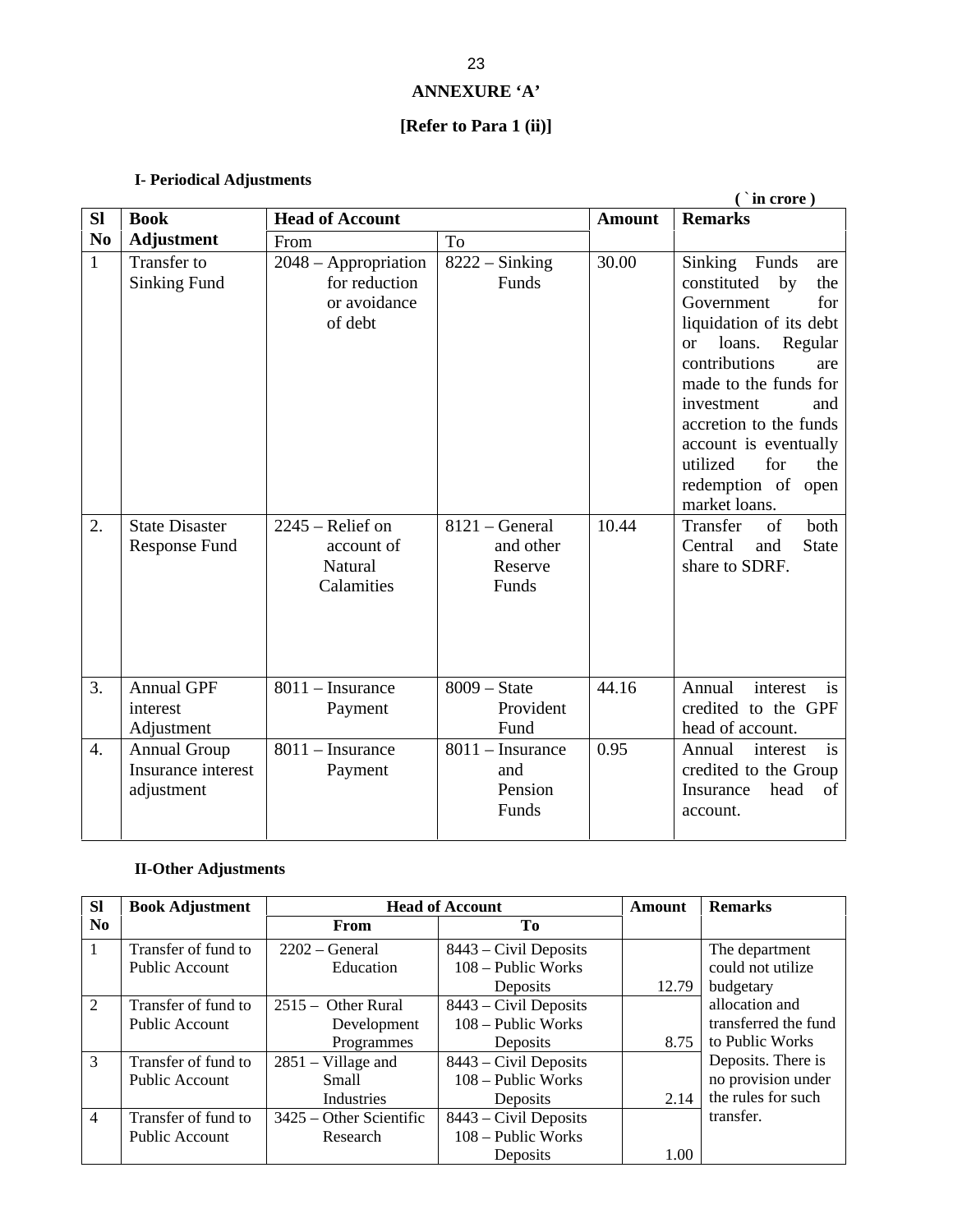| SI                     | <b>Book</b>         |                                | <b>Head of Account</b>                                      | <b>Amount</b> |
|------------------------|---------------------|--------------------------------|-------------------------------------------------------------|---------------|
| $\mathbf{N}\mathbf{o}$ | <b>Adjustment</b>   |                                |                                                             |               |
| 5 <sup>5</sup>         | Transfer of fund    | $3451 -$ Secretariat           | 8443 – Civil Deposits                                       |               |
|                        | to Public Account   | Economic                       | 108 – Public Works                                          |               |
|                        |                     | Services                       | Deposits                                                    | 0.42          |
| 6                      | Transfer of fund    | $4059$ – Capital Outlay        | 8443 – Civil Deposits                                       |               |
|                        | to Public Account   | on Public                      | 108 – Public Works                                          |               |
|                        |                     | Works                          | Deposits                                                    | 5.90          |
| $\tau$                 | Transfer of fund    | $4202$ – Capital Outlay        | 8443 – Civil Deposits                                       |               |
|                        | to Public Account   | on Education,                  | 108 – Public Works                                          |               |
|                        |                     | Sports, Art                    | Deposits                                                    |               |
|                        |                     | and Culture                    |                                                             | 28.64         |
| 8                      | Transfer of fund    | $\sqrt{4216}$ – Capital Outlay | 8443 – Civil Deposits                                       |               |
|                        | to Public Account   | on Housing                     | 108 – Public Works                                          |               |
|                        |                     |                                | Deposits                                                    | 0.89          |
| 9                      | Transfer of fund    |                                | $4217$ – Capital Outlay   8443 – Civil Deposits             |               |
|                        | to Public Account   | on Urban                       | 108 – Public Works                                          |               |
|                        |                     | Development.                   | Deposits                                                    | 3.86          |
| 10                     | Transfer of fund    |                                | $\sqrt{4235 -$ Capital Outlay $\sqrt{8443 -$ Civil Deposits |               |
|                        | to Public Account   | on Social                      | 108 – Public Works                                          |               |
|                        |                     |                                |                                                             |               |
|                        |                     | Security and<br>Welfare        | Deposits                                                    | 9.47          |
|                        |                     |                                |                                                             |               |
| <b>11</b>              | Transfer of fund    | $4250$ – Capital Outlay        | 8443 – Civil Deposits                                       |               |
|                        | to Public Account   | on other                       | 108 – Public Works                                          |               |
|                        |                     | Social                         | Deposits                                                    |               |
|                        |                     | Services                       |                                                             | 0.76          |
| 12                     | Transfer of fund    | $4405$ – Capital Outlay        | 8443 – Civil Deposits                                       |               |
|                        | to Public Account   | on Fisheries                   | 108 – Public Works                                          |               |
|                        |                     |                                | Deposits                                                    | 0.50          |
|                        | 13 Transfer of fund |                                | $ 4425 -$ Capital Outlay $ 8443 -$ Civil Deposits           |               |
|                        | to Public Account   | on Co-                         | 108 – Public Works                                          |               |
|                        |                     | operation                      | Deposits                                                    | 7.36          |
|                        | 14 Transfer of fund | $4552 - Capital Outlay$        | $8443$ – Civil Deposits                                     |               |
|                        | to Public Account   | on North-                      | 108 – Public Works                                          |               |
|                        |                     | Eastern Areas                  | Deposits                                                    | 1.18          |
| 15                     | Transfer of fund    | $ 4801 -$ Capital Outlay       | 8443 – Civil Deposits                                       |               |
|                        | to Public Account   | on Power                       | 108 – Public Works                                          |               |
|                        |                     | Projects                       | Deposits                                                    | 4.85          |
| 16                     | Transfer of fund    | 4860 - Capital Outlay          | $\overline{8443 - Civil}$ Deposits                          |               |
|                        | to Public Account   | on Consumer                    | 108 – Public Works                                          |               |
|                        |                     | industries.                    | Deposits                                                    | 0.88          |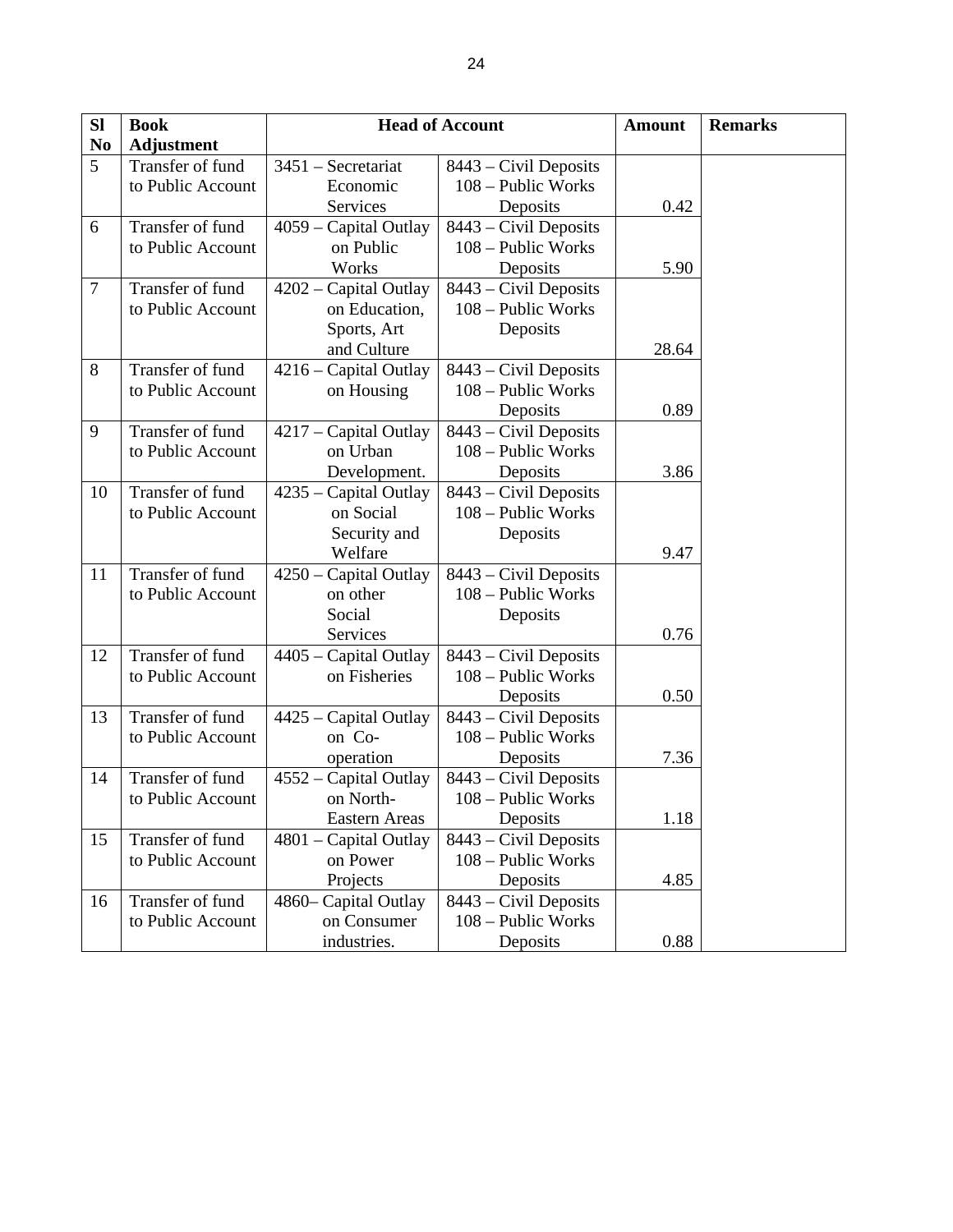### **ANNEXURE 'B' [Refer to Para 1 (v)]**

# **Classification of Grants-in-Aid under Capital Heads**

# **(Cases where expenditure was** ` **25 lakh & above).**

**(**` **in crore)**

| <b>Grant No.</b> | <b>Classification</b> | <b>Description</b>                 | Amount            |
|------------------|-----------------------|------------------------------------|-------------------|
| 52<br>ر ر        | 4860-60-600-03        | Payment of Salaries and            | 3.30 (State Plan) |
|                  |                       | other allowances                   |                   |
| 61               | 4575-03-800-02        | Welfare of various Societies       | 4.58 (State Plan) |
|                  |                       | (SDP)                              |                   |
| 27               | 4059-60-051-27        | Consultancy fee                    | 0.41              |
| 53               | 4860-60-600-22        | Pay & Allowances                   | 0.55              |
|                  | 4059-60-051-03        | <b>Fishery Development Project</b> | 0.25              |
| $\sim$           | 4059-60-051-27        | Visit of HRH Prince Andrew         | 0.34              |
|                  | 4860-60-600-07        | Japhu Hotel Ltd.                   | 0.75              |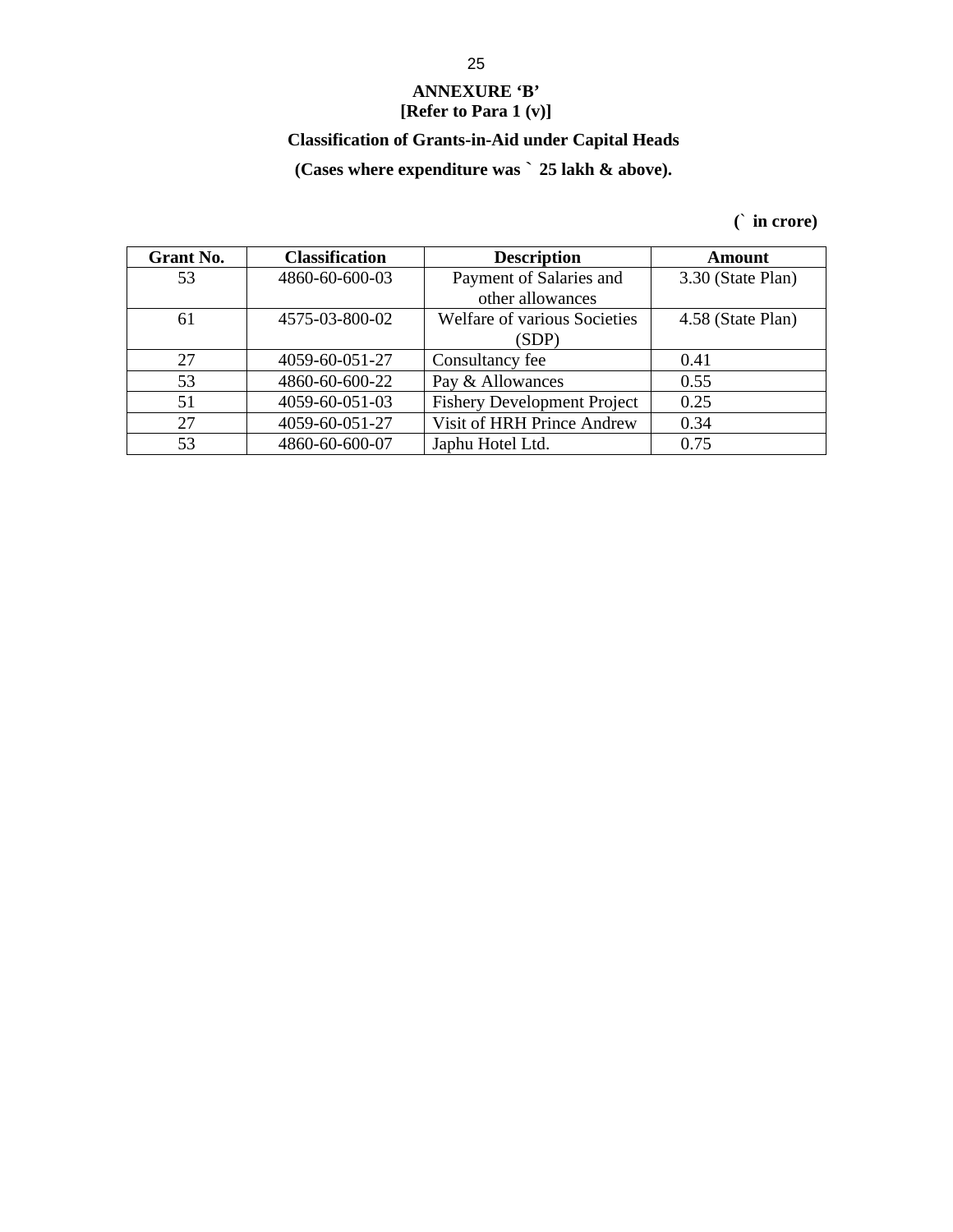## **ANNEXURE 'C' [Refer to Para 2 (i)]**

# I**. 'Other Receipts' under Minor Head -800**

**(** ` **in crore)**

| Sl.<br>No.      | <b>Major Head</b>                                                                              | <b>Receipt under</b><br><b>Minor Head-</b><br>800 | <b>Total</b><br>Receipt<br>under<br><b>Major</b><br><b>Head</b><br>concerned | Percentage |
|-----------------|------------------------------------------------------------------------------------------------|---------------------------------------------------|------------------------------------------------------------------------------|------------|
|                 | 0029 – Land Revenue                                                                            | 0.67                                              | 0.72                                                                         | 93.06      |
| $\sqrt{2}$      | 0030 – Stamps and Registration Fees                                                            | 1.31                                              | 1.58                                                                         | 82.91      |
| $\overline{3}$  | $0039$ – State Excise                                                                          | 3.73                                              | 3.73                                                                         | 100.00     |
| $\overline{4}$  | $10041$ – Taxes on Vehicles                                                                    | 41.55                                             | 41.59                                                                        | 99.90      |
| $5\overline{)}$ | 0042 – Taxes on Goods and Passengers                                                           | 6.70                                              | 6.71                                                                         | 99.85      |
| 6               | $0043$ – Taxes and Duties on Electricity                                                       | 0.05                                              | 0.05                                                                         | 100.00     |
| $\overline{7}$  | 0045 – Other Taxes and Duties on<br>commodities and Services                                   | 1.14                                              | 1.14                                                                         | 100.00     |
| 8               | 0051– Public Service Commission                                                                | 0.94                                              | 0.94                                                                         | 100.00     |
| 9               | $0055 -$ Police                                                                                | 7.34                                              | 7.34                                                                         | 100.00     |
| 10              | 0058 – Stationery and Printing                                                                 | 0.01                                              | 0.01                                                                         | 100.00     |
| 11              | 0059 – Public Works                                                                            | 0.18                                              | 0.18                                                                         | 100.00     |
| 12              | 0070 – Other Administrative Services                                                           | 2.84                                              | 3.22                                                                         | 88.20      |
| 13              | 0071 – Contributions and Recoveries<br>towards Pension and Other<br><b>Retirement Benefits</b> | 0.43                                              | 0.57                                                                         | 75.44      |
| 14              | 0210 – Medical and Public Health                                                               | 0.35                                              | 0.35                                                                         | 100.00     |
| 15              | 0217 - Urban Development                                                                       | 0.09                                              | 0.09                                                                         | 100.00     |
| 16              | 0220 – Information and Publicity                                                               | 0.08                                              | 0.08                                                                         | 100.00     |
| 17              | 0230 - Labour and Employment                                                                   | 0.02                                              | 0.02                                                                         | 100.00     |
| 18              | 0235 – Social Security and Welfare                                                             | 0.55                                              | 0.55                                                                         | 100.00     |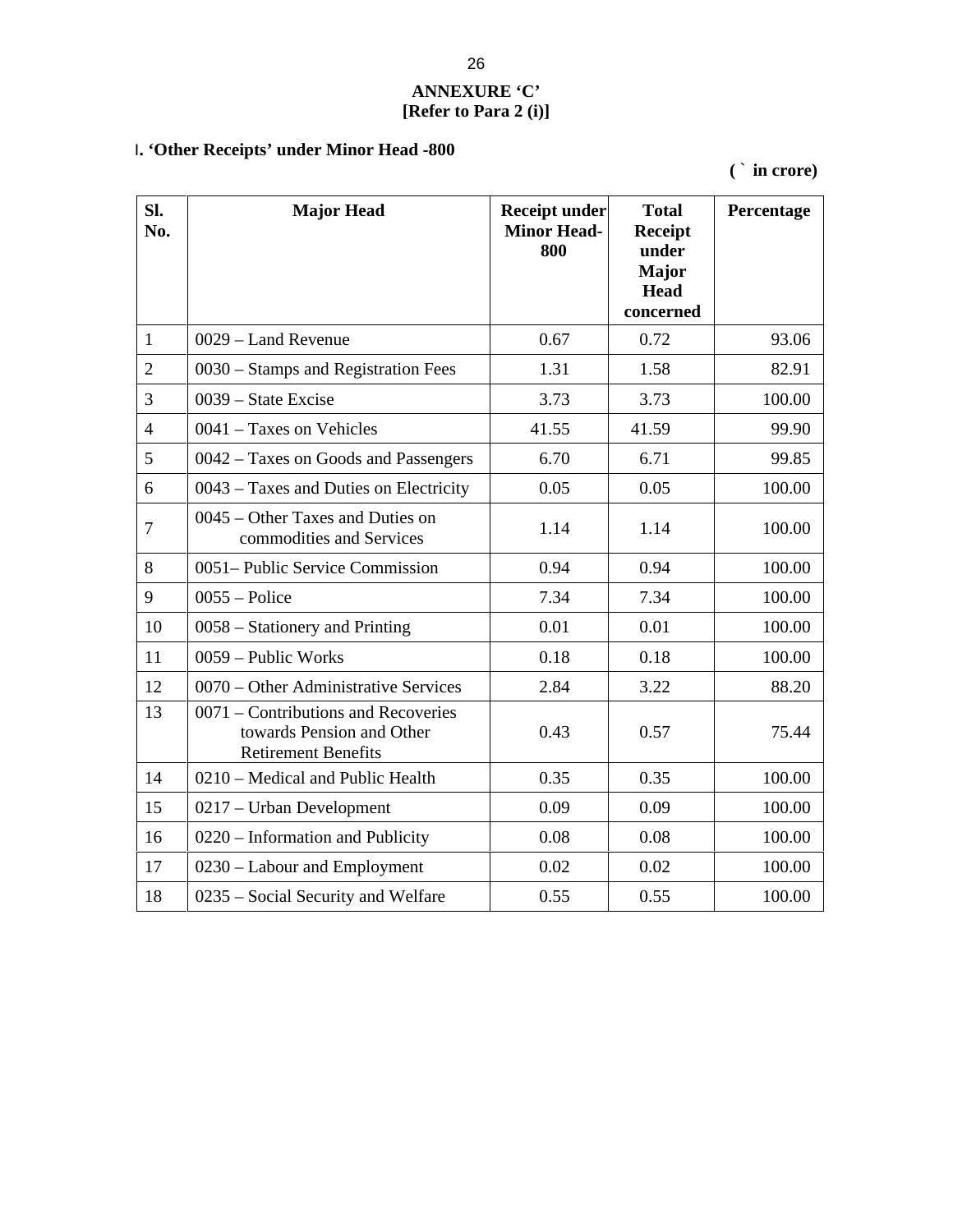# **ANNEXURE 'C' (contd.)**

# **'Other Receipts' under Minor Head -800**

**(**` **in crore)**

| Sl.<br>No. | <b>Major Head</b>                                         | <b>Receipts</b><br>under Minor<br><b>Head-800</b> | <b>Total</b><br><b>Receipts</b><br>under<br><b>Major</b><br>Head | Percentage |
|------------|-----------------------------------------------------------|---------------------------------------------------|------------------------------------------------------------------|------------|
| 19         | $0401$ – Crop Husbandry                                   | 0.16                                              | concerned<br>0.16                                                | 100.00     |
| 20         | $\vert$ 0403 – Animal Husbandry                           | 0.46                                              | 0.50                                                             | 92.00      |
|            |                                                           |                                                   |                                                                  |            |
| 21         | $0405 - Fisheries$                                        | 0.01                                              | 0.01                                                             | 100.00     |
| 22         | 0406 – Forestry and Wildlife                              | 7.02                                              | 7.76                                                             | 90.46      |
| 23         | 0408 – Food Storage and Warehousing                       | 0.08                                              | 0.09                                                             | 88.89      |
| 24         | $\vert 0425 - \text{Co-operation} \vert$                  | 1.13                                              | 1.13                                                             | 100.00     |
| 25         | 0435 – Other Agricultural Programmes                      | 0.05                                              | 0.05                                                             | 100.00     |
| 26         | 0515 – Other Rural Development<br>Programmes              | 0.37                                              | 0.37                                                             | 100.00     |
| 27         | 0552 – North Eastern Areas                                | 0.02                                              | 0.02                                                             | 100.00     |
| 28         | 0575 – Other Special Areas<br>Programmes                  | 0.03                                              | 0.03                                                             | 100.00     |
| 29         | $\sqrt{0702 - M}$ Minor Irrigation                        | 0.02                                              | 0.02                                                             | 100.00     |
| 30         | $0801 - Power$                                            | 102.83                                            | 102.83                                                           | 100.00     |
| 31         | 0851 - Village and Small Industries                       | 0.33                                              | 0.34                                                             | 97.06      |
| 32         | 0853 - Non-Ferrous Mining and<br>Metallurgical Industries | 0.87                                              | 0.87                                                             | 100.00     |
| 33         | 1053 – Civil Aviation                                     | 1.03                                              | 1.03                                                             | 100.00     |
| 34         | 1054 – Roads and Bridges                                  | 1.75                                              | 1.80                                                             | 97.22      |
| 35         | 1055 - Road Transport                                     | 11.37                                             | 11.37                                                            | 100.00     |
| 36         | $1452 - Tourism$                                          | 0.31                                              | 0.31                                                             | 100.00     |
| 37         | 1475 - Other General Economic<br>Services                 | 0.19                                              | 0.19                                                             | 100.00     |
| 38         | 1601 - Grants-in-aid from Central<br>Government           | 26,05.86                                          | 47,40.03                                                         | 54.98      |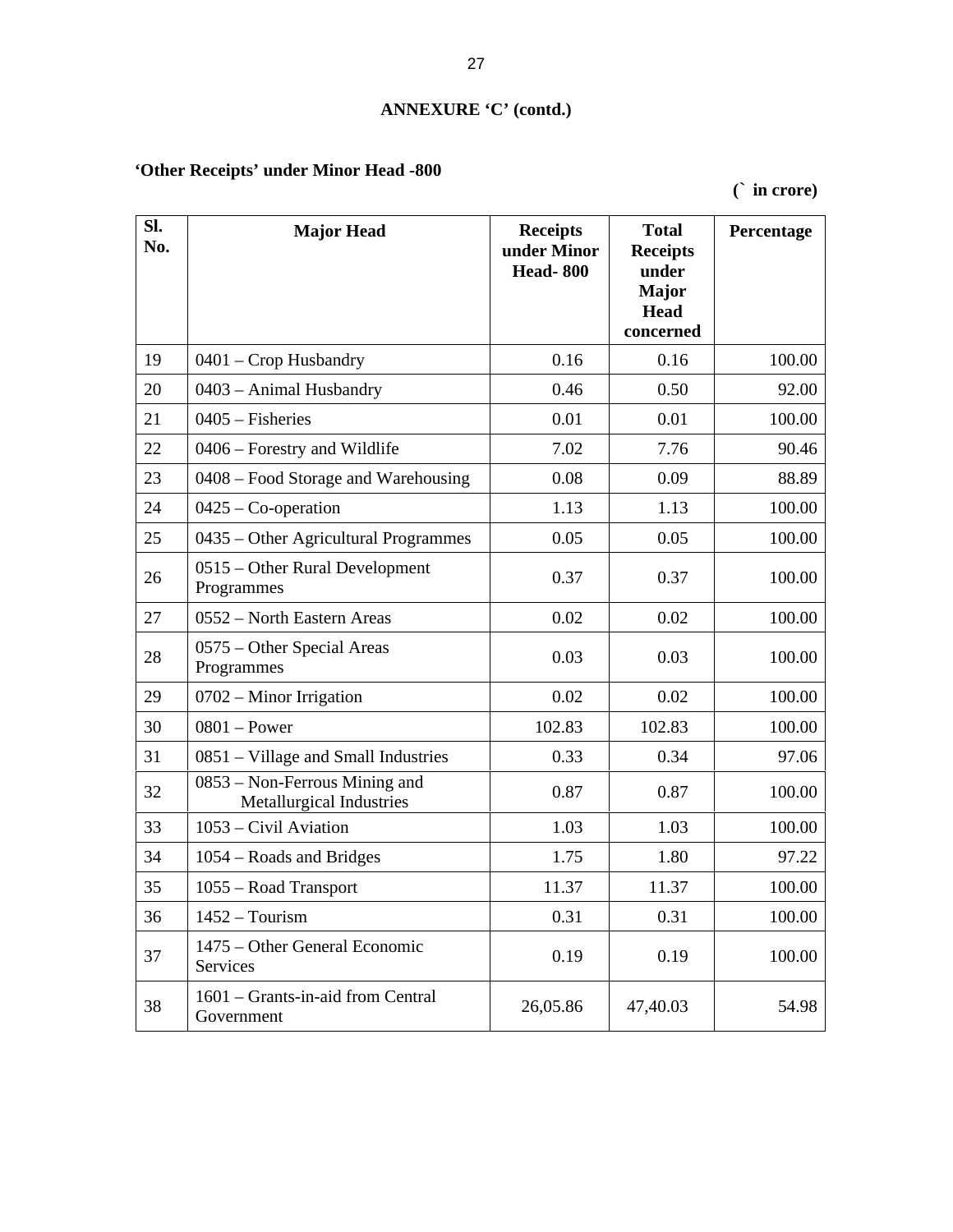# II**. 'Other Expenditure' under Minor Head -800**

**(**` **in crore)**

| Sl.<br>No. | <b>Major Head</b>                                                                      | <b>Expenditure</b><br>under Minor<br><b>Head - 800</b> | <b>Total</b><br><b>Expenditure</b><br>under<br><b>Major Head</b> | Percentage |
|------------|----------------------------------------------------------------------------------------|--------------------------------------------------------|------------------------------------------------------------------|------------|
|            |                                                                                        |                                                        | concerned                                                        |            |
|            | 2013 – Council of Ministers                                                            | 5.15                                                   | 9.07                                                             | 56.78      |
|            | $2216 - H \text{ousing}$                                                               | 7.51                                                   | 14.27                                                            | 52.63      |
|            | 2401 – Crop Husbandry                                                                  | 94.29                                                  | 170.66                                                           | 55.25      |
|            | 2575 - Other Special Areas Programmes                                                  | 65.21                                                  | 70.19                                                            | 92.90      |
|            | $2702$ – Minor Irrigation                                                              | 115.90                                                 | 127.81                                                           | 90.68      |
| 6          | 3055 - Road Transport                                                                  | 35.85                                                  | 42.55                                                            | 84.25      |
|            | 4202 – Capital Outlay on Education,<br>Sports, Art and Culture                         | 43.59                                                  | 81.01                                                            | 53.81      |
| 8          | 4210 – Capital Outlay on Medical and<br>Public Health                                  | 11.28                                                  | 20.68                                                            | 54.55      |
| 9          | 4215 - Capital Outlay on Water Supply<br>and Sanitation                                | 38.24                                                  | 39.39                                                            | 97.08      |
|            | 10 $\vert$ 4220 – Capital Outlay on Information<br>and Publicity                       | 1.08                                                   | 1.08                                                             | 100.00     |
|            | 11 $\vert$ 4235 – Capital Outlay on Social<br>Security and Welfare                     | 16.16                                                  | 21.66                                                            | 74.61      |
|            | 12 $\vert$ 4401 – Capital Outlay on Crop<br>Husbandry                                  | 17.30                                                  | 17.30                                                            | 100.00     |
|            | 13 $\vert$ 4402 – Capital Outlay on Soil and Water<br>Conservation                     | 0.27                                                   | 0.27                                                             | 100.00     |
| 14         | 4403 – Capital Outlay on Animal                                                        | 11.00                                                  | 14.89                                                            | 73.88      |
|            | Husbandry                                                                              |                                                        |                                                                  |            |
|            | 15 4552 – Capital Outlay on North Eastern<br>Areas                                     | 14.95                                                  | 14.95                                                            | 100.00     |
|            | 16 $\vert$ 4575 – Capital Outlay on Other Special<br><b>Areas Programmes</b>           | 94.39                                                  | 94.39                                                            | 100.00     |
|            | 17 $\left  4702 - \text{Capital Outlay on Minor} \right $<br>Irrigation                | 1.33                                                   | 1.33                                                             | 100.00     |
|            | 18 $\vert$ 4801 – Capital Outlay on Power<br>Projects                                  | 82.49                                                  | 87.40                                                            | 94.38      |
|            | 19   4859 – Capital Outlay on<br>Telecommunication and<br><b>Electronic Industries</b> | 0.15                                                   | 0.15                                                             | 100.00     |
|            | 20. 5053 – Capital Outlay on Civil Aviation                                            | 1.40                                                   | 1.40                                                             | 100.00     |
|            | 21.   5054 – Capital Outlay on Roads &<br><b>Bridges</b>                               | 3,38.38                                                | 338.93                                                           | 99.84      |
| 22.        | 5055 – Capital Outlay on Road<br>Transport                                             | 10.10                                                  | 16.35                                                            | 61.77      |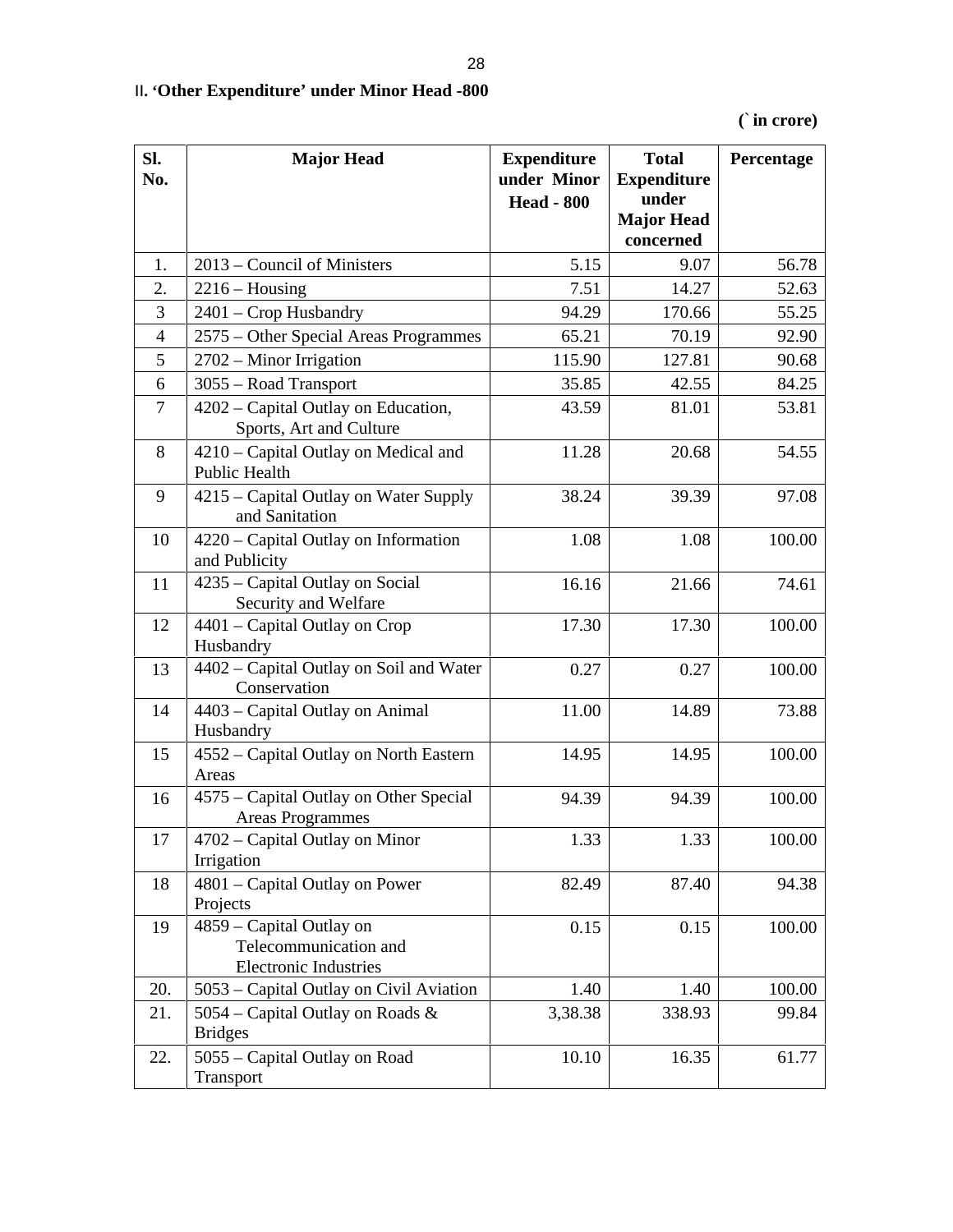# **ANNEXURE 'D' [Refer to Para 3 (viii)]**

**Statement of Central Plan/Centrally Sponsored Schemes**

|                                                                |                   |                                                                          |                               |                                           |                                   | $\hat{ }$ in crore)           |                          |
|----------------------------------------------------------------|-------------------|--------------------------------------------------------------------------|-------------------------------|-------------------------------------------|-----------------------------------|-------------------------------|--------------------------|
| Name of the Scheme                                             | Release<br>by GOI | <b>Central</b><br>share<br>actually<br>released by<br><b>State Govt.</b> | Deficit $(-)/$<br>$Excess(+)$ | <b>State</b><br>share as<br>per<br>budget | <b>State</b><br>share<br>released | Deficit $(-)/$<br>$Excess(+)$ | <b>Total</b><br>Releases |
| SarvaShikshaAbhiya<br>n(90:10)                                 | 0.00              | 0.00                                                                     | 0.00                          | $0.00\,$                                  | 13.93                             | $(+)13.93$                    | 13.93                    |
| Nutrition Support-<br>Mid-Day Meal<br>(90:10)                  | 28.18             | 34.83                                                                    | $(+)6.65$                     | 3.13                                      | 0.00                              | $(-)3.13$                     | 34.83                    |
| Implementation of<br>ICDS $(90:10)$                            | 93.65             | 47.65                                                                    | $(-)46.00$                    | 10.41                                     | $0.00\,$                          | $(-)10.41$                    | 47.65                    |
| <b>ICDP</b> Supplementary<br>Nutrition (90:10)                 | 0.00              | 0.20                                                                     | $(+)0.20$                     | $0.00\,$                                  | $0.00\,$                          | $0.00\,$                      | 0.20                     |
| Macro Management<br>of Agricultural<br>(MMA) Scheme            | 23.25             | 0.00                                                                     | $(-)23.25$                    | $0.00\,$                                  | $0.00\,$                          | $0.00\,$                      | $0.00\,$                 |
| Accelerated Irrigation<br><b>Benefit Programme</b><br>(90:10)  | 92.44             | 0.00                                                                     | $(-)92.44$                    | $0.00\,$                                  | 0.00                              | $0.00\,$                      | $0.00\,$                 |
| RashtriyaKrishiVikas<br>hYojana                                | 85.75             | 7.70                                                                     | $(-)78.05$                    | 9.53                                      | $0.00\,$                          | $(-)9.53$                     | 7.70                     |
| <b>Backward Regions</b><br><b>Grant Fund</b><br>Panchayati Raj | 41.51             | 0.00                                                                     | $(-)41.51$                    | $0.00\,$                                  | $0.00\,$                          | $0.00\,$                      | $0.00\,$                 |
| PM's Book Banks<br>and Upgradation of<br>Merit ST Students     | 21.91             | 21.91                                                                    | 0.00                          | $0.00\,$                                  | 0.00                              | $0.00\,$                      | 21.91                    |
| Merit-cum-means<br>Scholarship for<br>minority students.       | 2.11              | 1.86                                                                     | $(-)0.25$                     | $0.00\,$                                  | $0.00\,$                          | $0.00\,$                      | 1.86                     |
| Post matric<br>Scholarship for<br>SC/ST students.<br>(100:0)   | 0.07              | 0.04                                                                     | $(-)0.03$                     | $0.00\,$                                  | 0.00                              | $0.00\,$                      | 0.04                     |
| Pre-matric<br>Scholarship for<br>minorities $(100:0)$          | 4.00              | 4.00                                                                     | 0.00                          | $0.00\,$                                  | 0.00                              | $0.00\,$                      | 4.00                     |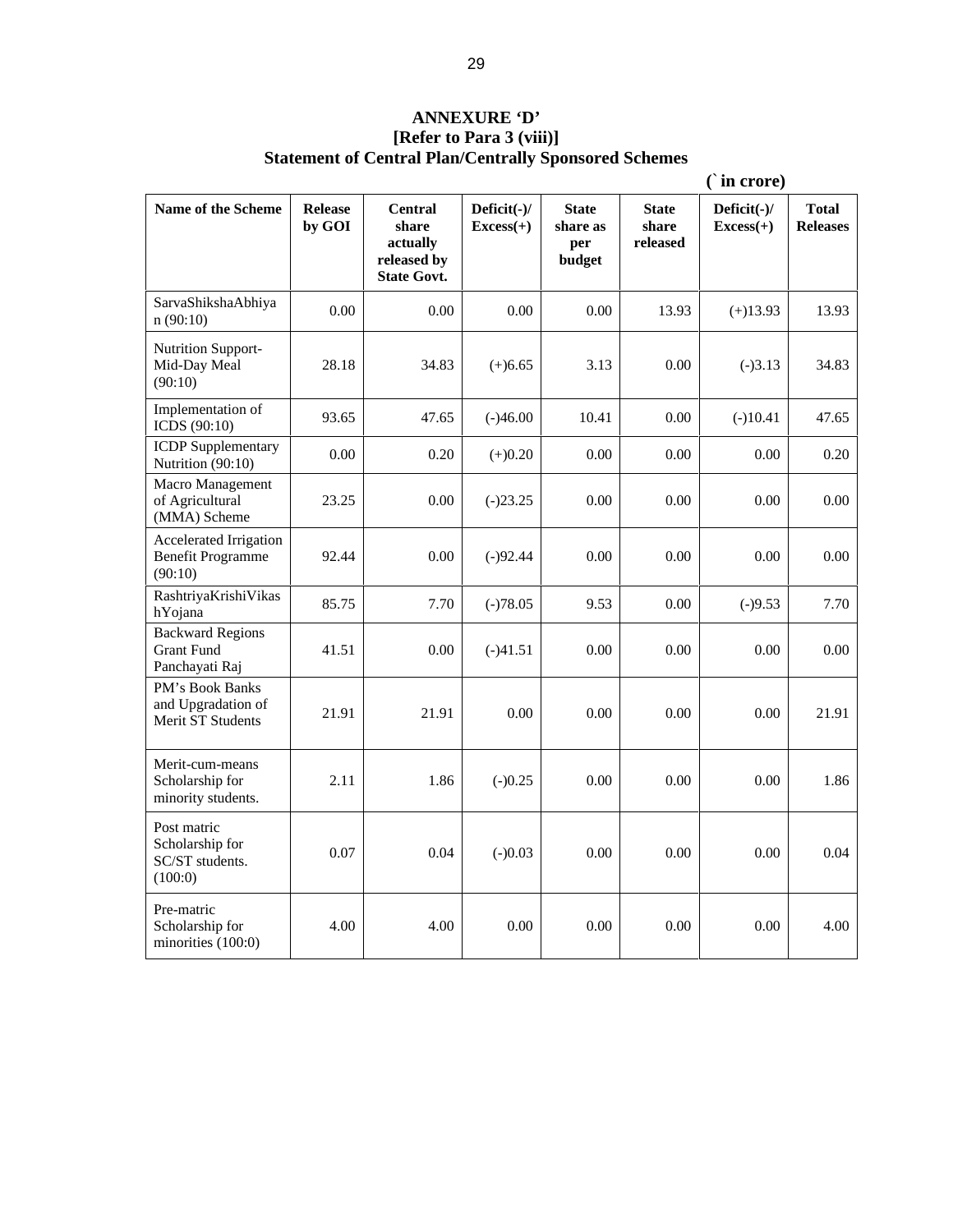.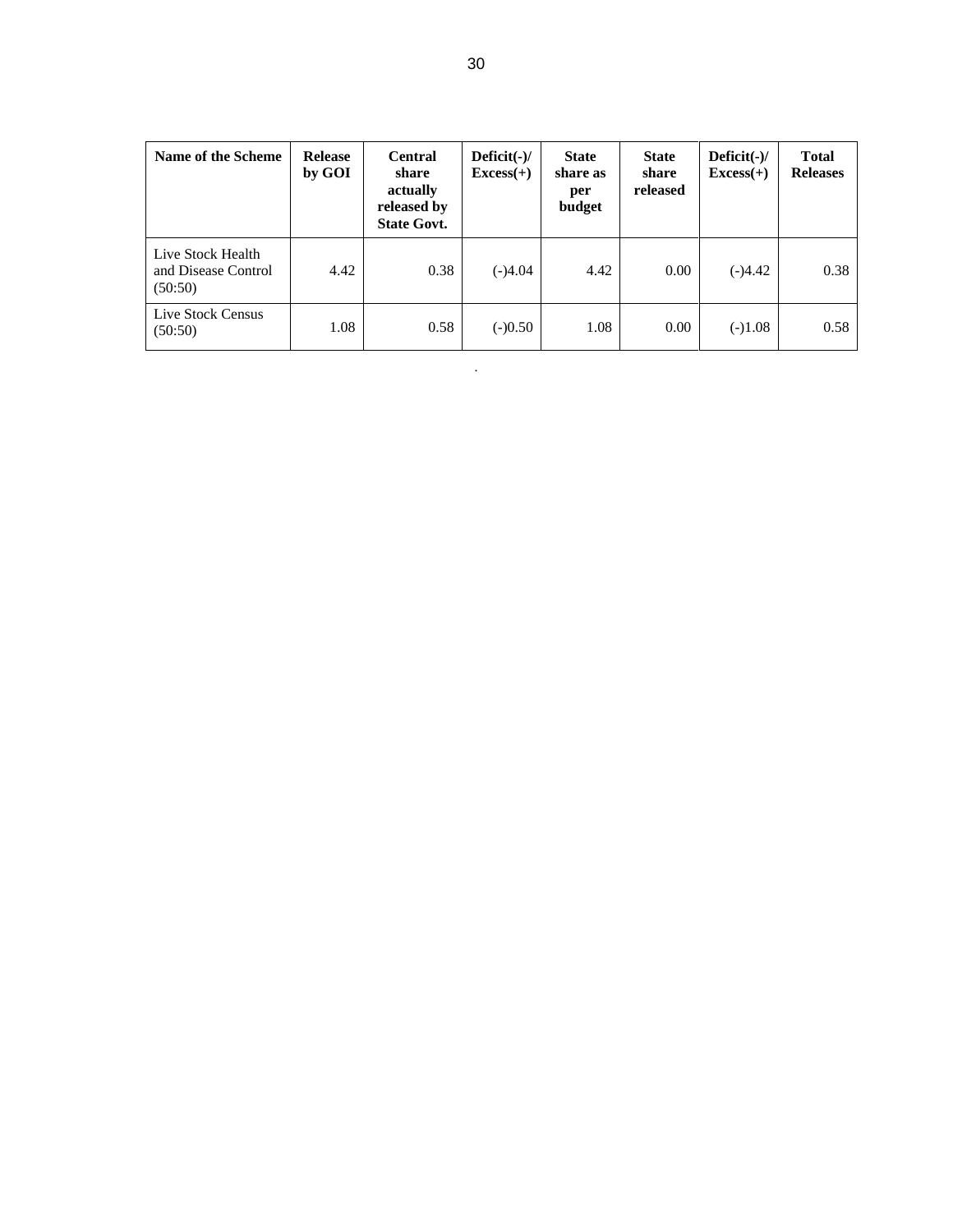#### **Annexure 'E'**

# **[Refer to Para 3 (ix)]**

#### **Rush of Expenditure**

|                    |                                                                                  |          |                                    |                                |                          |       | in crore)           |                                                                                                       |
|--------------------|----------------------------------------------------------------------------------|----------|------------------------------------|--------------------------------|--------------------------|-------|---------------------|-------------------------------------------------------------------------------------------------------|
| Head of<br>Account | Description                                                                      | First    | <b>Second</b><br>Quarter   Quarter | <b>Third</b><br><b>Quarter</b> | Fourth<br><b>Quarter</b> | Total | March   ure         | During Expendit<br>during<br><b>March</b><br>$2013$ as<br>per cent<br>of<br>total<br>expendi-<br>ture |
| 2405               | Fisheries                                                                        | 1.95     | 2.94                               | 5.03                           | 17.61                    | 27.53 | 14.07               | 51.11                                                                                                 |
| 2501               | Special<br>Programmes for<br>Rural Dev.                                          | 0.89     | 0.86                               | 1.96                           | 10.65                    | 14.36 | 11.31               | 78.76                                                                                                 |
| 2505               | Rural<br>Employment                                                              | $0.00\,$ | 0.00                               | $0.00\,$                       | 40.00                    | 40.00 | 20.00               | 50.00                                                                                                 |
| 4055               | Captial outlay on $\vert 0.00 \vert$<br>Police                                   |          | 12.28                              | 10.49                          | 28.85                    | 51.62 | 27.36               | 53.00                                                                                                 |
| 4202               | Capital outlay on $\vert 0.00 \vert$<br>Education,<br>Sports, Art and<br>Culture |          | 11.52                              | 5.96                           | 63.53                    | 81.01 | 47.44               | 58.56                                                                                                 |
| 4235               | Capital outlay on $\vert 0.00 \vert$<br>Social Security<br>and Welfare           |          | 0.00                               | $0.00\,$                       | 21.66                    | 21.66 | 21.33               | 98.48                                                                                                 |
|                    | <b>Total</b>                                                                     | 2.84     | 27.60                              | 23.44                          | 182.30                   |       | 236.18 141.51 59.92 |                                                                                                       |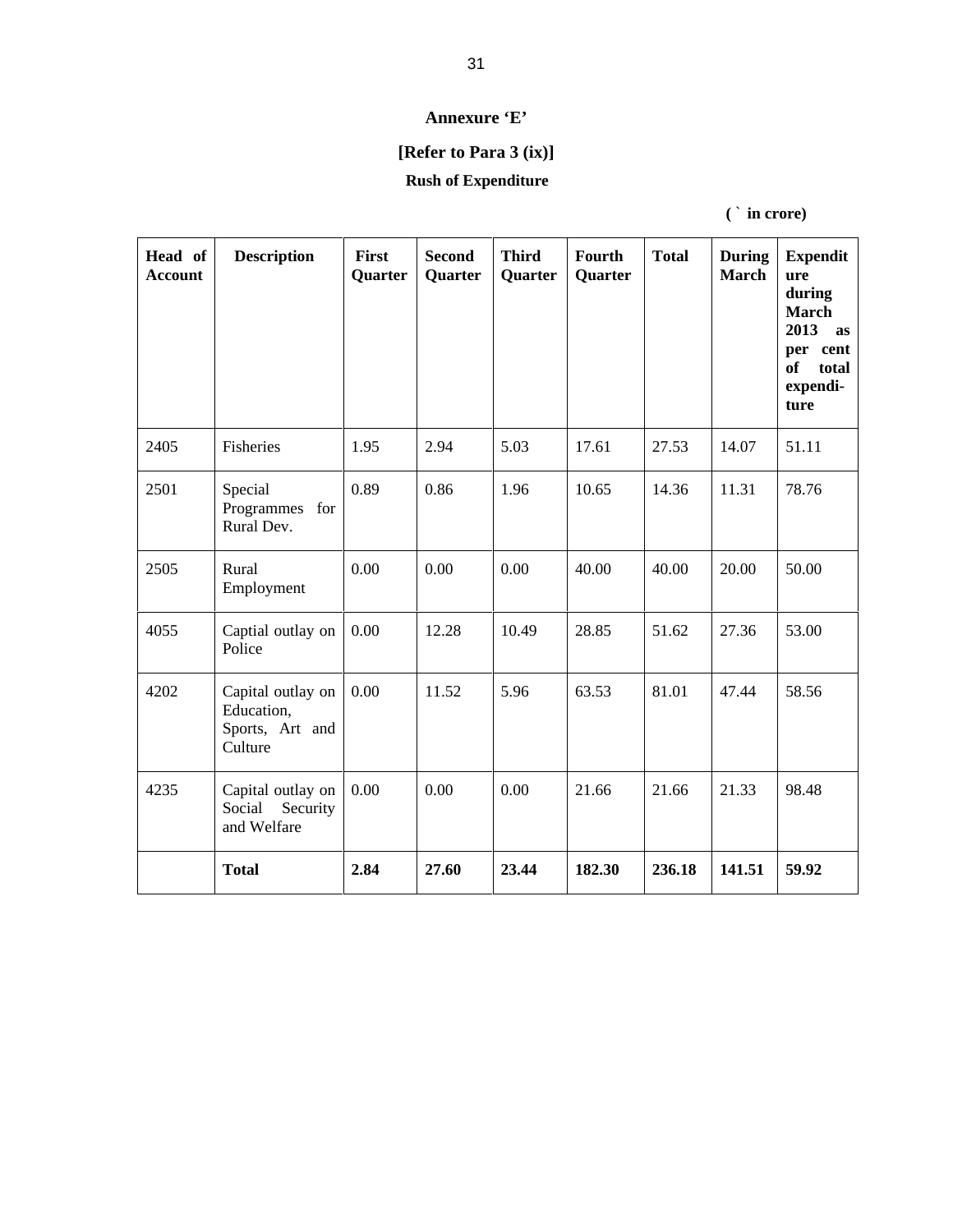#### 32 **APPENDIX I CASH BALANCES AND INVESTMENTS OF CASH BALANCES**

|                                                                                            | On 31 March 2013 | On 1 April 2012 |
|--------------------------------------------------------------------------------------------|------------------|-----------------|
|                                                                                            | in crore)        |                 |
| (a) General Cash Balance -                                                                 |                  |                 |
| Cash in Treasuries                                                                         | 0.00             | 0.18            |
| 2. Deposits with Reserve Bank                                                              | $(-)$ 2,97.88    | $(-)1,99.04$    |
| <b>Total</b>                                                                               | $(-)$ 2,97.88    | $(-)1,98.86$    |
| Investment held in Cash Balance Investment<br>3.<br>Account                                | 0.00             | $0.00\,$        |
| $Total - (a)$                                                                              | $(-)$ 2,97.88    | $(-)1,98.86$    |
| (b) Other Cash Balances and Investment -                                                   |                  |                 |
| Cash with Departmental Officers, viz.<br>Officers of Forest and Public Works<br>Department | 4,02.87          | 3,75.65         |
| 2. Permanent Advances for Contingent<br>Expenditure                                        | 0.00             | $0.00\,$        |
| <b>Investment of Earmarked Funds</b>                                                       | 1,75.53          | 1,51.40         |
| $Total - (b)$                                                                              | 5,78.40          | 5,27.05         |
| $Total - (a)$ and $(b)$                                                                    | 2,80.52          | 3,28.19         |

#### **Explanatory Notes**

(a). **Cash and Cash Equivalents**: Cash and cash equivalents consist of cash in treasuries and deposit with Reserve Bank of India and other Banks and Remittances in Transit, as stated below. The balance under the head 'Deposits with Reserve Bank' as detailed above, depicts the combined balance of the Consolidated Fund, Contingency Fund and the Public Account at the end of the year. To arrive at the overall cash position, the cash balances with treasuries, departments and investments out of the cash balances/reserve funds etc are added to the balance in 'Deposits with RBI'.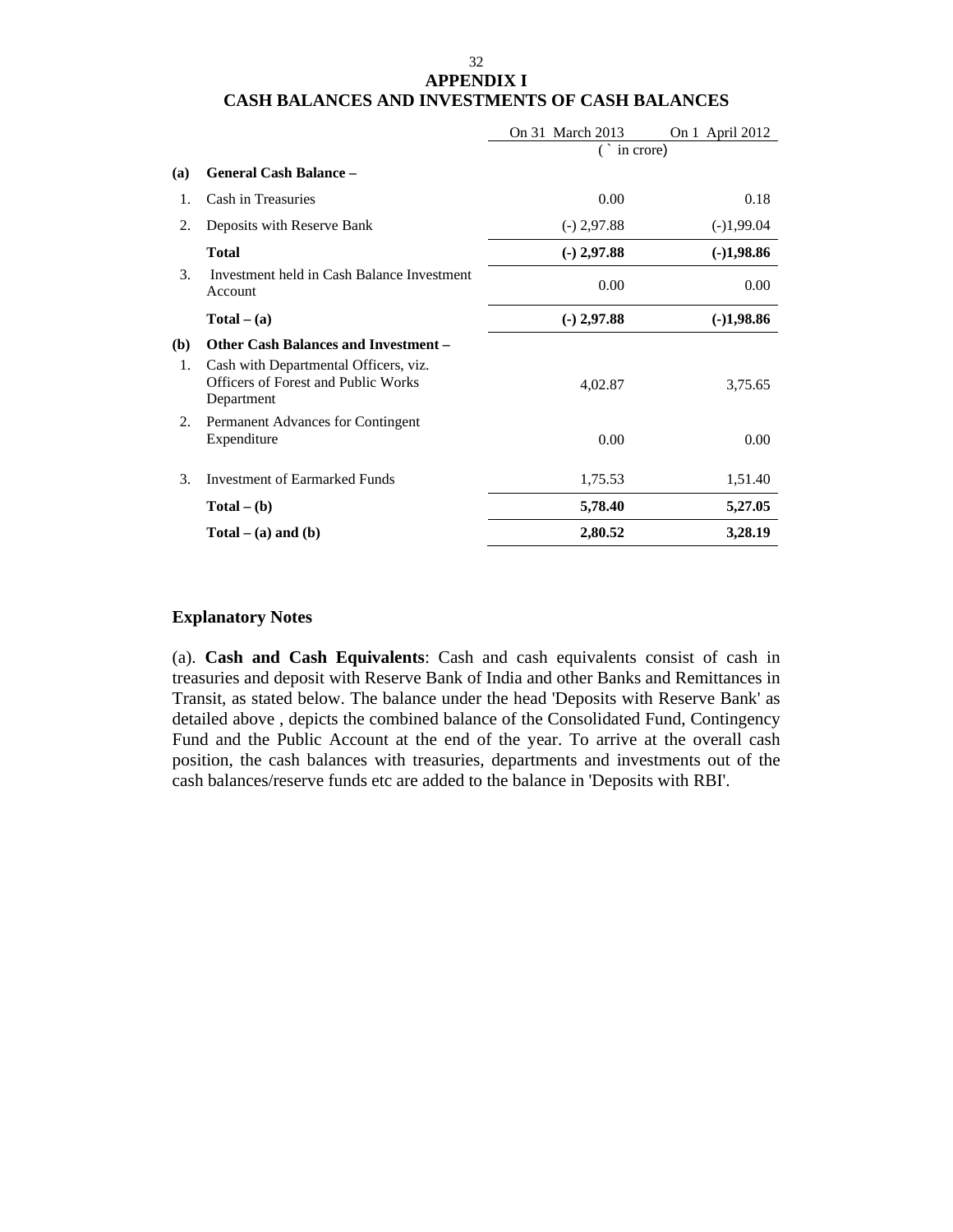#### 33 **APPENDIX I**

#### **CASH BALANCES AND INVESTMENTS OF CASH BALANCES**

(b). **Daily Cash Balance**: Under an agreement with the Reserve Bank of India, the State Government has to maintain a minimum cash balance of ` 0.25 crore with the Bank. If the balance falls below the agreed minimum on any day, the deficiency is made good by taking ordinary and special ways and means advances/overdrafts from time to time.

For arriving at the daily cash balance<sup>2</sup> for the purpose of grant of Ways and Means advances/Overdraft, the RBI evaluates the holdings of the 14 days Treasury Bills along with the transactions reported (at RBI counters, Inter-Government transactions and Treasury transactions reported by the agency banks) for the day. To the cash balance so arrived, the maturity of 14 days Treasury Bills if any, is added and excess balance, if any, after maintaining the minimum cash balance is reinvested in Treasury Bills. **If the net cash balance arrived at results in less than the minimum cash balance** or a credit balance and if there are no 14 days Treasury Bills maturing on that day, RBI rediscounts the holdings of the 14 days Treasury Bills and makes good the shortfall. If there is no holding of 14 days Treasury Bills on that day the State Government applies for Ways and Means Advances/Special Ways and Means Advances/ Over Draft.

(c). The limit for ordinary ways and means advances to the State Government was ` 80.00 crore with effect from 1 April 2012. The Bank has also agreed to give special ways and means advances against the pledge of Government Securities. The limit of special ways and means advances is revised by the Bank from time to time. The extent to which the Government maintained the minimum cash balance with the Reserve Bank during 2012-2013 is given below:-

| (i) Number of days on which the minimum balance was maintained without     |                    |
|----------------------------------------------------------------------------|--------------------|
| taking any advance                                                         | $365 \text{ days}$ |
| (ii) Number of days on which the minimum balance was maintained by taking  |                    |
| ordinary ways and means advance                                            | 95 days            |
| (iii) Number of days on which the minimum balance was maintained by taking |                    |
| special ways and means advances                                            | 02 days            |
| (iv) Number of days on which there was shortfall in minimum balance even   |                    |
| after taking the above advances, but no overdraft was taken                | 0 days             |
| (v) Number of days on which overdrafts were taken                          | 12 days            |
| (d). During the year investments from out of the Cash balance were made in |                    |

Government of India securities. Interest of ` 3.30 crore (net) was realized and no balance is lying outstanding on such investment at the end of the year.

 $\overline{\phantom{a}}$  , and the contract of the contract of the contract of the contract of the contract of the contract of the contract of the contract of the contract of the contract of the contract of the contract of the contrac

**<sup>2</sup>**The cash balance ('Deposits with RBI') above is the closing cash balance of the year as on 31 March but worked out by 16 April and not simply the daily balance on 31 March.